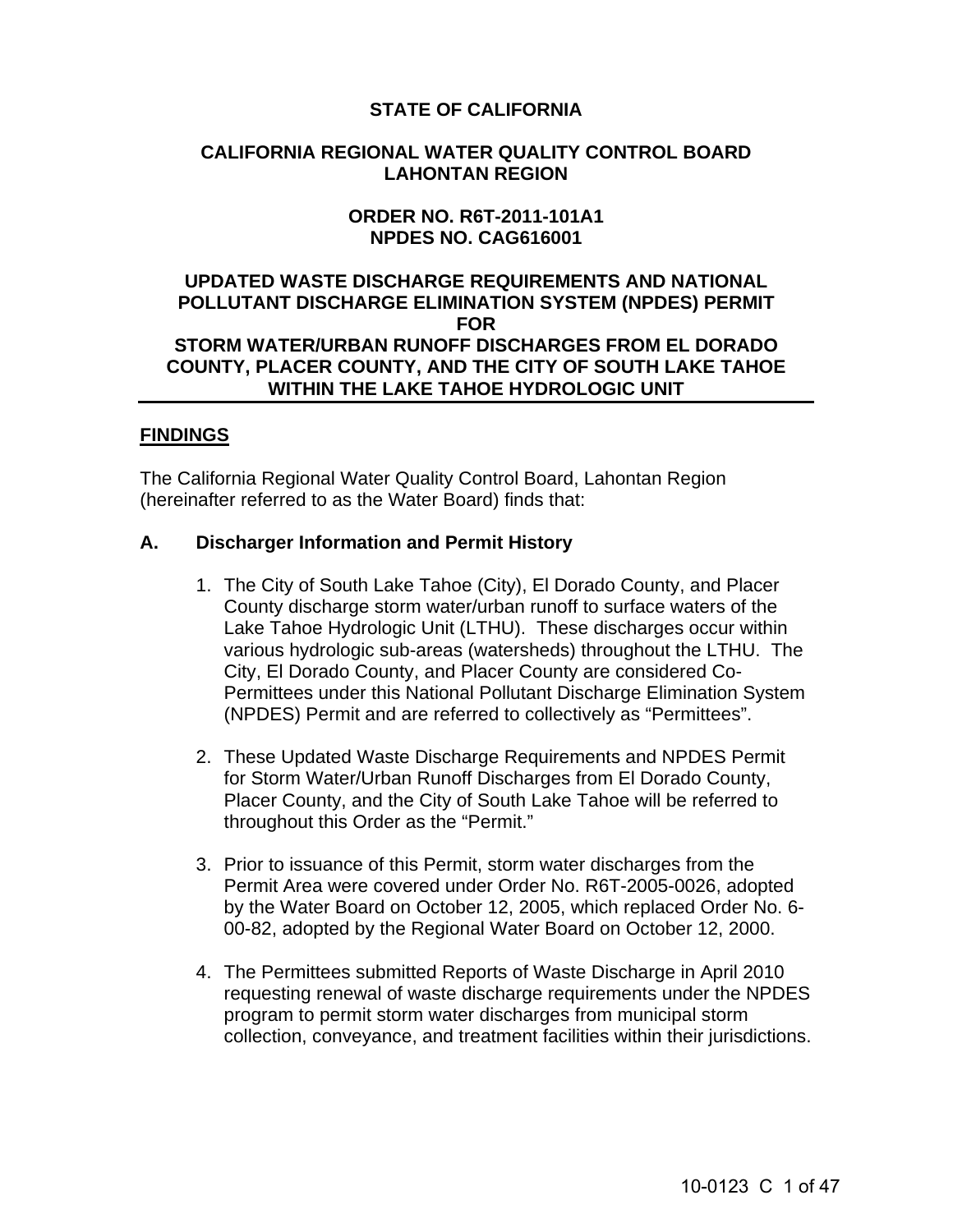# **B. Permit Area**

- 1. The jurisdictional areas of the City, El Dorado County, and Placer County that fall within the LTHU are considered the "Permit Area." The Permittees are responsible for all storm water/urban runoff discharges in the Lake Tahoe watershed within the LTHU of their respective City and Counties.
- 2. Federal, state, regional, or local entities within the Permittees' jurisdictional boundaries and not currently named in this Permit may operate storm drain facilities and/ or discharge storm water to storm drains and receiving waters covered by this NPDES Permit. The Permittees may lack legal jurisdiction over these entities under State and Federal constitutions.

The Water Board will coordinate with these entities not named in this Permit that operate storm drain facilities and/ or discharge storm water to storm drains and receiving waters covered by this NPDES Permit to implement programs that are consistent with the requirements of this Permit.

3. Permittees should work cooperatively to control the contribution from pollutants from one jurisdiction to an adjacent jurisdiction through interagency agreements or other formal arrangements.

# **C. Nature of Discharge**

- 1. Municipal point source discharges of runoff from urbanized areas remain a leading cause of impairment of surface waters in California. Urban runoff contains wastes, as defined in the California Water Code, and pollutants, as defined in the federal Clean Water Act (CWA), and adversely affects the waters of the State and their designated beneficial uses. The most common pollutant categories in urban runoff within the LTHU include total suspended solids, sediment (due to anthropogenic activities); pathogens (e.g., bacteria, viruses, protozoa); nutrients (e.g., nitrogen and phosphorus); oxygen demanding substances (decaying vegetation, animal waste); oil, grease, and other petroleum hydrocarbons; and trash. In general, the pollutants that are found in municipal storm water runoff can harm human health and aquatic ecosystems.
- 2. In addition, the high volumes and high velocities of storm water discharged from municipal separate storm sewer systems (MS4s) into receiving waters can adversely impact aquatic ecosystems and stream habitat and cause stream bank erosion and physical modifications. These changes are collectively termed "hydromodification".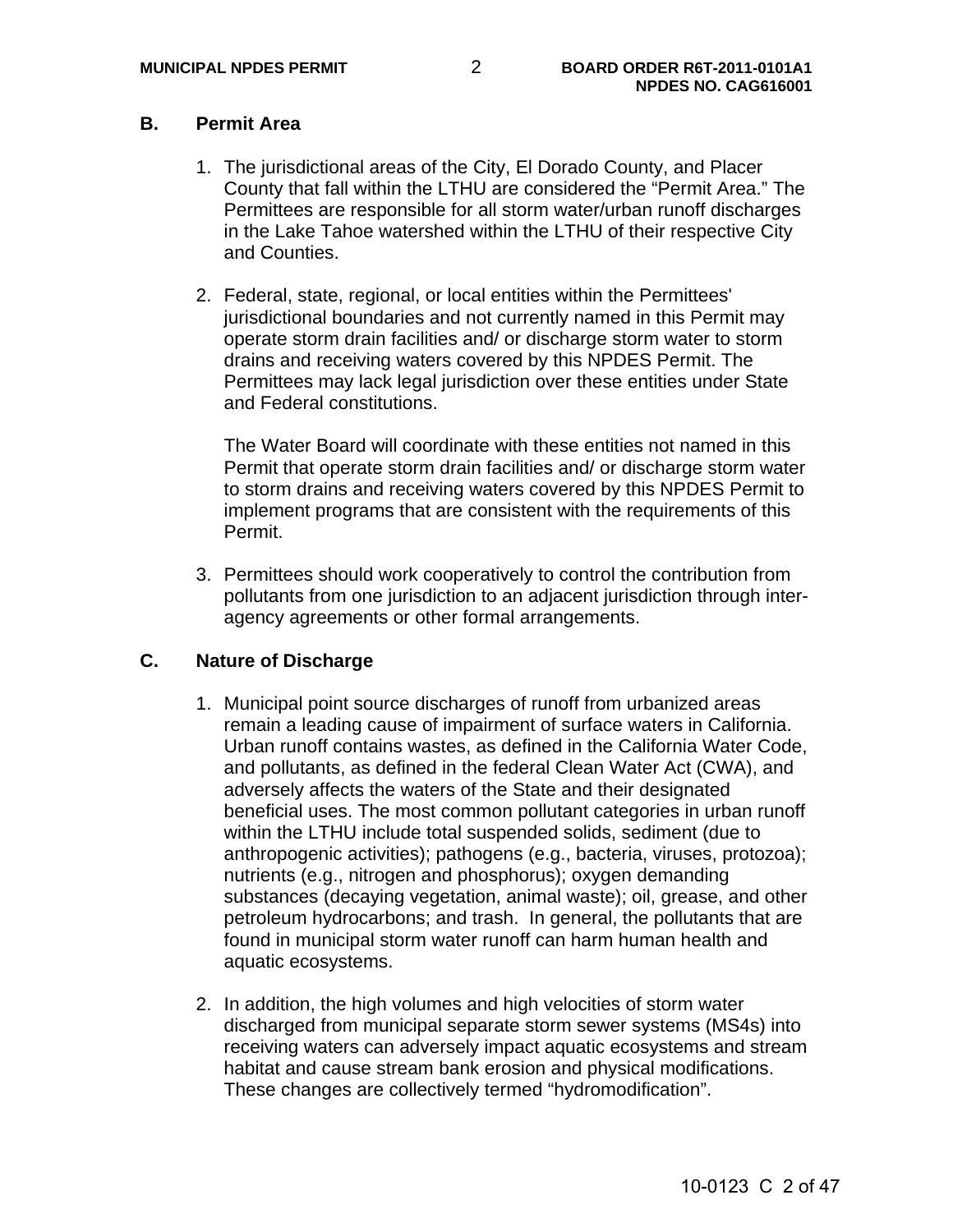- 3. Lake Tahoe's deep water transparency, as measured by the Secchi disk, has been declining since transparency measurement began in the late 1960's. The Lake Tahoe TMDL Report (November 2010) identifies elevated levels of very fine sediment (particles less than 16 microns) and increased algal growth rates as the causes of transparency loss. Consequently, the primary pollutants of concern for storm water treatment in the LTHU are the number of fine sediment particles (less than 16 microns) and the mass of nutrients that support algal growth (nitrogen and phosphorus).
- 4. One of the leading sources of very fine sediment particles is roadways. To enhance the safety of motorists in the winter months, the Permittees' winter roadway operations include the application of traction abrasive and deicing materials. If not properly applied and recovered, traction abrasives can be a significant source of the pollutants of concern.
- 5. Storm water runoff within the Permittees jurisdiction generally flows into pipes and open channels and often passes through pretreatment vaults, treatment basins, and other treatment structures before being discharged to surface waters or land. This Permit describes all storm water management infrastructure maintained by the Permittees as "collection, conveyance, and treatment facilities". For purposes of this Permit, collection, conveyance, and treatment facilities are synonymous with "municipal separate storm sewer systems" or MS4s.

#### **D. Federal, State and Regional Regulations**

- 1. The Water Quality Act of 1987 added § 402(p) to the CWA(33U.S.C. § 1251-1387). This section requires the United States Environmental Protection Agency (U.S. EPA) to establish regulations setting forth NPDES requirements for storm water discharges in two phases.
	- a. U.S. EPA Phase I storm water regulations were directed at MS4s serving a population of 100,000 or more, and storm water discharges associated with ten categories of industrial activities, including construction activities disturbing more than five acres. In addition, municipalities whose storm water discharges contribute to violations of water quality standards or is a signification contributor of pollutants to waters of the United States may also be issued a NPDES permit under Phase I. Consequently, some MS4s that serve a population below 100,000, such as the Permittees, were brought into the Phase I program by NPDES permitting authorities. The Phase 1 regulations were published on November 16, 1990 (55 Fed. Reg. 47990).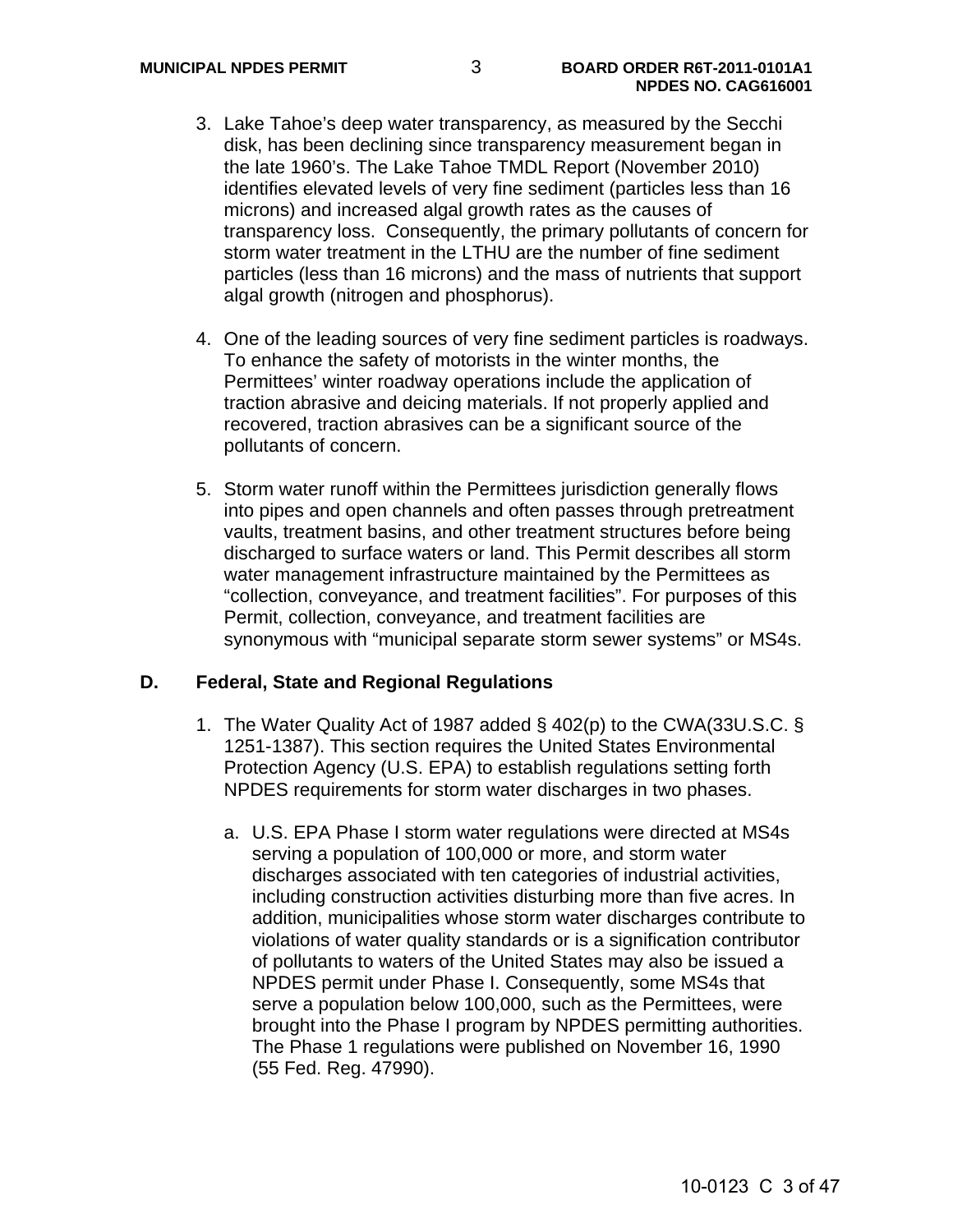- b. U.S. EPA Phase II storm water regulations are directed at storm water discharges not covered in Phase I, including small MS4s (population of less than 100,000) in urbanized areas, small construction projects (less than five acres, but greater than one acre), municipal facilities with delayed coverage under the Intermodal Surface Transportation Efficiency Act of 1991, and other discharges for which the U.S. EPA Administrator or the State determines that the storm water discharge contributes to a violation of a water quality standard, or is a significant contributor of pollutants to waters of the U.S. The Phase II Final Rule was published on December 8, 1999 (64 Fed. Reg. 68722).
- 2. The CWA allows the U.S. EPA to authorize states with an approved environmental regulatory program to administer the NPDES program in lieu of the U.S. EPA. The State of California is an authorized State. The Porter-Cologne Water Quality Control Act (California Water Code) authorizes the State Water Resources Control Board (State Water Board), through the Regional Water Boards, to regulate and control the discharge of wastes that could affect the quality of waters of the State, including waters of the United States, and tributaries thereto.
- 3. Under CWA § 303(d), States are required to identify a list of impaired water bodies and develop and implement Total Maximum Daily Loads (TMDLs) for these waterbodies (33 USC § 1313(d)(1)). Lake Tahoe is listed on the CWA § 303(d) impaired water bodies list. On November 16, 2010 the Water Board adopted an amendment to its Water Quality Control Plan (Basin Plan) to incorporate a TMDL for Lake Tahoe. The amendment was approved by the State Water Board on April 19, 2011 and the TMDL was approved by the U.S. EPA on August 17, 2011. The Basin Plan amendment established pollutant load reduction requirements for urban storm water discharges for fine sediment particles, total nitrogen, and total phosphorus. Section IV of this Permit incorporates approved load reduction requirements as effluent limits for municipal storm water discharges in the LTHU and requires the preparation of Pollutant Load Reduction Plans (PLRPs) to meet established waste load reduction requirements.
- 4. This Permit does not constitute an unfunded local government mandate subject to subvention under Article XIIIB, Section (6) of the California Constitution for several reasons, including, but not limited to, the following.

First, this Permit implements federally mandated requirements under CWA § 402, subdivision (p)(3)(B)(33 U.S.C. § 1342(p)(3)(B)). This includes federal requirements to effectively prohibit non-storm water discharges and to include such other provisions as the Administrator or the State determines appropriate for the control of such pollutants. The authority exercised under this Permit is not reserved state authority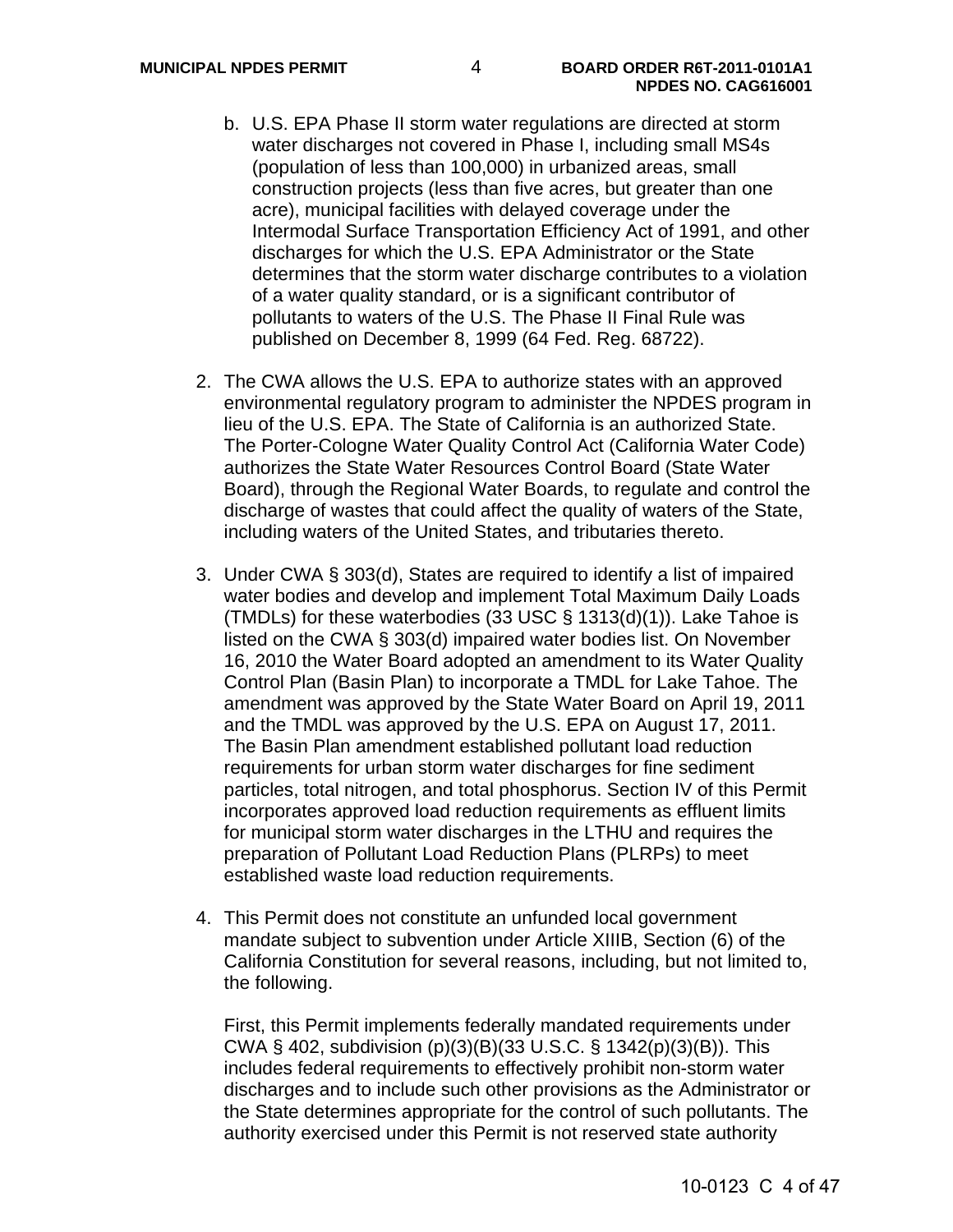under the CWA's savings clause (cf. *Burbank v. State Water Resources Control Bd.* (2005) 35 Cal.4<sup>th</sup> 613, 627-628 [relying on 33 U.S.C. § 1370, which allows a state to develop requirements which are not "less stringent" than federal requirements]), but instead, is part of a federal mandate to develop pollutant reduction requirements for municipal separate storm sewer systems. To this extent, it is entirely federal authority that forms the legal basis to establish the permit provisions. (See, *City of Rancho Cucamonga v. Regional Water Quality Control Bd.-Santa Ana Region* (2006) 135 Cal.App.4th 1377, 1389; *Building Industry Ass'n of San Diego County v. State Water Resources Control Bd.* (2004) 124 Cal.App.4th 866, 882-883.)

Likewise, this Permit implements federally mandated requirements under 303(d) of the CWA and section 122.44(d)(1)(vii)(B) of the Code of Federal Regulations. Specifically, the provisions of this Permit to implement the Lake Tahoe TMDL are federal mandates. The CWA requires TMDLs to be developed for waterbodies that do not meet federal water quality standards (33 U.S.C. § 1313(d)). Once the U.S. EPA or a state develops a TMDL, federal law requires that permits must contain effluent limitations consistent with the assumptions of any applicable waste load allocation. (40 CFR 122.44(d)(1)(vii)(B)).

Second, the Permittees' obligations under this Permit are similar to, and in many respects less stringent than, the obligations of nongovernmental dischargers who are issued NPDES permits for storm water discharges. With a few inapplicable exceptions, the CWA regulates the discharge of pollutants from point sources (33 U.S.C. § 1342) and the California Water Code regulates the discharge of waste (Water Code, § 13263), both without regard to the source of the pollutant or waste. As a result, the "costs incurred by local agencies" to protect water quality reflect an overarching regulatory scheme that places similar requirements on governmental and nongovernmental dischargers. (See *County of Los Angeles v. State of California* (1987) 43 Cal.3d 46, 57-58 [finding that comprehensive workers compensation scheme did not create a cost for local agencies that was subject to state subvention].)

The CWA and the California Water Code largely regulate storm water with an even hand, but to the extent there is any relaxation of this evenhanded regulation, it is in favor of the local agencies. Except for municipal separate storm sewer systems, the Clean Water Act requires point source dischargers, including discharges of storm water associated with industrial or construction activity, to comply strictly with water quality standards. (33 U.S.C. § 1311(b)(1)(C), *Defenders of Wildlife v. Browner* (1999) 191 F.3d 1159, 1164-1165 [noting that industrial storm water discharges must strictly comply with water quality standards].) As discussed in prior State Water Resources Control Board decisions, in many respects this Permit does not require strict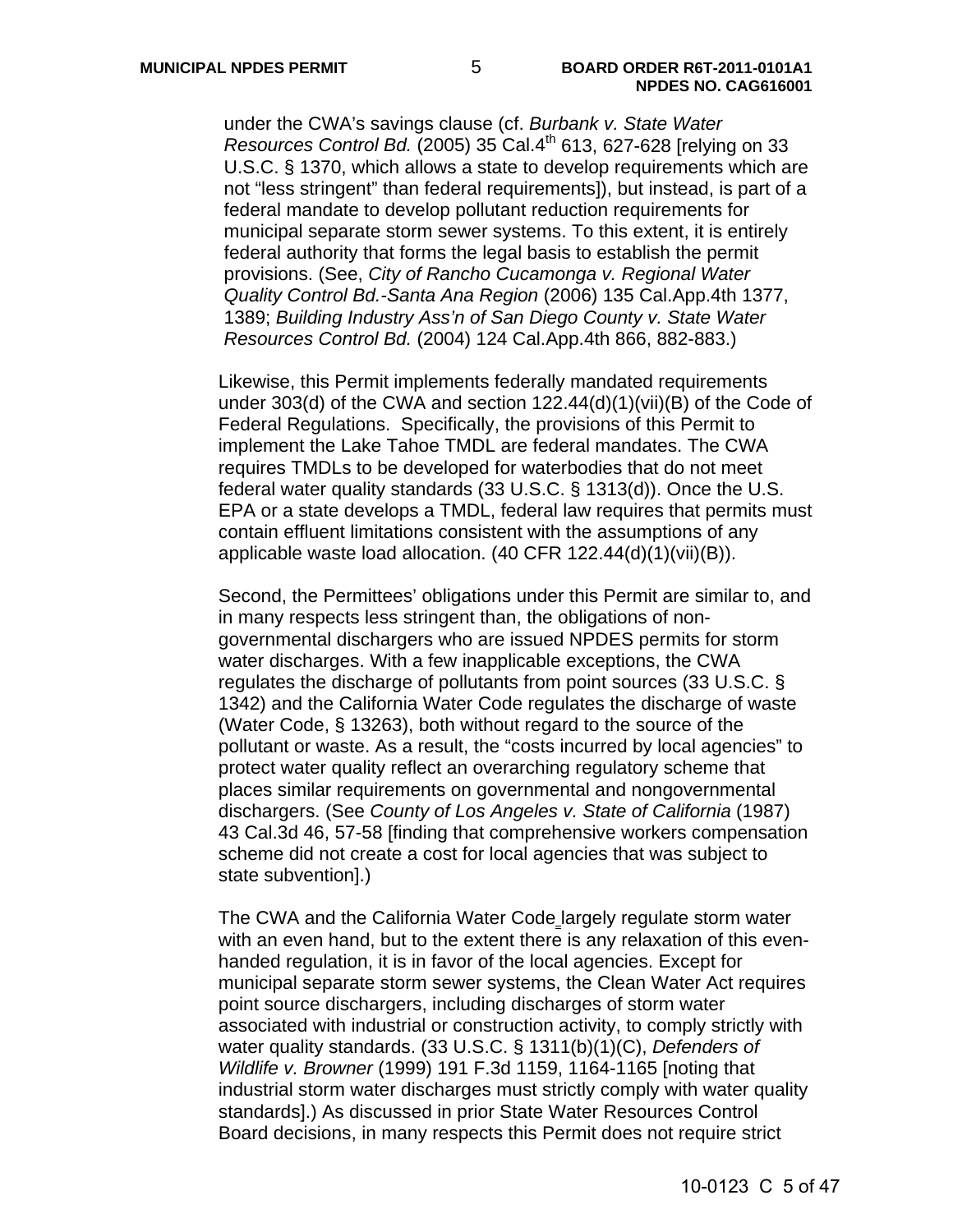compliance with water quality standards. (SWRCB Order No. WQ 2001- 15, p. 7.) The Permit, therefore, regulates the discharge of waste in municipal storm water more leniently than the discharge of waste from non-governmental sources.

Third, the Permittees have the authority to levy service charges, fees, or assessments sufficient to pay for compliance with this Order subject to certain voting requirements contained in the California Constitution. (See California Constitution XIII D, section 6, subdivision (c); see also *Howard Jarvis Taxpayers Association v. City of Salinas* (2002) 98 Cal. App. 4th 1351, 1358-1359.). The ability of a local agency to defray the cost of a program without raising taxes indicates that a program does not entail a cost subject to subvention. (*County of Fresno v. State of California* (1991) 53 Cal.3d 482, 487-488.)

Fourth, the Permittees have requested Permit coverage in lieu of compliance with the complete prohibition against the discharge of pollutants contained in federal Clean Water Act section 301, subdivision (a) (33 U.S.C. § 1311(a)). To the extent that the local agencies have voluntarily availed themselves of the permit, the program is not a state mandate. (Accord *County of San Diego v. State of California* (1997) 15 Cal.4th 68, 107-108.) The local agencies' voluntary decision to file a report of waste discharge proposing a program based permit is a voluntary decision not subject to subvention. (See *Environmental Defense Center v. USEPA* (9th Cir. 2003) 344 F.3d 832, 845-848.)

Fifth, the Permittees' responsibility for preventing discharges of waste that can create conditions of pollution or nuisance from conveyances that are within their ownership or control under state law predates the enactment of Article XIIIB, Section (6) of the California Constitution.

- 5. The Water Board adopted a Basin Plan for the Lahontan Region on March 31, 1995. The Basin Plan specifies the beneficial uses of water bodies within the LTHU and contains both narrative and numerical water quality objectives for these waters. The following beneficial uses identified in the Basin Plan apply to all watersheds covered by this Permit:
	- a. Municipal and domestic supply,
	- b. Agricultural supply,
	- c. Water contact recreation,
	- d. Non-contact water recreation,
	- e. Groundwater recharge,
	- f. Freshwater replenishment,
	- g. Navigation,
	- h. Commercial and sport fishing,
	- i. Cold freshwater habitat,
	- j. Wildlife habitat,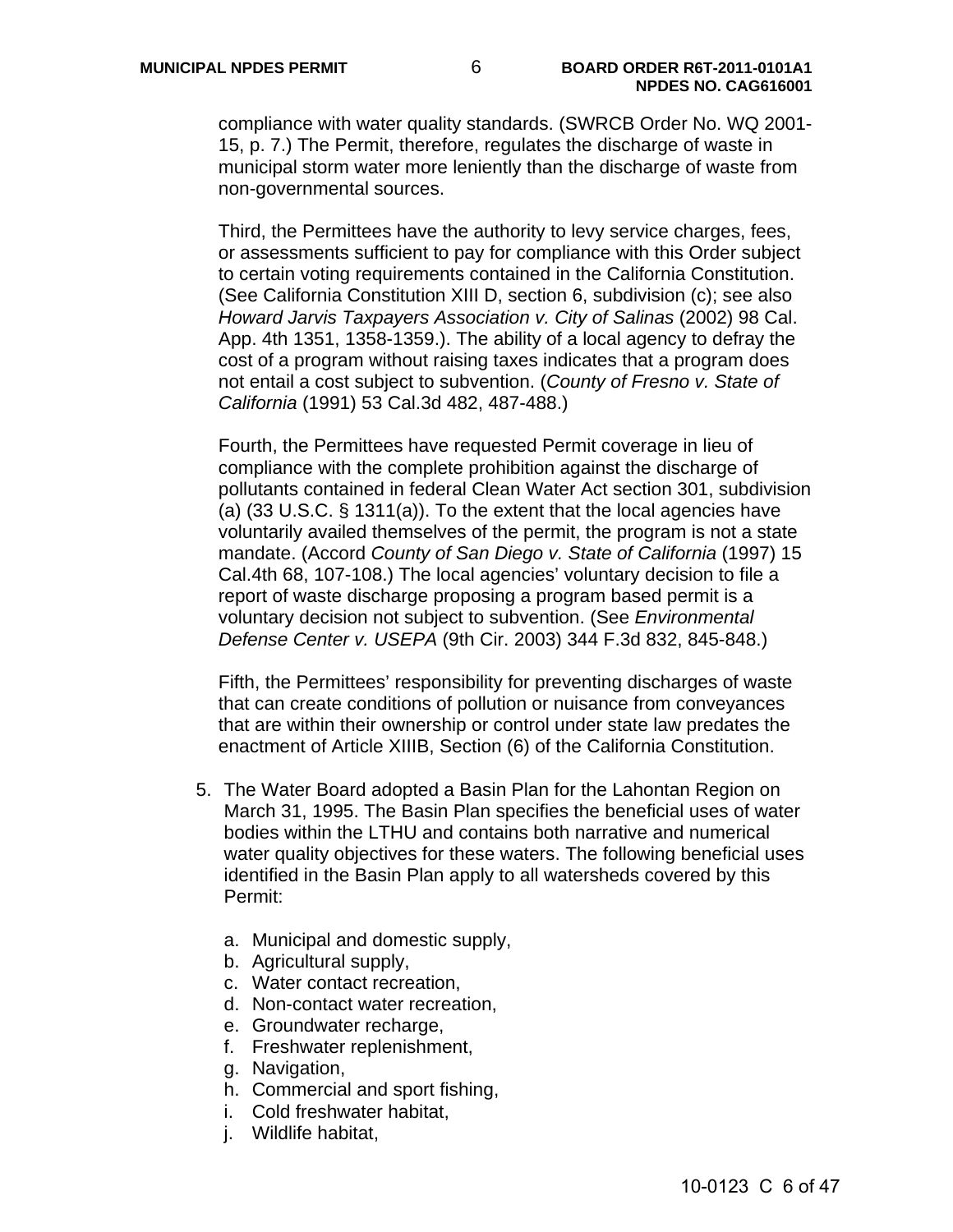- k. Preservation of biological habitats of special significance,
- l. Rare, threatened, or endangered species,
- m. Migration of aquatic organisms,
- n. Spawning, reproduction, and development,
- o. Water quality enhancement, and
- p. Flood peak attenuation/flood water storage
- 6. State Water Board Resolution No. 68-16 contains the state Antidegradation Policy, titled "Statement of Policy with Respect to Maintaining High Quality Waters in California" (Resolution 68-16), which applies to all waters of the state, including ground waters of the state, whose quality meets or exceeds (is better than) water quality objectives. Resolution No. 68-16 is considered to incorporate the federal Antidegradation Policy (40 CFR131.12) where the federal policy applies, (State Water Board Order WQO 86-17). Administrative policies that implement both federal and state antidegradation policies acknowledge that an activity that results in a minor water quality lowering, even if incrementally small, can result in violation of Antidegradation Policies through cumulative effects, for example, when the waste is a cumulative, persistent, or bioaccumulative pollutant.

Federal Antidegradation Policy (40 CFR131.12) states that the State shall develop and adopt a statewide antidegradation policy and identify the methods for implementing such policy pursuant to this subpart. The antidegradation policy and implementation methods shall, at a minimum, be consistent with the following:

- a. Existing instream water uses and the level of water quality necessary to protect the existing uses shall be maintained and protected.
- b. Where the quality of the waters exceed levels necessary to support propagation of fish, shellfish, and wildlife and recreation in and on the water, that quality shall be maintained and protected unless the State finds, after full satisfaction of the intergovernmental coordination and public participation provisions of the State's continuing planning process, that allowing lower water quality is necessary to accommodate important economic or social development in the area in which the waters are located. In allowing such degradation or lower water quality, the State shall assure water quality adequate to protect existing uses fully.
- c. Where high quality waters constitute an outstanding National resource, including waters of exceptional recreational or ecological significance like Lake Tahoe, that water quality shall be maintained and protected.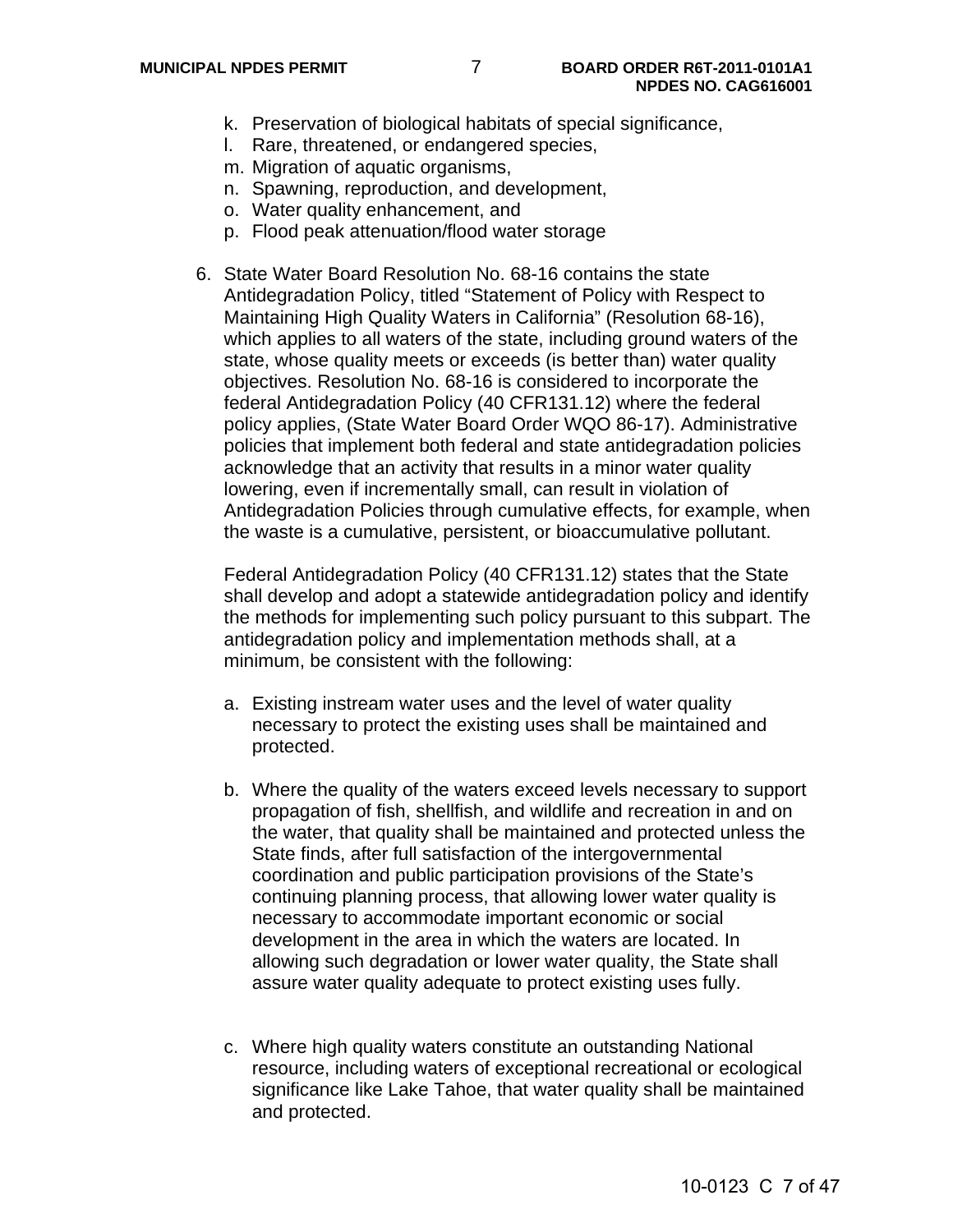The proposed Permit requirements are consistent with both state and federal antidegradation policies. Permittees storm water management and PLRP actions will reduce pollutant loading to Lake Tahoe consistent with established TMDL requirements to maintain and improve water quality.

7. The requirements in this Permit may be more specific or detailed than those enumerated in federal regulations under 40 CFR122.26 or in U.S. EPA guidance. However, the requirements have been designed to implement and be consistent with the federal statutory mandates described in CWA § 402(p)(3)(B)(ii) and (iii) and the related federal regulations. Consistent with federal law, all of the conditions in this Permit could have been included in a permit adopted by U.S. EPA in the absence of the in lieu authority of California to issue NPDES permits.

## **E. Storm Water Management Plans**

- 1. The 2005 permit (Order R6T-2005-0026) required the Permittees to develop and implement comprehensive, activity-based storm water management programs that include construction, commercial, industrial, and residential site controls coupled with a facilities inspection program and thorough public outreach and education plans. Each Permittee prepared and submitted detailed Storm Water Management Plans (SWMPs) as required.
- 2. The current SWMPs provide many of the necessary elements for the Permittees' storm water programs. It will be necessary for the Permittes to update and re-submit their current SWMPs to incorporate all requirements in Section III.B of this Permit, and to reflect current conditions and planned activities.

# **F. Total Maximum Daily Loads – Lake Tahoe**

- 1. On November 16, 2010 the Water Board adopted Resolution R6T-2010-0058, amending the Basin Plan to incorporate the TMDL for sediments and nutrients for Lake Tahoe to restore Lake Tahoe to meet the water quality objective for the lake's deep water transparency. The TMDL identified pollutant loads by source category, set load allocations at a basin-wide scale, and identified an implementation plan for restoring Lake Tahoe's deep water transparency.
- 2. The approved Basin Plan amendment requires the Permittees and the California Department of Transportation (CalTrans) to meet pollutant load reduction requirements specified by the Lake Tahoe TMDL. Pollutant load allocation tables are included in Attachment B of this Permit. The Basin Plan acknowledges that these agencies will likely consider a variety of alternative treatment options, roadway operations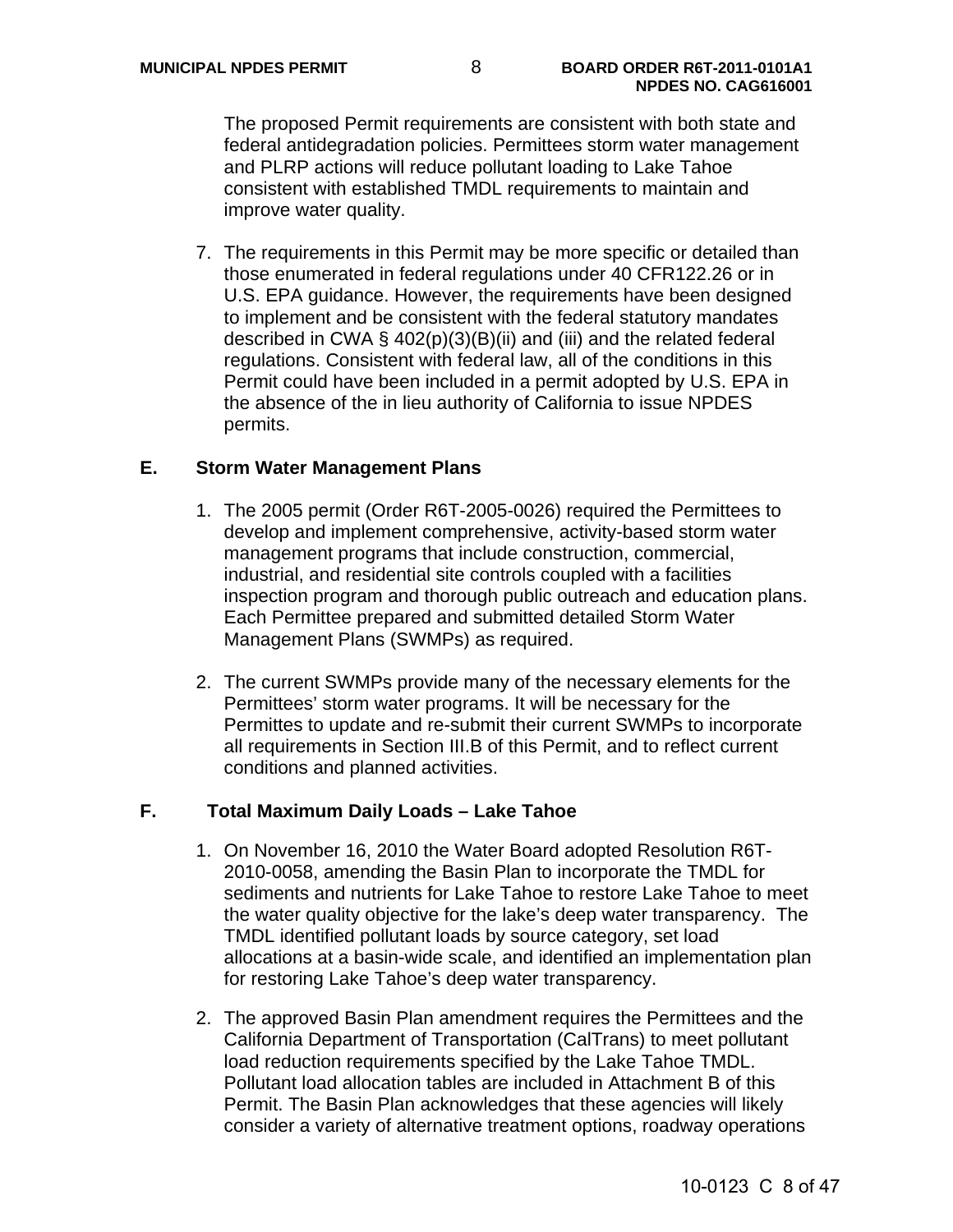practices, and local ordinances to reduce average annual pollutant loads to meet load reduction requirements.

- 3. The Permit incorporates numeric and narrative effluent limitations consistent with 40 CFR 122.44(d) that implement the Lake Tahoe TMDL pollutant load reduction requirements. The approved Basin Plan amendment replaces some of the concentration-based storm water effluent limits with effluent limits expressed as annual average pollutant load reduction requirements for the primary pollutants of concern. The Basin Plan eliminated the application of the concentration-based limit for oil and grease to municipal runoff in deference to the Basin Plan's more stringent receiving water limit. Similarly, the Basin Plan removed the concentration-based iron limit because there is no evidence indicating that urban runoff is a source of iron.
- 4. The Basin Plan amendment and the Lake Tahoe TMDL require Lake Tahoe basin municipalities and the CalTrans to develop and implement comprehensive PLRPs to describe how proposed operations and maintenance activities, capital improvements, facilities retrofit projects, ordinance enforcement, and other actions are expected to meet required pollutant load reduction requirements. PLRPs provide the Permittees the opportunity to prioritize pollutant load reduction efforts and target sub-watersheds that generate the highest annual average pollutant loads.
- 5. Permittees have primarily relied upon state and federal grant sources to fund water quality improvement infrastructure programs and generally use in-house resources for water quality operations and maintenance practices. As of November 2011 there are fewer grant funds available and economic conditions have negatively impacted local government budgets. Consequently, Permittees will need to effectively prioritize future infrastructure and operations and maintenance actions to maximize pollutant load reductions that can be achieved with available funding.
- 6. The Water Board developed the Lake Clarity Crediting Program (see Attachment D of this Permit) to establish protocols for accounting and tracking pollutant load reductions within the urban environment.
- 7. The Lake Tahoe TMDL baseline pollutant loading and load reduction requirements are provided as average annual estimates. For consistency with the TMDL requirements, the Lake Clarity Crediting Program uses average annual pollutant load estimates generated by numeric models. Verification of field conditions and water quality monitoring are needed to ensure that on-the-ground, measured variables are in line with model input parameters and that measured pollutant loading is consistent with modeled estimates.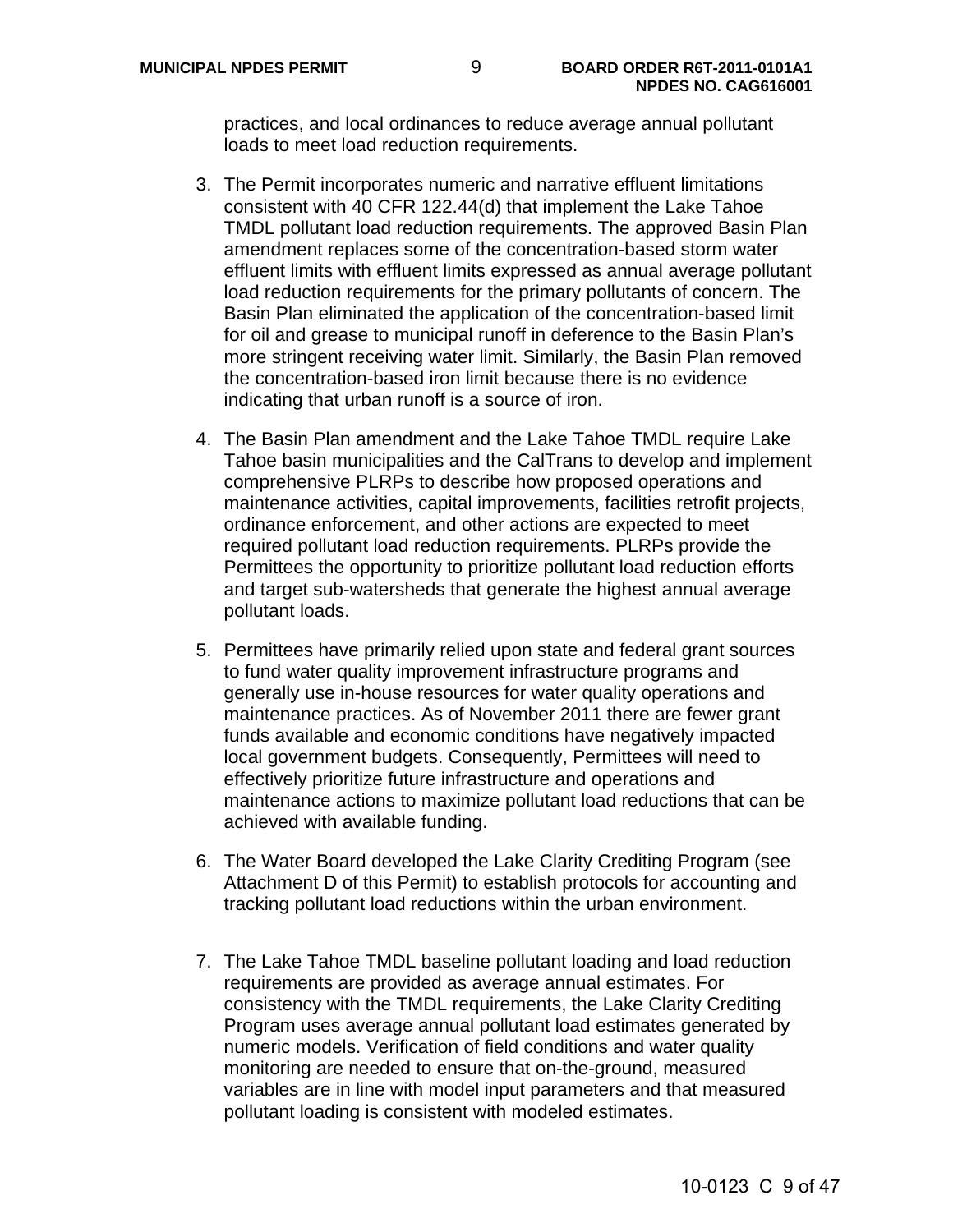- 8. On February 9, 2011 the Water Board Executive Officer issued the Permittees and CalTrans an Order to submit technical reports in accordance with California Water Code Section 13267 requiring the development of jurisdiction-specific baseline load estimates for the Lake Tahoe TMDL pollutants of concern. The submitted baseline pollutant load estimates provide the basis for translating percentage based pollutant load reduction requirements defined by the TMDL into jurisdiction-specific, particle and mass-based pollutant load reduction requirements.
- 9. The Lake Tahoe TMDL requires new development and re-development project proponents and private property retrofit efforts to first consider opportunities to infiltrate storm water runoff from impervious surfaces. At a minimum, permanent storm water infiltration facilities must be designed and constructed to infiltrate runoff generated by the 20 year, 1-hour storm, which equates to approximately one inch of runoff over all impervious surfaces during a 1-hour period. Infiltrating runoff volumes generated by the 20 year, 1-hour storm may not be possible in some locations due to shallow depth to seasonal groundwater levels, unfavorable soil conditions, or other site constraints such as existing infrastructure or rock outcroppings. In the event that site constraints prohibit opportunities to infiltrate the runoff volume generated by a 20 year, 1-hour storm, project proponents must either (1) meet the numeric effluent limits contained in Basin Plan Table 5.6- 1, or (2) document coordination with one of the Permittees or CalTrans to demonstrate that storm water treatment facilities treating private property discharges and public right-of-way storm water are sufficient to meet the Permittees' or CalTrans' average annual fine sediment and nutrient load reduction requirements.
- 10. The Basin Plan amendment and the Lake Tahoe TMDL requires municipalities to annually demonstrate on a catchment (i.e. subwatershed) basis that no increased loading in fine sediment particle, total nitrogen, and total phosphorus will result from any land-disturbing activity permitted in the catchment. The Permit includes a narrative effluent limitation to implement this provision.
- 11. The Basin Plan amendment acknowledges a decline in nearshore water quality as evidenced by increased growth of attached algae. Pollutant load reduction actions taken to implement the Lake Tahoe TMDL, including pollutant load reductions required by this Permit, are anticipated to improve the nearshore environment by decreasing pollutant loads entering the lake. Additional analysis, however, is needed to quantify this benefit and to determine if additional resource management actions are needed to address the nearshore water quality problems. Such analysis is beyond the scope of this Permit.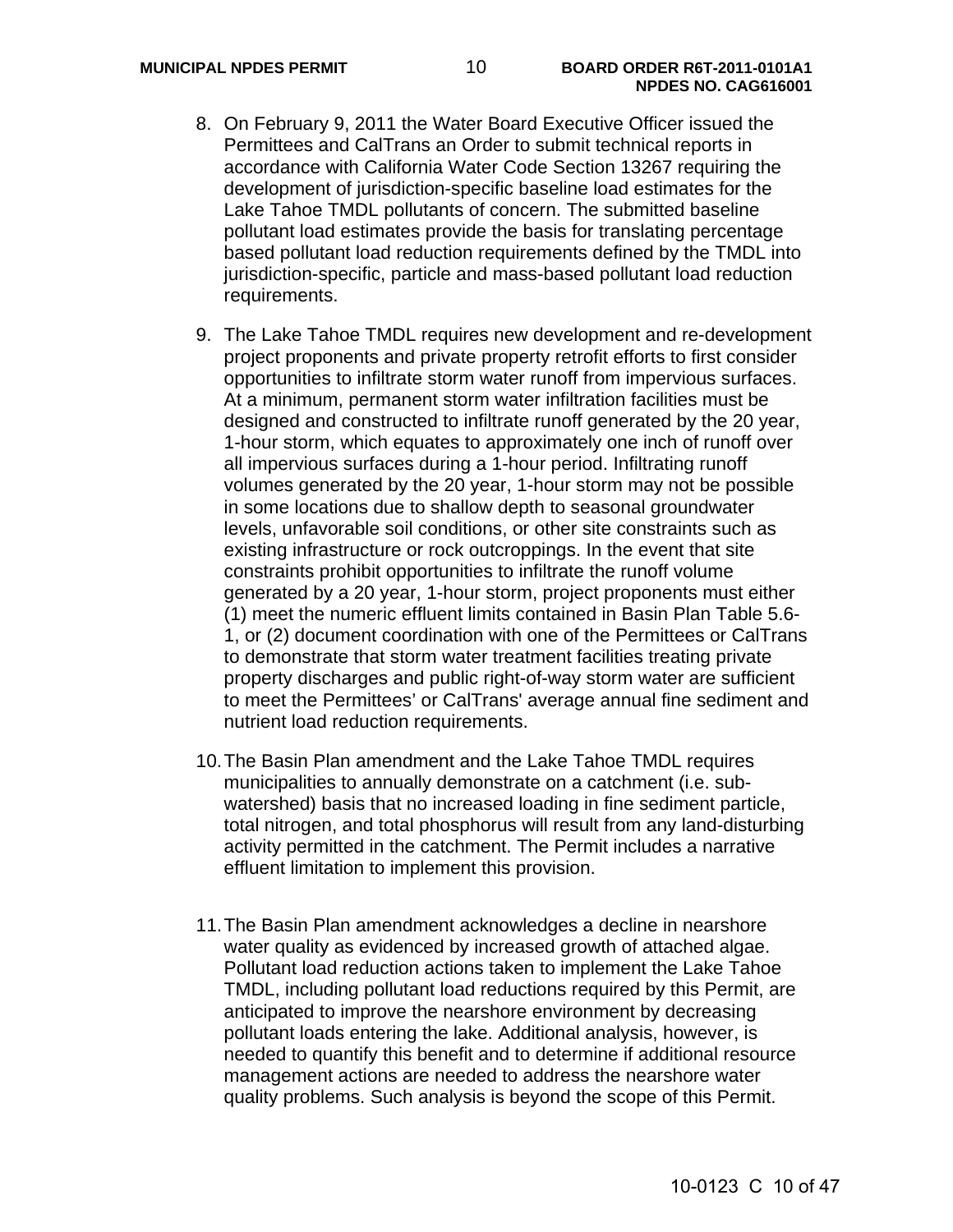12. The Basin Plan amendment recognizes the need for a comprehensive program to adaptively manage the Lake Tahoe TMDL program. Future research and monitoring findings, coupled with implementation experience and fiscal realities, may cause the Water Board to revisit the Lake Tahoe TMDL and associated regulatory activities. The Lake Tahoe TMDL Management System will provide the framework for synthesizing and reporting new information and for identifying the need for policy changes.

The Basin Plan amendment further acknowledges the need for adaptive management of the Lake Tahoe TMDL program by explicitly stating "should funding and implementation constraints impact the ability to meet the load reduction milestones, the Water Board will consider amending the implementation plan and load reduction schedules."

This Permit requires the Permittees to develop PLRPs (Section IV.C) and conduct a fiscal analysis (Section III.B.8) within the first two years of this Permit term. The information provided in these reports, or from other relevant sources, may provide the rationale for future modifications to the Basin Plan load reduction schedules and associated Permit requirements.

#### **G. Public Notification**

- 1. The issuance of waste discharge requirements pursuant to California Water Code section 13370 et seq. is exempt from the California Environmental Quality Act in accordance with California Water Code section 13389. *County of Los Angeles et al., v. California Water Boards et al.*, (2006), 143 Cal.App.4th 985.
- 2. The Water Board has notified the Permittees, and interested agencies and persons of its intent to issue waste discharge requirements for this discharge, and has provided them with an opportunity to make statements and submit their comments.
- 3. This Permit shall serve as a NPDES permit, pursuant to CWA § 402, and shall take effect 90 days from Order adoption date provided the Regional Administrator of the U.S. EPA has no objections.
- 4. Pursuant to California Water Code § 13320, any aggrieved party may seek review of this Permit by filing a petition with the State Board within 30 days of the date of adoption of the Permit by the Regional Water Board. A petition must be sent to:

State Water Resources Control Board Office of the Chief Counsel P.O. Box 100 Sacramento, CA 95812-0100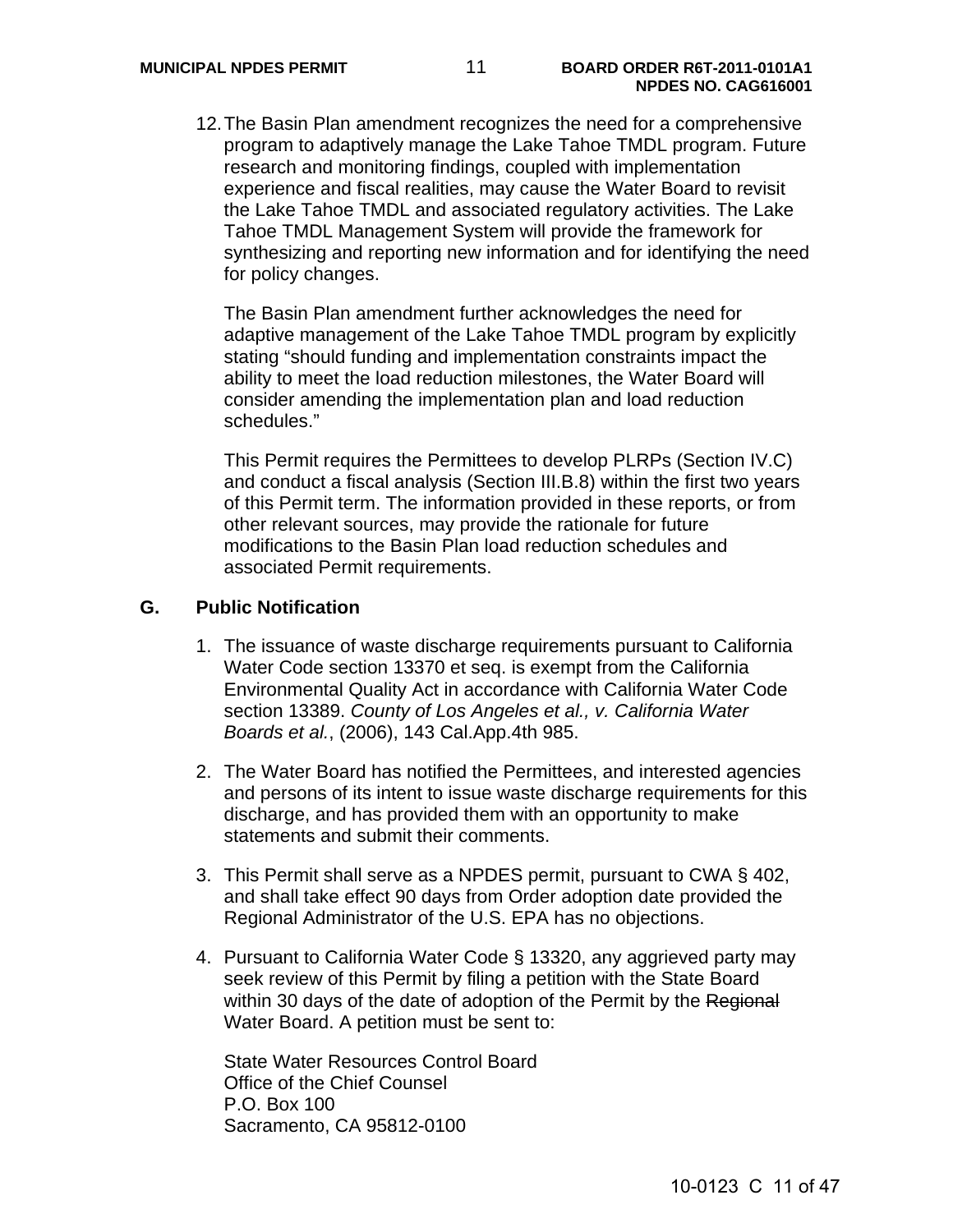5. This Permit may be modified or alternatively revoked or reissued prior to its expiration date or any administrative extension thereto, in accordance with 40 CFR122.41(f) and 122.62.

**IT IS HEREBY ORDERED** that Order No. R6T-2005-0026 is rescinded, and in order to meet the provisions contained in Division 7 of the Cal. Water Code and regulations adopted thereunder, and the provisions of the CWA and regulations adopted thereunder, the Permittees shall comply with the following:

#### **I. Non-Storm Water Discharges**

- A. The Permittees shall, within their respective jurisdictions, effectively prohibit non-storm water discharges into its collection, conveyance, and treatment facilities and receiving waters, except where such discharges:
	- 1. Originate from a State, Federal, or other source for which they are preempted from regulating by State or Federal law; or
	- 2. Are covered by a separate individual or general NPDES permit, or conditional waivers; or
	- 3. Flows from firefighting activities.
- B. Pursuant to 40 CFR 122.26(d)(2)(iv)(B)(1) the following categories of nonstorm water discharges need only be prohibited from entering the Permittees storm water collection, conveyance, and treatment facilities and receiving waters if such categories of discharges are identified by the Permittee (in its SWMP) as a source of pollutants to waters of the United States and the State of California:
	- 1. Waterline flushing
	- 2. Landscape irrigation
	- 3. Diverted stream flows
	- 4. Rising groundwater
	- 5. Uncontaminated groundwater infiltration [as defined by 40 CFR 35.2005(20)]
	- 6. Uncontaminated pumped groundwater
	- 7. Discharges from potable water sources
	- 8. Fountain drains
	- 9. Air conditioning condensation
	- 10. Irrigation water
	- 11. Springs
	- 12. Water from crawl space pumps
	- 13. Footing drains
	- 14. Lawn watering
	- 15. Individual residential car washing
	- 16. Flows from riparian habitats and wetlands
	- 17. Dechlorinated swimming pool and spa discharges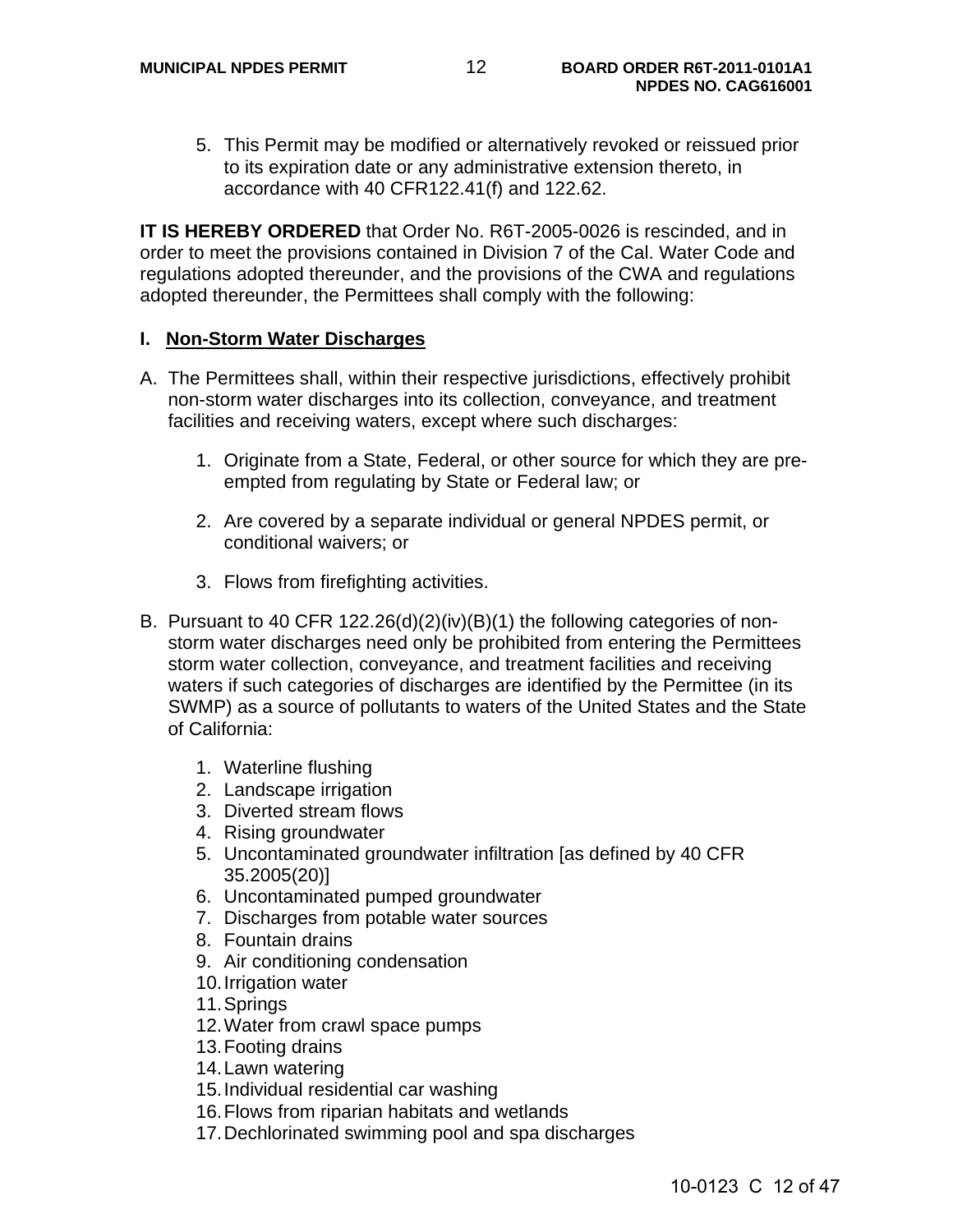- C. When a non-storm water discharge category listed above is identified as a source of pollutants to waters of the State, Permittees shall either:
	- 1. Prohibit the discharge category from entering its storm water collection, conveyance, and treatment system; or
	- 2. Authorize the discharge category and require implementation of appropriate or additional Best Management Practices to ensure that the discharge will not be a source of pollutants; or
	- 3. Require or obtain coverage under separate Regional or State Water Board permit for the discharge.

## **II. Other Prohibitions**

- A. Unless specifically granted, authorization pursuant to this Permit does not constitute an exemption to applicable discharge prohibitions prescribed in the Basin Plan.
- B. Discharges from the Permittees' collection, conveyance, and treatment facilities that cause or contribute to a violation of narrative or numeric water quality standards or objectives, as listed in Attachment E and F, are prohibited.
- C. Discharges from the Permittees' collection, conveyance, and treatment facilities shall not cause or contribute to a condition of nuisance.
- D. Storm water discharges regulated by this Permit shall not contain a hazardous substance equal to or in excess of a reportable quantity listed in 40 CFR Part 117 and/or 40 CFR Part 302.
- E. The removal of vegetation or disturbance of ground surface conditions between October 15 of any year and May 1 of the following year is prohibited. Where it can be shown that granting a variance would not cause or contribute to the degradation of water quality, a variance to the dates stated above may be granted in writing by the Executive Officer.
- F. Discharge of any waste or deleterious material to surface waters of the LTHU is prohibited.
- G. The discharge, or threatened discharge, attributable to human activities, of solid or liquid waste materials, including soil, silt, clay, sand, and other organic and earthen materials to the surface waters of the LTHU is prohibited.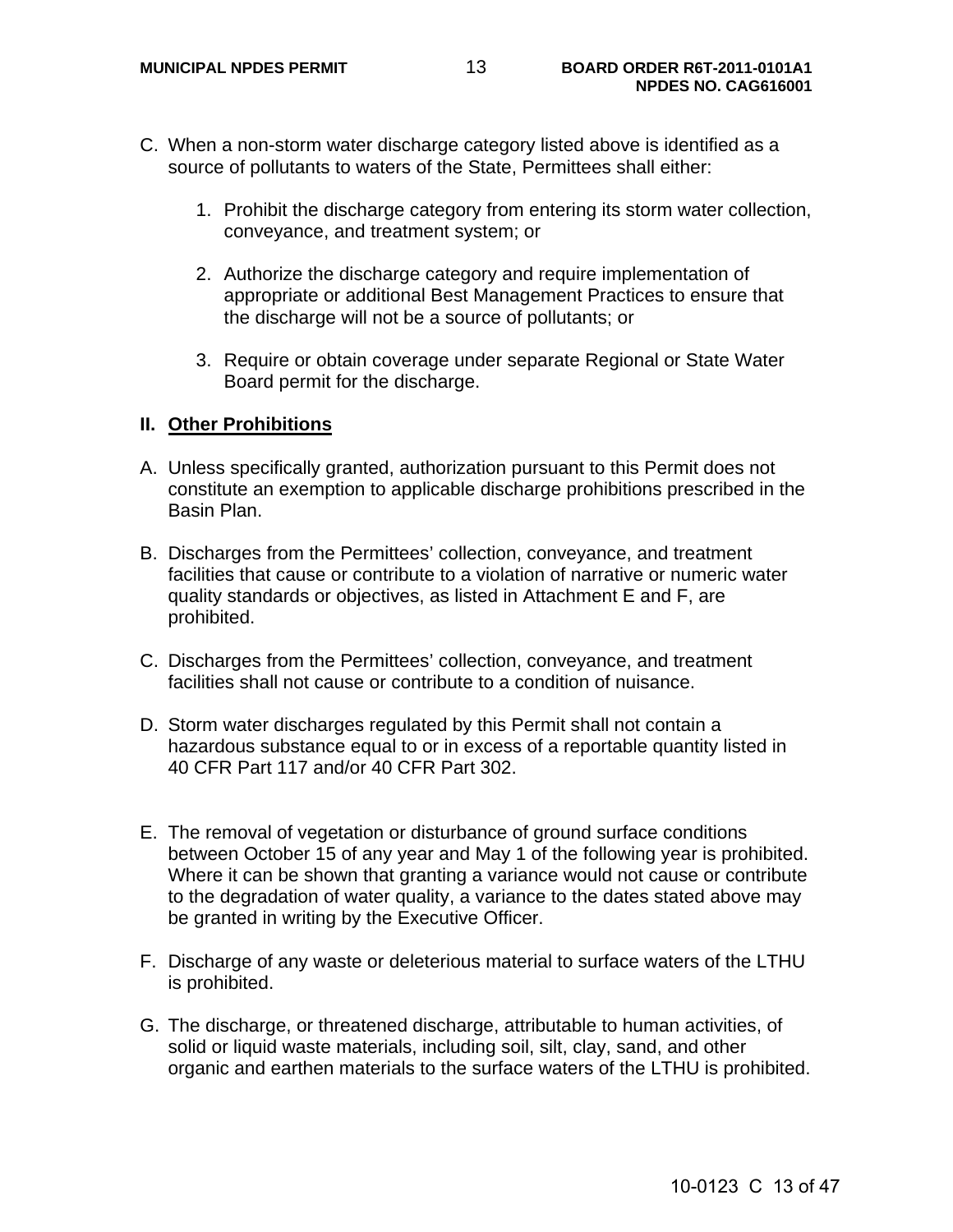- H. The discharge or threatened discharge, attributable to human activities, of solid or liquid waste materials, including soil, silt, clay, sand and other organic and earthen materials, to lands below the high-water rim of Lake Tahoe or within the 100-year floodplain of any tributary to Lake Tahoe, is prohibited.
- I. The discharge or threatened discharge, attributable to new development in Stream Environment Zones, of solid or liquid waste, including soil, silt, sand, clay, rock, metal, plastic, or other organic, mineral or earthen materials to Stream Environment Zones in the LTHU is prohibited.
- J. Waste discharge prohibitions in this Section do not apply to discharges of storm water when wastes in the discharge are controlled through the application of management practices or other means and the discharge does not cause a violation of water quality objectives.

#### **III. Storm Water Program Implementation**

- A. Legal Authority
	- 1. No later than **March 15, 2013,** Permittees shall establish, maintain, and enforce the necessary legal authority to prohibit, including, but not limited to:
		- a. Illicit connections and illicit discharges to its collection, conveyance, and treatment facilities,
		- b. The discharge of non-storm water to the Permittees' storm water collection, conveyance, and treatment facilities2. Permittees shall maintain adequate legal authority to:
		- a. Control through interagency agreement, the contribution of pollutants from one municipal jurisdiction to another
		- b. Require persons within their jurisdiction to comply with conditions in the Permittees' ordinances, permits, or orders (i.e. hold dischargers to its collection, conveyance, and treatment facilities accountable for their contributions of pollutants and flows)
		- c. Remove illicit connections to public storm water collection, conveyance, and treatment facilities
		- d. Control the discharge of spills, dumping, or material disposal other than storm water to public storm water collection, conveyance, and treatment facilities
		- e. Utilize enforcement measures (e.g., stop work orders, notice of violations, fines, referral to City, County, and/ or District Attorneys,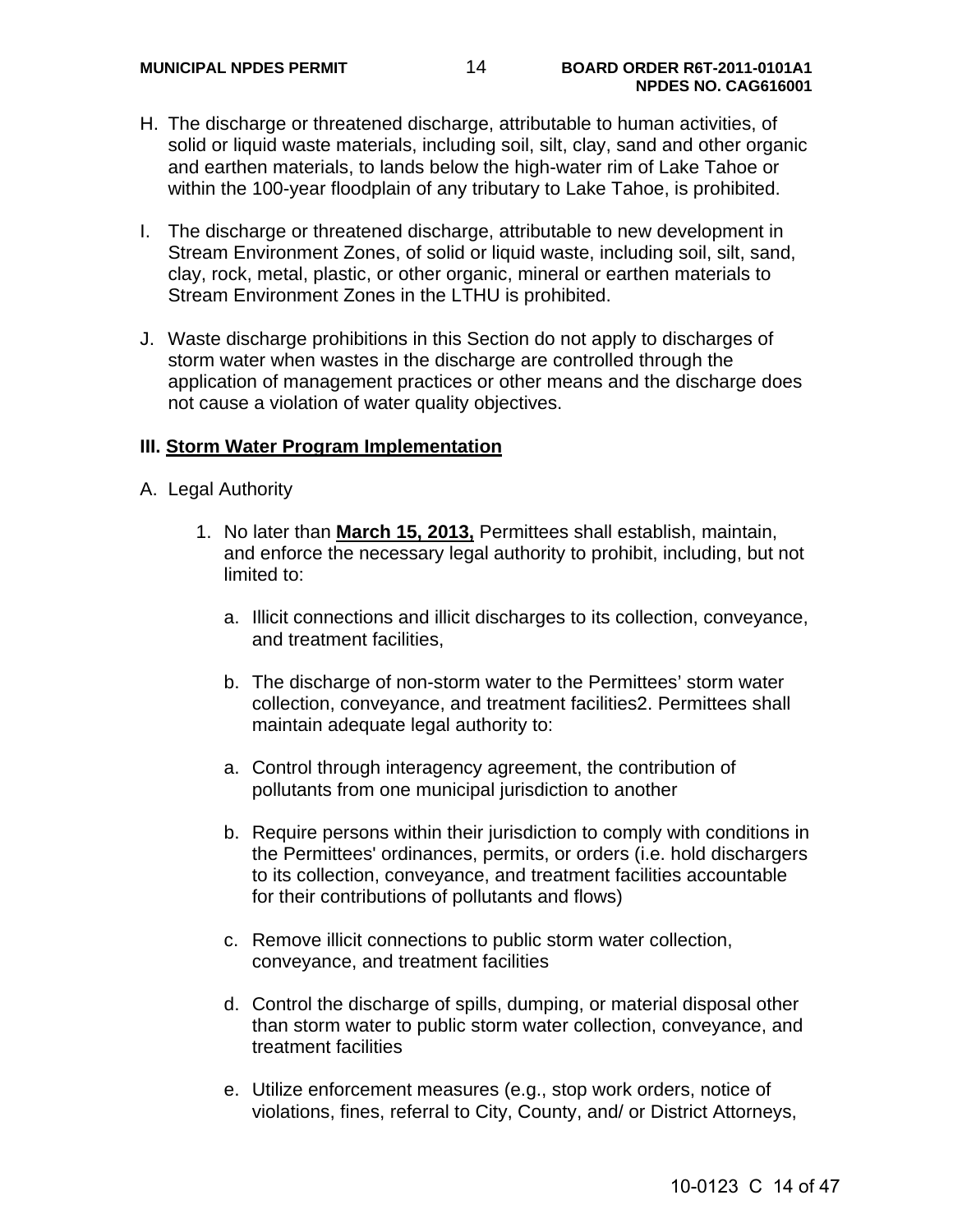etc.) by ordinances, permits, contracts, orders, administrative authority, and civil and criminal prosecution

- f. Control the quality of storm water runoff from industrial and construction sites
- g. Carry out all inspections, surveillance and monitoring procedures necessary to determine compliance and non-compliance with permit conditions including the prohibition on illicit discharges.
- h. Require the use of control measures to prevent or reduce the discharge of pollutants to the maximum extent practicable.
- 3. No later than **March 15, 2012** each Permittee shall submit a statement certified by its legal counsel as to whether or not the Permittee possesses the legal authority necessary to comply with this Permit. If the Permittee finds that it does not have the necessary legal authority, the statement must identify specific deficiencies.

 No later than **March 15, 2013** each Permittee shall submit a statement certified by its legal counsel that the Permittee possesses all necessary legal authority to comply with this Permit through adoption of ordinances and/ or municipal code modifications. The statement shall include:

- a. Identification of all departments within the jurisdiction that conduct urban runoff related activities and their roles and responsibilities under this Order.
- b. Citation of urban runoff related ordinances and the reasons they are enforceable.
- c. Identification of the local administrative and legal procedures available to mandate compliance with urban runoff related ordinances.
- d. Description of how these ordinances or other legal mechanisms are implemented and actions taken can be appealed.
- e. Description of how the municipality can issue administrative orders and injunctions, or if it must go through the court system for enforcement actions.
- B. Storm Water Management Plans

Federal Regulations (40 CFR 122.26(d)(2)(iv)) require the Permittees to develop and implement a SWMP during the term of this Order. Each Permittee shall amend its SWMP to include components 1-9 below.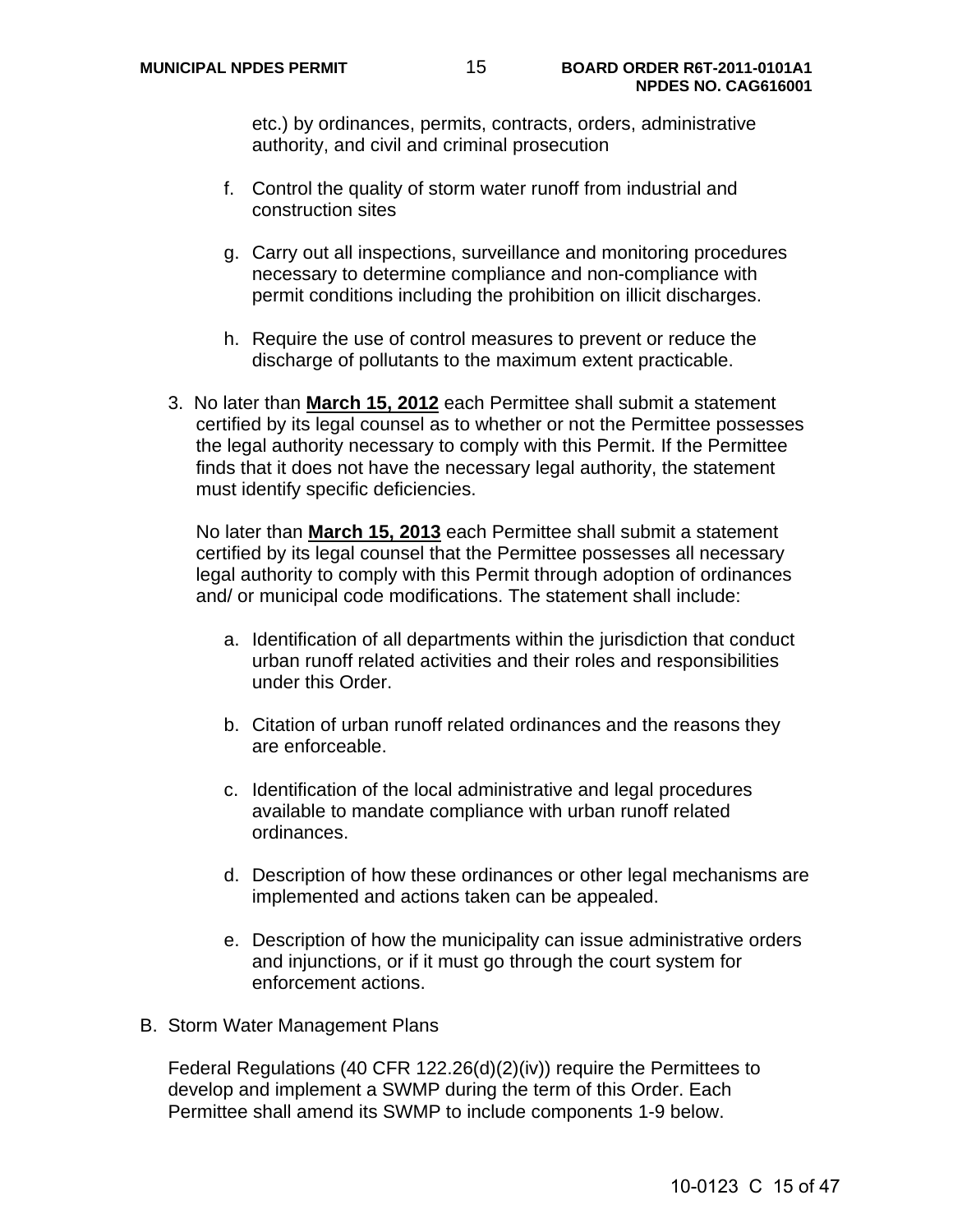Permittees shall submit amended SWMPs for Water Board consideration no later than **October 1, 2013.** The Water Board will circulate the amended SWMPs for public comment and will consider accepting them at a publicly noticed meeting.

If no hearing for SWMP acceptance is requested during the public comment period, the Executive Officer may accept the amended SMWPs.

#### 1. Construction Component

Each Permittee shall implement a Construction Component of its SWMP to reduce pollutants in runoff from construction sites that involve more than three cubic yards of soil disturbance during all construction phases. The SWMP shall include a description of procedures for identifying inspection priorities and enforcing control measures. At a minimum the construction component plan shall address the following:

a. Construction Site Inventory

Permittees shall develop and update, at least annually, a complete inventory of construction sites within its jurisdiction that involve more than three cubic yards of soil disturbance. This requirement is applicable to all construction sites regardless of whether the construction site is subject to the General Construction Permit (Order R6T-2011-0019). The use of a Geographical Information System (GIS) database is highly recommended, but not required.

b. Construction Site Outreach

Permittees shall conduct construction site outreach efforts that include, at a minimum, measures to educate construction site operators about local ordinance and other regulatory requirements and applicable enforcement mechanisms prior to construction commencement.

c. Construction Site Prioritization and Inspection

Permittees shall develop a prioritization process for its watershedbased inventory (developed pursuant to III.B.1.a above) by threat to water quality. Each construction site shall be classified as a high, medium, or low threat to water quality. In evaluating threat to water quality each Permittee shall consider (1) the magnitude of fine sediment particle discharge potential; (2) site slope; (3) project size and type; (4) stage of construction; (5) proximity and connectivity to receiving water bodies; and (6) any other factors the Permittee deems relevant.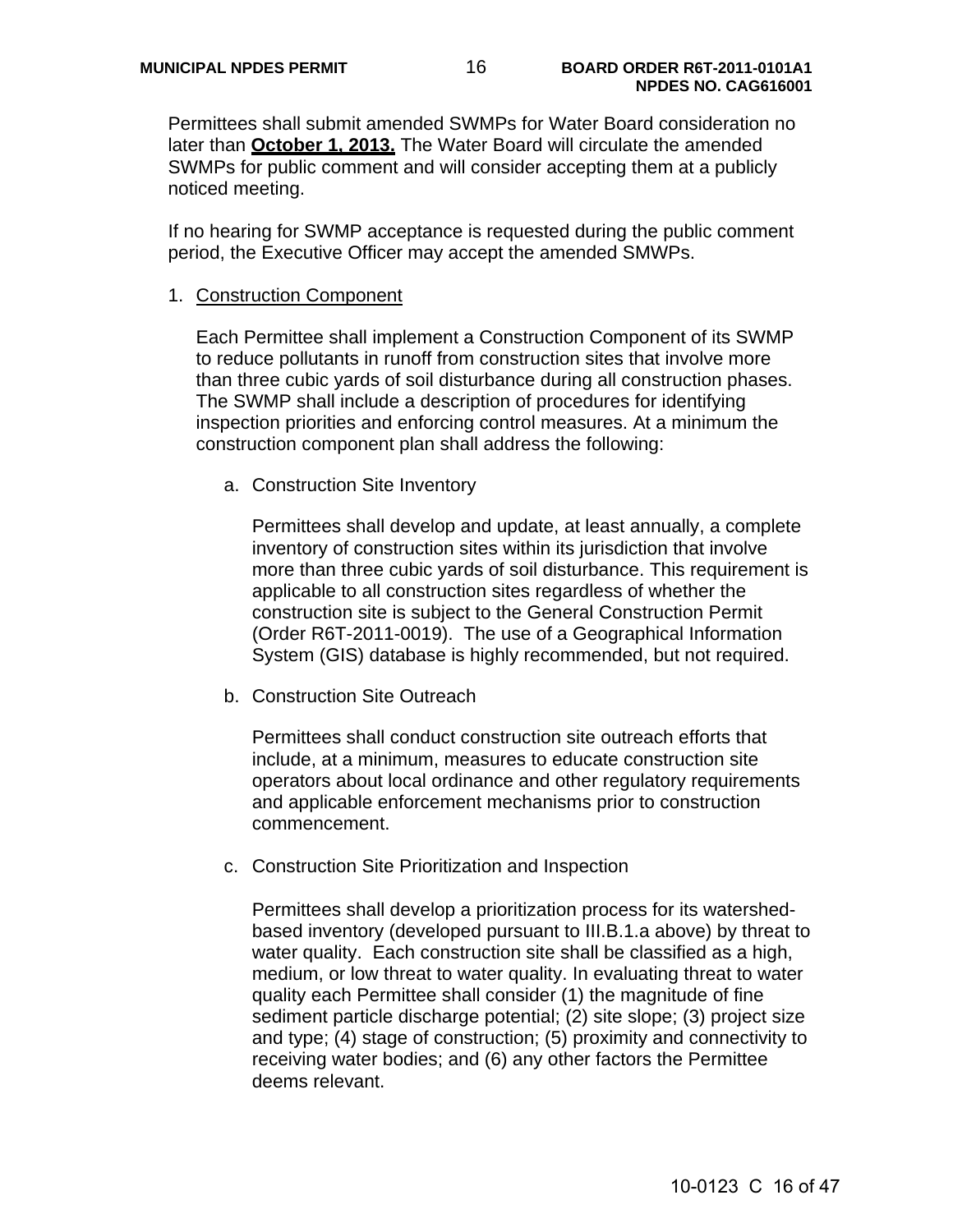Each Permittee shall conduct construction site inspections for compliance with its ordinances (grading, storm water, etc.), permits (construction, grading, etc.), and discharge prohibitions contained in this Permit in accordance with Section II.B of the Monitoring and Reporting Program (Attachment C). Inspections shall include review of site erosion control and BMP implementation plans. Inspection frequencies and priorities shall be determined by the threat to water quality prioritization.

During the construction season (May 1 through October 15 of each year), each Permittee shall inspect each high priority construction site and all construction projects overseen by the Permittee (e.g. erosion control and storm water treatment projects) at least once per week. Each Permittee shall inspect medium and low priority construction sites at a frequency sufficient to ensure that sediment and other pollutants are controlled and that unauthorized non-storm water discharges are prevented.

d. Construction Site Enforcement

Permittees shall enforce their storm water ordinances and other regulatory mechanisms for all construction sites to maintain compliance with local ordinances and discharge prohibitions contained in this Permit. Permittees shall document any noncompliance with Permit or ordinance requirements and report identified compliance issues as part of their Annual Report as described under Section IV.C of the Monitoring and Reporting Program (Attachment C).

Each Permittee shall follow up on identified compliance issues and take actions necessary for construction sites to comply with Permit requirements.

e. Oversight by Others

Permittees may make use of construction site outreach, inspection, and enforcement actions taken by other responsible agencies (such as the Tahoe Regional Planning Agency (TRPA) or the Water Board). If a Permittee chooses to use the efforts of other agencies to meet Permit requirements, Permittees must provide detailed documentation of the outreach, inspection, and/or enforcement action taken by others.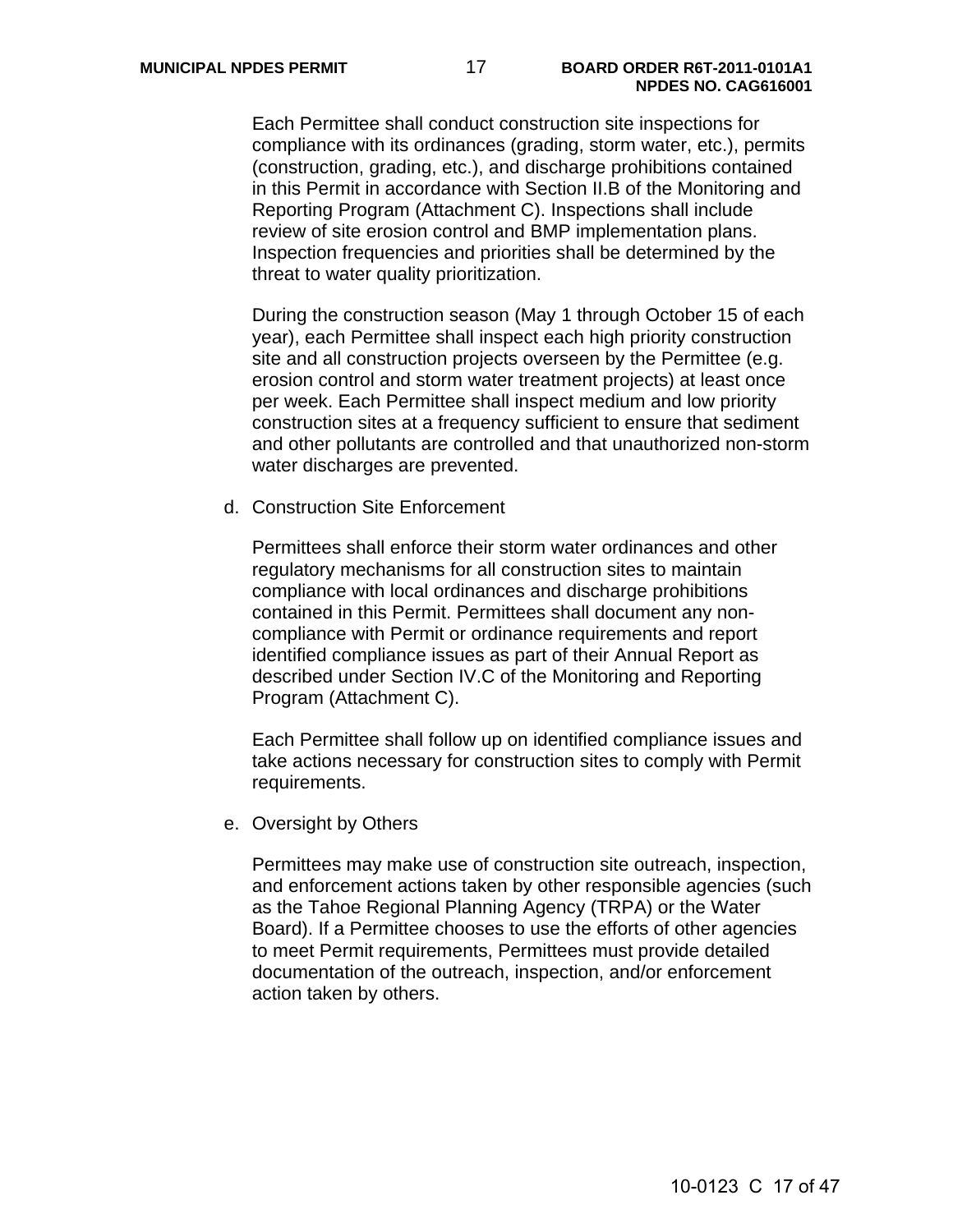2. Commercial, Industrial, Municipal and Residential Component

Each Permittee shall implement SWMP elements to reduce, to the maximum extent practicable, pollutants in runoff from commercial, industrial, municipal, and residential properties within its jurisdiction. The purpose of this Component is to identify potential pollutant sources, prioritize existing or potential water quality threats associated with different land uses, and provide outreach, education, and enforcement measures to reduce and/or eliminate storm water pollution from these sources.

a. Commercial, Industrial, and Municipal Site Inventory and **Prioritization** 

Each Permittee shall develop and annually update an inventory of high priority commercial, industrial, and municipal activities and pollutant sources. The high priority commercial, industrial, and municipal site inventory shall consider including the following business types and activities:

- (1) Automobile mechanical repair, maintenance, or cleaning;
- (2) Automobile and other vehicle body repair or painting;
- (3) Retail or wholesale fueling;
- (4) Eating or drinking establishments;
- (5) Mobile carpet, drape or furniture cleaning;
- (6) Concrete mixing or cutting;
- (7) Painting and coating;
- (8) Mobile pool and spa cleaning;
- (9) Snow removal and storage activities;
- (10) Parking areas with more than 30 parking spaces;
- (11) Off-pavement parking and storage yards;
- (12) Municipal maintenance yards.

The use of a GIS database is highly recommended, but not required.

b. Commercial, Industrial, and Municipal Site Outreach

Permittee outreach efforts shall include, at a minimum, educating commercial, industrial, and municipal site operators about local ordinances and other regulatory measure and associated tiered enforcement mechanisms applicable to commercial, industrial, or municipal site runoff problems.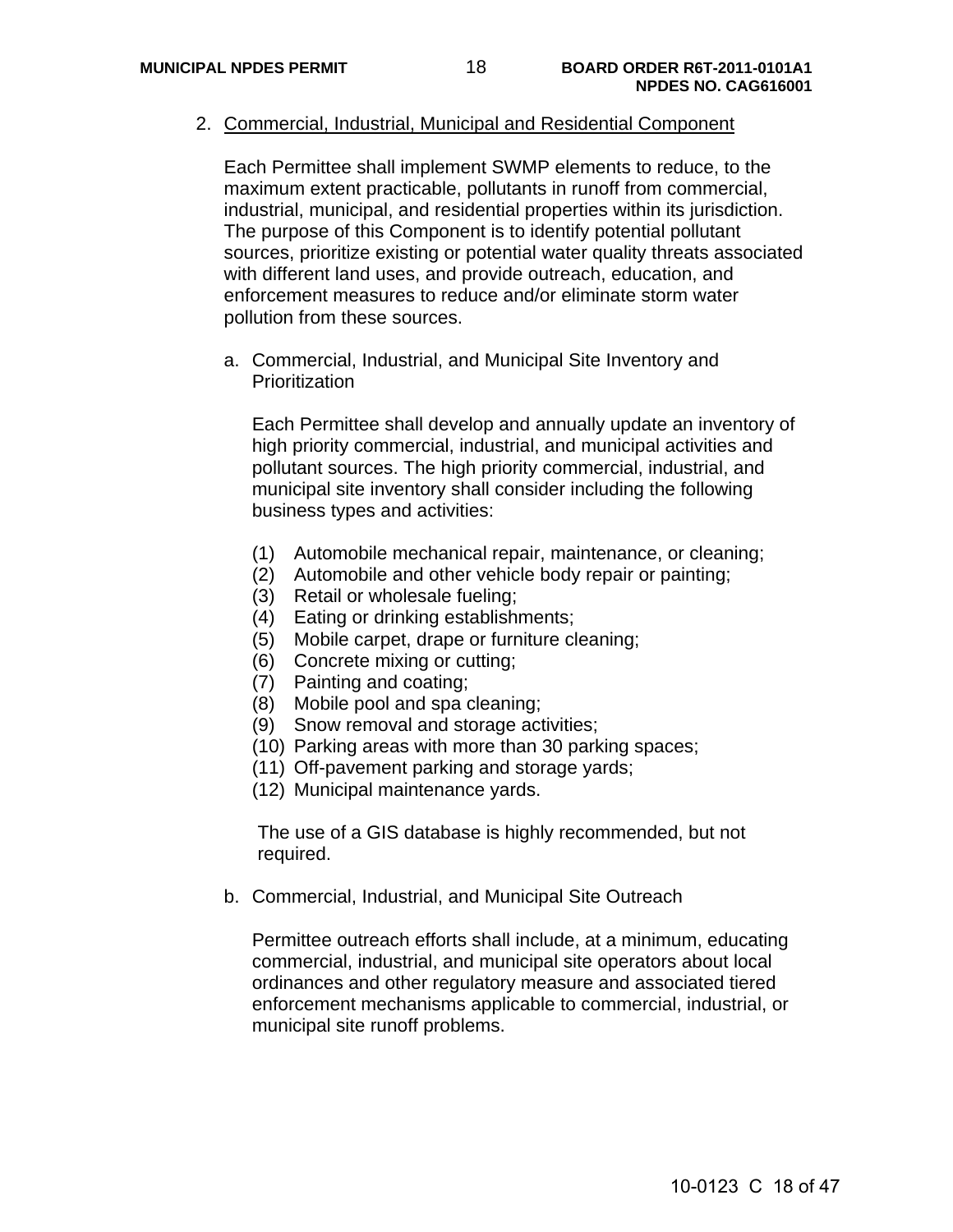c. Commercial, Industrial, and Municipal Site Inspections

Each Permittee shall implement a program to inspect high priority commercial, industrial, and municipal sites at least once per year in accordance with Section II.C of the Monitoring and Reporting Program (Attachment C).

d. Commercial, Industrial, and Municipal Site Enforcement

Permittees shall enforce their storm water ordinances and other regulatory mechanisms for all commercial, industrial, and municipal sites to maintain compliance with applicable local ordinances and discharge prohibitions contained in this Permit. Permittees shall document any non-compliance with ordinance and/or Permit requirements and report inspection findings as part of their Annual Report as described under Section IV.D of the Monitoring and Reporting Program (Attachment C).

Each Permittee shall follow up on inspection findings and take actions necessary for commercial, industrial, and municipal sites to comply with Permit and local ordinance requirements.

e. Oversight by Others

Permittees may make use of commercial and industrial site outreach, inspection, and enforcement actions taken by other responsible agencies (such as the TRPA or the Water Board). If a Permittee chooses to use the efforts of other agencies to meet Permit requirements, Permittees must provide detailed documentation of the outreach, inspection, and/or enforcement action taken by others.

f. Residential Property – Outreach and Education

Each Permittee shall identify high priority residential areas and activities for targeted outreach and education. These areas/activities should include:

- (1) Automobile repair and maintenance;
- (2) Off-pavement automobile parking;
- (3) Home and garden care activities and product use (pesticides, herbicides, and fertilizers);
- (4) Disposal of household hazardous waste (e.g., paints, cleaning products);
- (5) Snow removal activities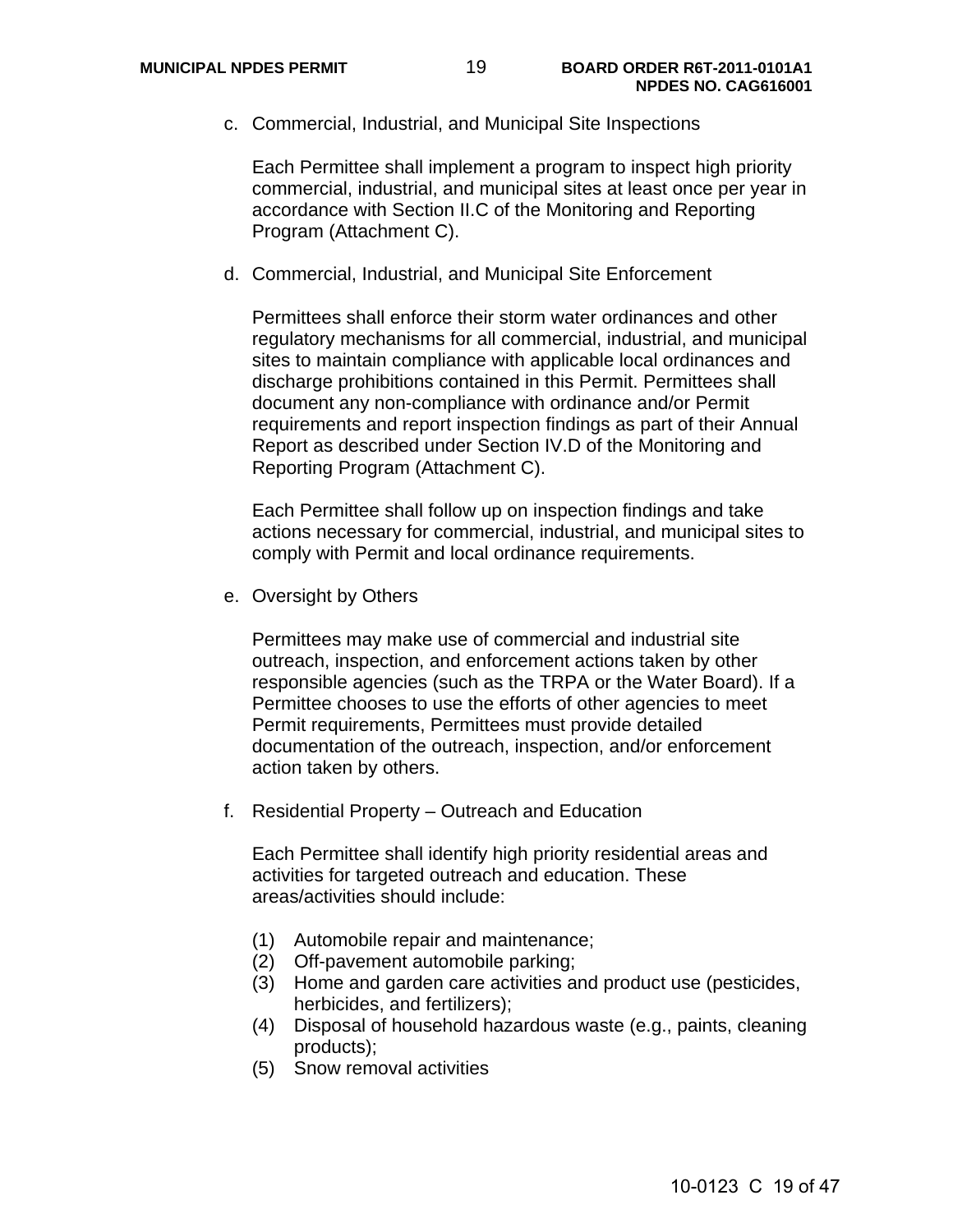Permittees shall develop and implement a program to target education and outreach efforts toward identified high priority activities. Such outreach program should include coordination with other Lake Tahoe Basin agencies involved with BMP implementation, including but not limited to the Tahoe Resource Conservation District and the TRPA Erosion Control Team.

#### 3. Storm Water Facilities Inspection Component

Each Permittee shall develop and implement an inspection program to assess the condition of its storm water collection, conveyance and treatment facilities and maintenance needs on a catchment, or subwatershed basis in accordance with the following requirements, and Section II.A of the Monitoring and Reporting Program (Attachment C).

- a. By the end of the Permit term, each Permittee shall develop and maintain an up-to-date and accurate system map of its collection, conveyance, and treatment facilities.
- b. Each Permittee shall inspect its storm water collection, conveyance and treatment systems at least once annually and maintain a database of inspection findings.
- c. As part of its storm water collection, conveyance, and treatment system inspections, each Permittee shall evaluate and identify potential pollutant sources including but not limited to: private property/residential runoff, commercial site runoff, eroding cut slopes, eroding road shoulders, intercepted groundwater discharges, excessive traction abrasive application, and construction site tracking.
- d. Each Permittee shall document and prioritize identified maintenance needs and perform needed maintenance to ensure storm water systems effectively collect, convey, and treat urban runoff as designed.

#### 4. Illicit Discharge Detection and Elimination Component

Permittees shall implement an Illicit Discharge Detection and Elimination Component containing measures to actively seek and eliminate illicit discharges and connections. At a minimum the Illicit Discharge Detection and Elimination Component shall include the following elements:

a. Each Permittee shall visually inspect all storm water collection, conveyance, and treatment systems at least once annually as described in Section II.A of the Monitoring and Reporting Program (Attachment C) for evidence of illicit discharges, illicit connections, or other sources of non-storm water discharges.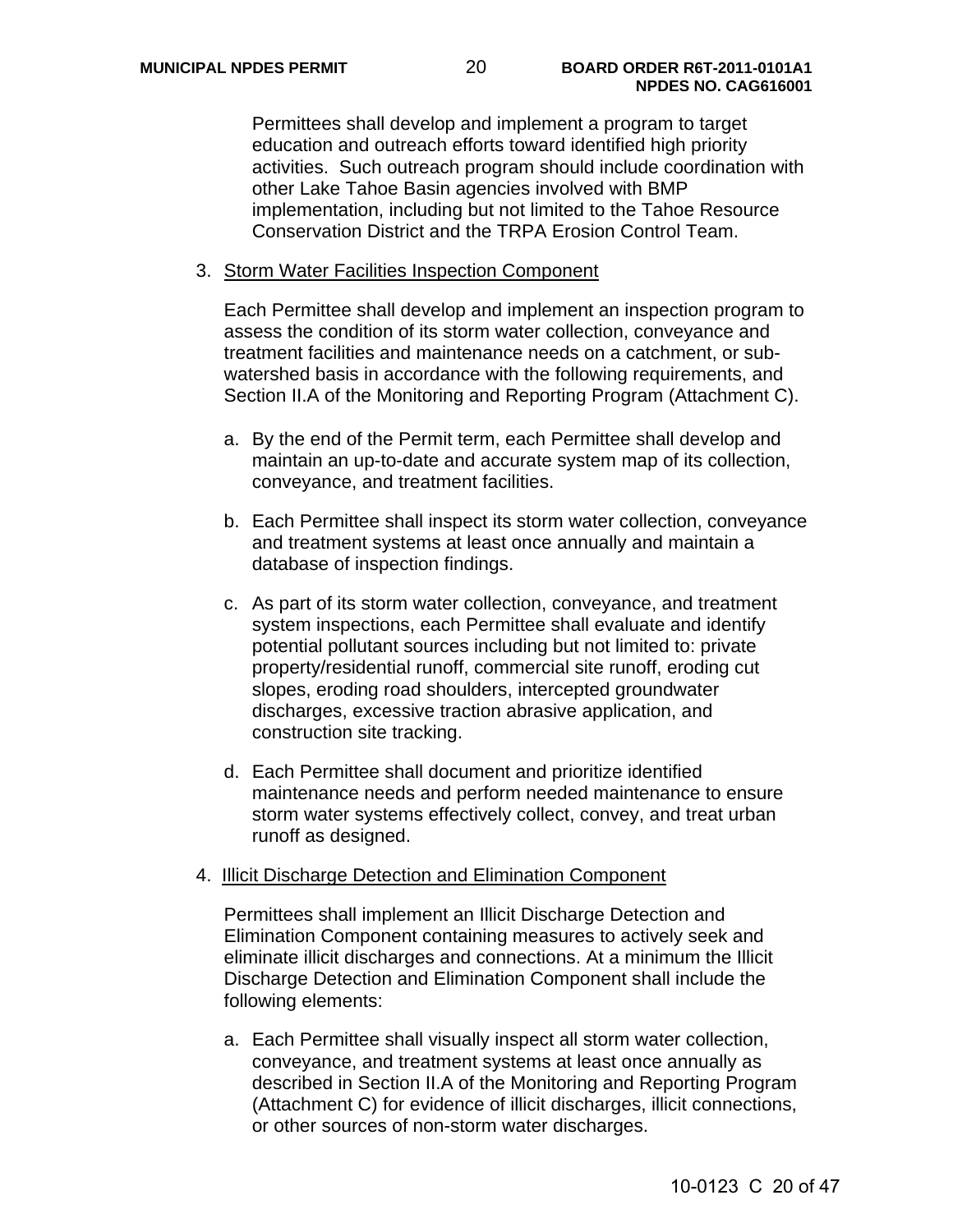- b. Each Permittee shall establish and implement a program to investigate and inspect any portion of the storm water collection and conveyance system that indicates a reasonable potential for illicit discharges, illicit connections, or other sources of non-storm water. Each Permittee shall establish criteria to identify portions of the system where follow-up investigations are needed to determine whether illicit discharges, illicit connections, or other sources of non-storm water have occurred or are likely to occur.
- c. Each Permittee shall implement and enforce its ordinances, orders, or other legal authority or regulatory mechanism to prevent and eliminate illicit discharges and connections to its storm water collection and conveyance system.
- d. Each Permittee shall promote, publicize and facilitate public reporting of illicit discharges or water quality impacts associated with discharges into or from its storm water collection and conveyance system. Each Permittee shall facilitate public reporting through development and operation of a public hotline. Public hotlines can be Permittee-specific or shared by Permittees. All storm water hotlines should be capable of receiving reports in both English and Spanish 24 hours per day, seven days per week. Permittees shall respond to and resolve each reported incident. Each Permittee shall keep a record of all reported incidents and how each was resolved.

#### 5. New Development and Redevelopment Component

For new development and redevelopment projects, Permittees shall require project proponents to incorporate permanent storm water treatment facilities that are designed to infiltrate, at a minimum, runoff generated by the 20 year, 1-hour storm, which equates to approximately one inch of runoff over all impervious surfaces during a 1-hour period.

If infiltrating the entire volume of the 20 year, 1-hour storm is not possible at a given new development or redevelopment site, the Permittee shall require project proponents to infiltrate as much runoff as possible and either:

a. Document how the project proponent will treat runoff to meet the numeric effluent limits described in Table III.B.1 below; or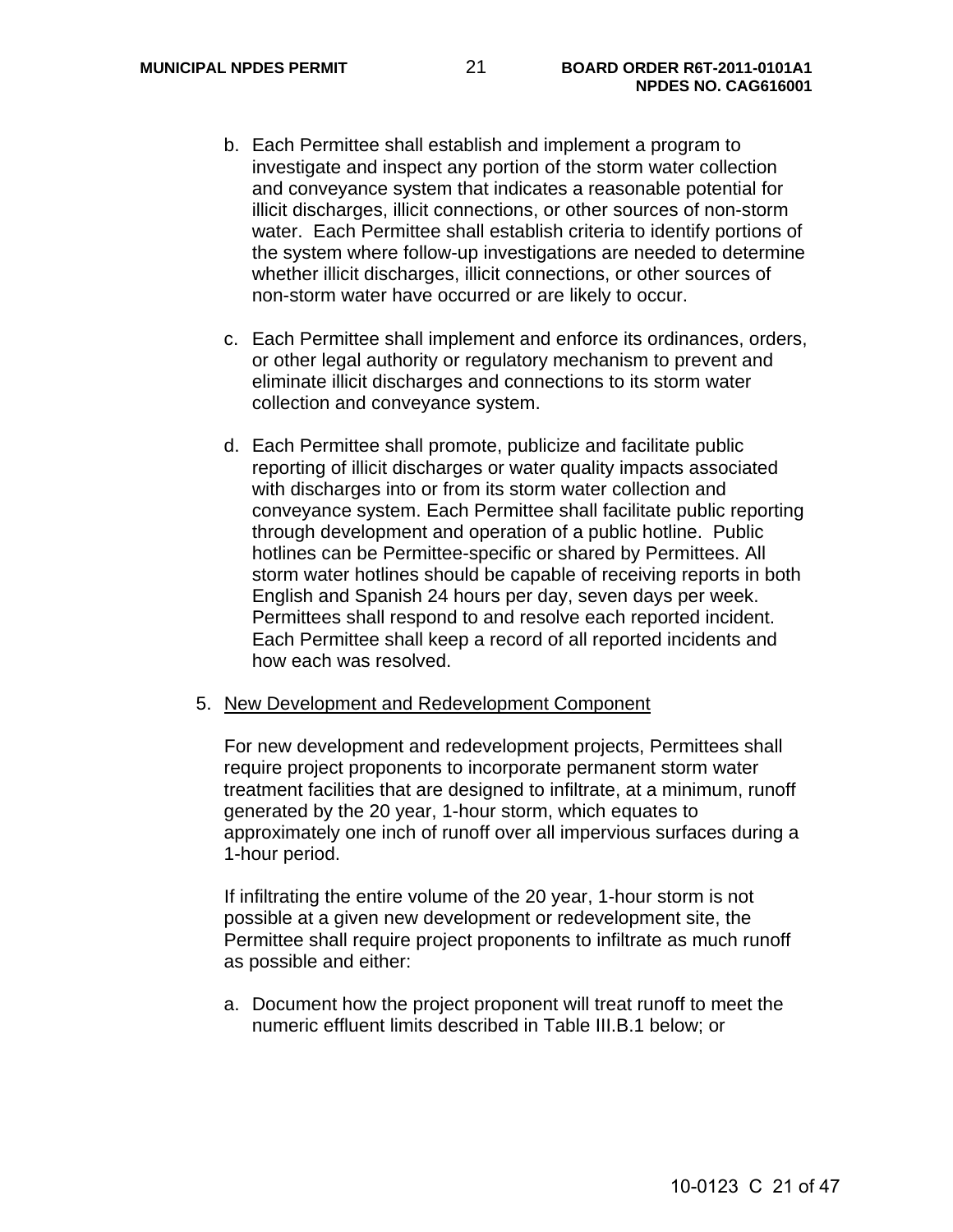b. Document coordination with the project proponent to demonstrate that shared storm water treatment facilities treating private property discharges and public right-of-way storm water are sufficient to meet the municipality's average annual fine sediment and nutrient load reduction requirements described in Section IV.B of this Permit.

| Constituent             | Units         | Land Treatment/<br><b>Infiltration Systems</b> | <b>Surface Waters</b> |
|-------------------------|---------------|------------------------------------------------|-----------------------|
| <b>Total Nitrogen</b>   | $mg/L$ as N   | 5.0                                            | 0.5                   |
| <b>Total Phosphorus</b> | $mg/L$ as $P$ | 1.0                                            | 0.1                   |
| Turbidity               | <b>NTU</b>    | <b>200</b>                                     |                       |
| Oil and Grease          | mg/L          |                                                | 2.0                   |
| <b>Total Iron</b>       | mg/L          |                                                |                       |

Table III.B.1 – Numeric effluent limits for runoff discharges

#### 6. Public Education Component

Permittees shall implement a public education program using any appropriate media to increase the community's knowledge of the effect of urban runoff on surface waters and the measures the public can take to help control storm water pollution and encourage behavior to reduce pollutant discharges.

#### 7. Municipal Personnel Training and Education Component

Permittees shall ensure that all municipal personnel and contractors responsible for implementing Permit requirements, for operating municipal facilities covered under Section III.B.2 of this Permit, and for conducting inspections required under Section III.B1-5 of this Permit are adequately trained and educated to perform such tasks.

#### 8. Fiscal Analysis

Each Permittee shall conduct a fiscal analysis of its urban runoff management program in its entirety, including development and implementation of both SWMP and PLRPs (IV.C below), along with operations and maintenances costs. This analysis shall, for each fiscal year covered by this Permit, evaluate the expenditures (such as capital, operation and maintenance, education, and administrative expenditures) expected for Permit implementation. Such analysis shall include a description of the source(s) of funds that are proposed to meet the necessary expenditures, including legal restrictions on the use of such funds.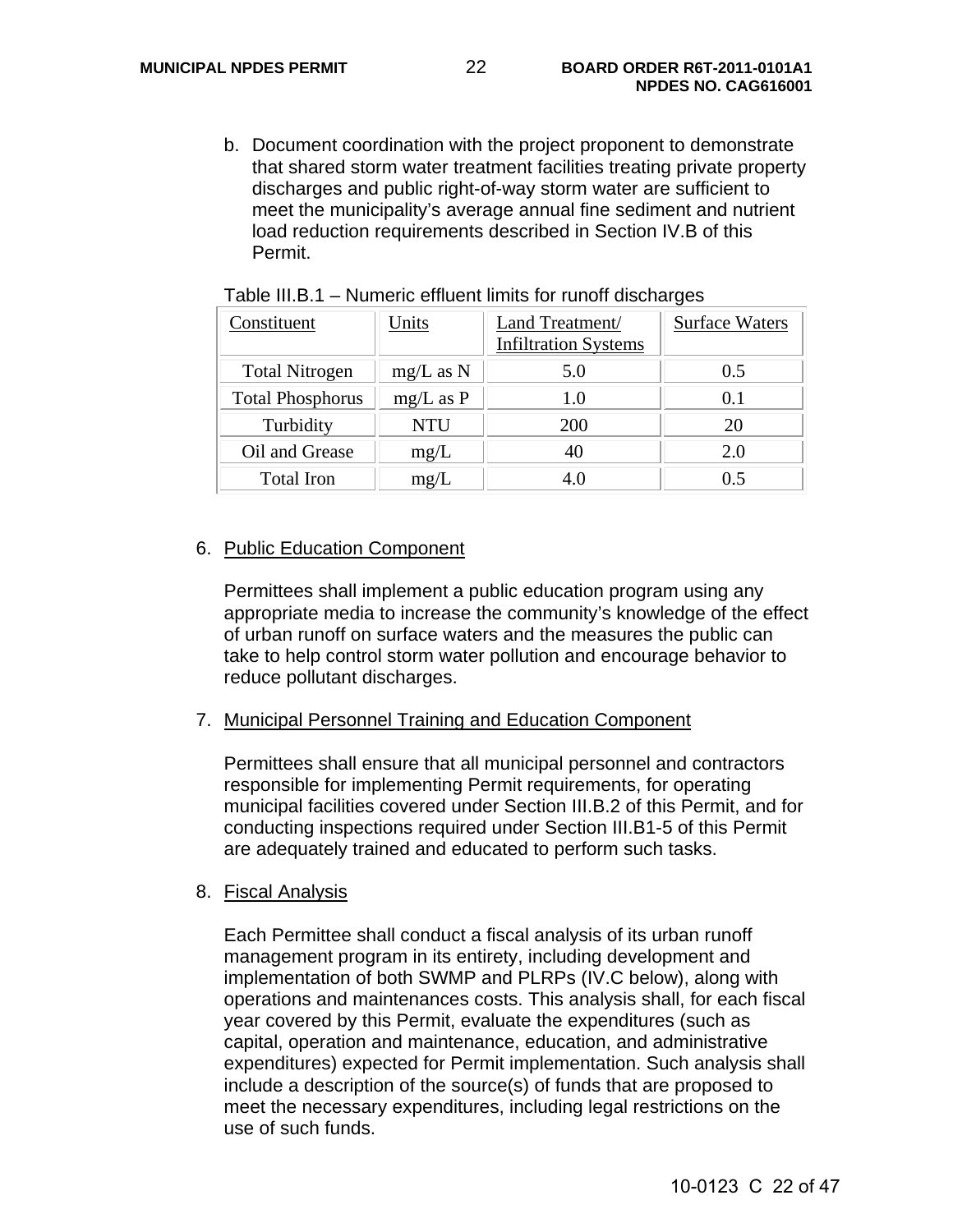## **IV. Lake Tahoe Total Maximum Daily Load Implementation – Pollutant Load Reduction Requirements**

A. Baseline Pollutant Loads

The Lake Tahoe TMDL expresses waste load allocations for the urban upland source, which includes discharges from the Permittee's municipal storm water collection, conveyance, and treatment facilities, as percent reductions from a basin-wide baseline load. The baseline basin-wide pollutant loads for the TMDL reflect conditions as of water year 2003/2004 (October 1, 2003 – September 30, 2004), hereafter referred to as "baseline".

To translate basin-wide urban runoff load reduction requirements into jurisdiction-specific load reduction requirements, the Water Board has required the Permittees to conduct a jurisdiction-scale baseline load analysis as the first step in the TMDL implementation process for the urban pollutant source. Each Permittee has completed this analysis, and the submitted baseline pollutant load estimates are the basis for the particle number- and mass-based effluent limits in this Permit (Table IV.B.1).

Permittees will likely gather additional information in the future to enhance the accuracy of the baseline load analysis. Similarly, numeric models used to estimate pollutant loads may be improved over time. Should a Permittee determine that updated load estimation tools or other information are expected to change its baseline pollutant load estimate may request that the Water Board amend its baseline load estimate. Requests for baseline load estimate amendment must include a description of any new information informing the estimate, the magnitude of the proposed adjustment, and a discussion of how the baseline load estimate adjustment will (or will not) change the Permittees PLRP. Water Board staff will bring all requests to amend Permittee baseline load estimates to the Water Board for consideration.

B. Pollutant Load Reduction Requirements and Water Quality-Based Effluent Limits

For the first five year milestone, jurisdiction-specific waste load reduction requirements, incorporated into this Permit as average annual particle number- and mass-based effluent limits (Table IV.B.1), are calculated by multiplying the percentage of reduction required by the urban uplands for each pollutant by each jurisdiction's individual baseline load. Each jurisdiction must reduce fine sediment particle (FSP), total phosphorus (TP), and total nitrogen (TN) loads by 10%, 7%, and 8%, respectively, by **September 30, 2016.**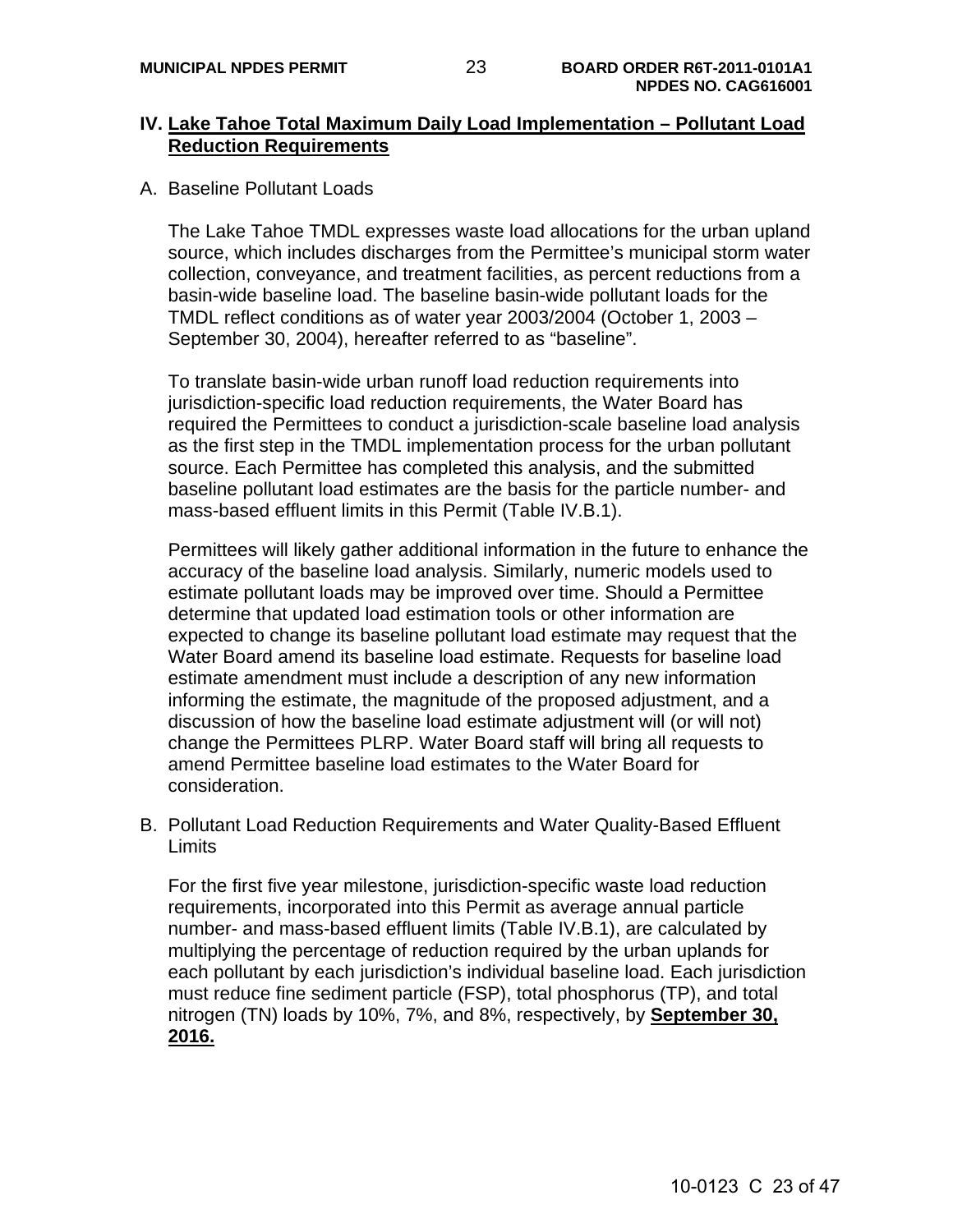**Table IV.B.1 – Maximum average annual particle number- and mass-based effluent limits for Fine Sediment Particles (FSP) Total Phosphorus (TP) and Total Nitrogen (TN) to meet the first five year TMDL milestone** 

| <b>Jurisdiction</b> | <b>Baseline</b>      | <b>FSP</b>       | <b>Baseline</b> | <b>TP</b>        | <b>Baseline</b> | <b>TN</b>        |
|---------------------|----------------------|------------------|-----------------|------------------|-----------------|------------------|
|                     | FSP (# of            | <b>Allowable</b> | TP (kg)         | <b>Allowable</b> | TN (kg)         | <b>Allowable</b> |
|                     | particles)           | Load             |                 | Load             |                 | Load             |
| El Dorado           | $2.2 \times 10^{19}$ | 2.0 x $10^{19}$  | 1043            | 970              | 4082            | 3755             |
| County              |                      |                  |                 |                  |                 |                  |
| Placer              | $2.6 \times 10^{19}$ | 2.3 x $10^{19}$  | 1111            | 1033             | 4635            | 4264             |
| County              |                      |                  |                 |                  |                 |                  |
| City of             | $1.9 \times 10^{19}$ | 1.7 $x10^{19}$   | 789             | 734              | 3361            | 3092             |
| South Lake          |                      |                  |                 |                  |                 |                  |
| Tahoe               |                      |                  |                 |                  |                 |                  |

Pollutant load reductions shall be measured in accordance with the processes outlined in the Lake Clarity Crediting Program Handbook (Attachment D). To demonstrate compliance with the average annual fine sediment particle pollutant load reduction requirements outlined in Table IV.B.1, each Permittee must earn and maintain Lake Clarity Credits in accordance with Table IV.B.2 for water year October 1, 2015 to September 30, 2016, and for subsequent water years.

| <b>Jurisdiction</b>      | Min. Lake Clarity Credit Requirement* |
|--------------------------|---------------------------------------|
| <b>El Dorado County</b>  | 220                                   |
| <b>Placer County</b>     | 260                                   |
| City of South Lake Tahoe | 190                                   |

| Table IV.B.2 - Minimum Lake Clarity Credit Requirements |  |
|---------------------------------------------------------|--|
|---------------------------------------------------------|--|

\*The Lake Clarity Crediting Program Handbook defines one (1) Lake Clarity Credit as equal to 1.0 x 10<sup>16</sup> fine sediment particles with a diameter less than 16 micrometers

To ultimately achieve the deep water transparency standard, Permittees shall reduce FSP, TP, and TN loading according to the requirements in the Lake Tahoe TMDL outlined for the "Urban Upland" pollutant source (Attachment B). In accordance with the TMDL, incremental pollutant load reductions will result in attaining the deep water transparency standard by the year 2076.

#### C. Pollutant Load Reduction Plans

Each Permittee shall prepare a detailed plan describing how it expects to meet the pollutant load reduction requirements described in Section IV.B above. Permittees shall submit a plan no later than **March 15, 2013** that shall include, at a minimum, the following elements: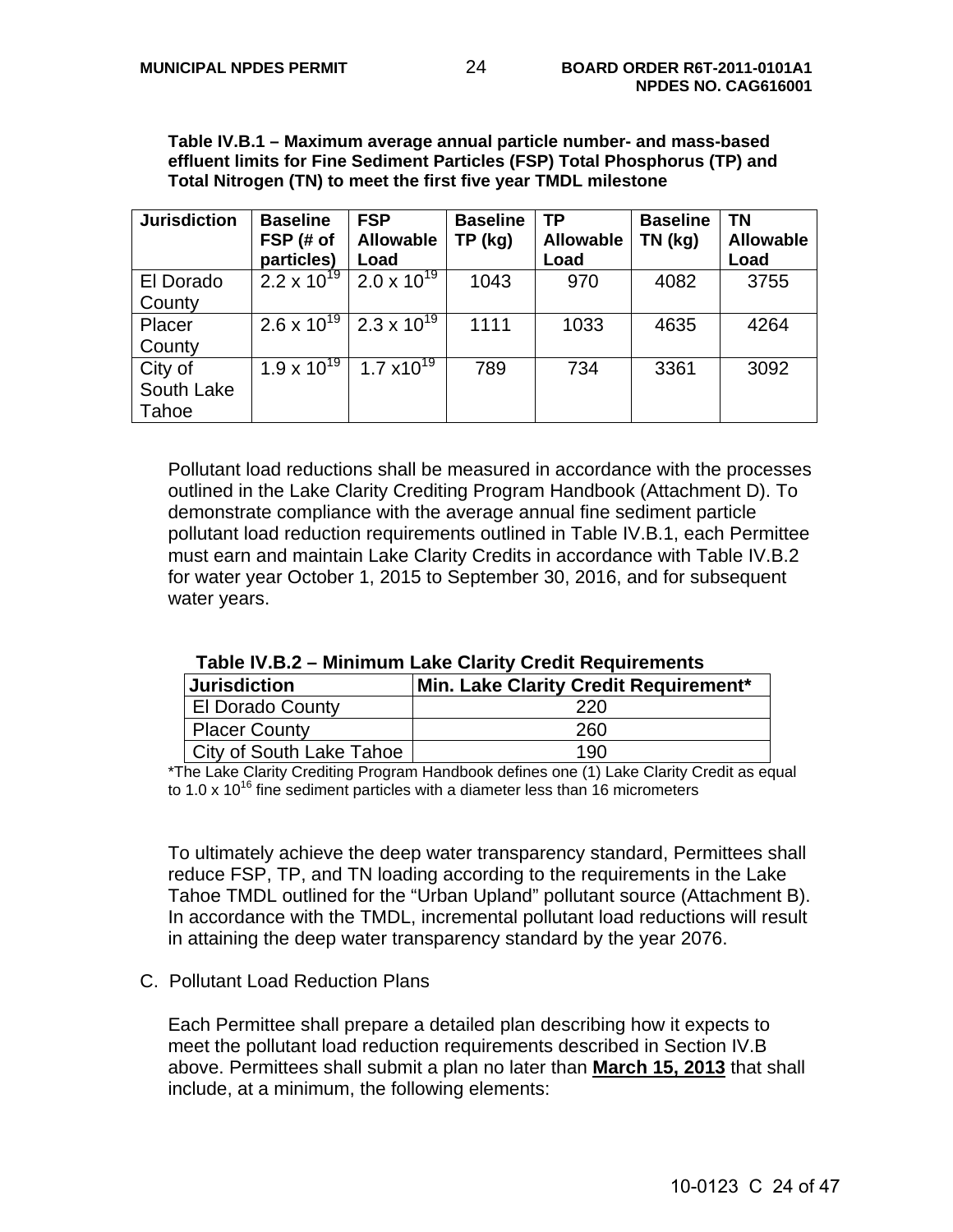## 2. Catchment registration schedule

The Pollutant Load Reduction Plan (PLRP) shall include a list of catchments that the Permittee plans to register pursuant to the Lake Clarity Crediting Program (see Attachment D) to meet load reduction requirements. The list shall include catchments where capital improvement projects have been constructed since May 1, 2004 that the Permittee expects to claim credit for, and catchments where projects will be constructed during this Permit term.

The list may also include catchments where Permittees plan actions other than capital improvements (such as enhanced operations and maintenance). The plan shall describe which catchments the Permittee anticipates it will register for each year of this Permit term.

#### 3. Proposed pollutant control measures

For each catchment in the registration plan, the PLRP shall describe storm water program activities to reduce fine sediment particle, total phosphorus, and total nitrogen loading.

#### 4. Pollutant load reduction estimates

For each catchment in the registration plan (or a catchment subset that provides adequate representation of various land use and management practice variables) Permittees shall provide estimates of both baseline pollutant loading and expected pollutant loading to demonstrate that proposed actions will, over the course of this Permit term, reduce the Permittee's jurisdiction-wide pollutant load by the amounts specified in Section IV.B above. The pollutant load reduction estimate shall differentiate between estimates of pollutant load reductions achieved since May 1, 2004 and pollutant load reductions from actions not yet taken.

#### 5. Load reduction schedule

The PLRP shall describe a schedule for achieving the pollutant load reduction requirements described in Section IV.B above. The schedule shall include an estimate of expected pollutant load reductions for each year of this Permit term based on preliminary numeric modeling results.

#### 6. Annual adaptive management

The PLRP shall include a description of the internal process and procedures to annually assess storm water management activities and associated load reduction progress. The adaptive management discussion shall describe how the Permittee will use information from the previous years' monitoring and implementation efforts to make needed adjustments to ensure compliance with the load reduction requirements specified in Section IV.B.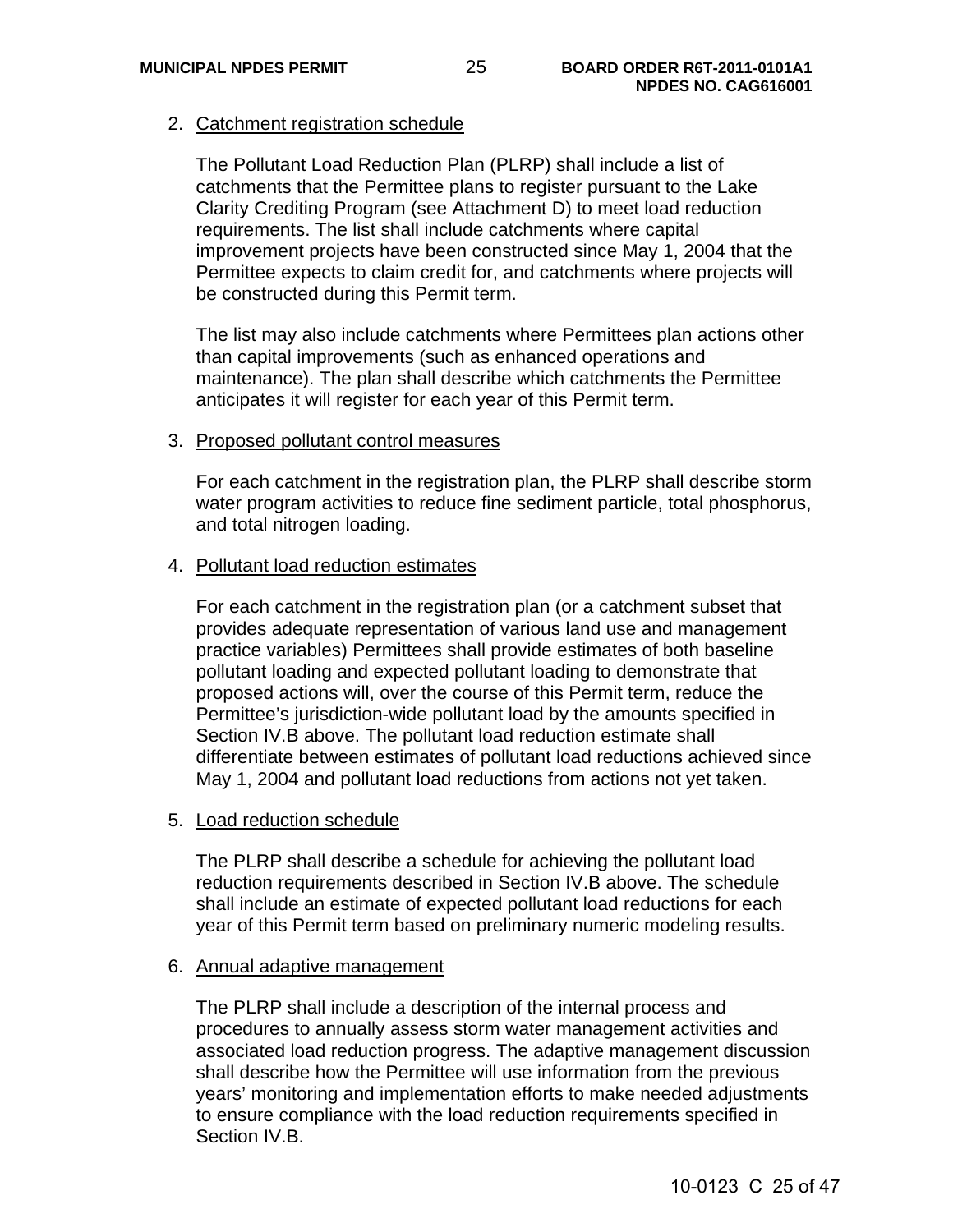The Water Board will circulate the submitted PLRPs for public review and will consider PLRP acceptance at a Water Board meeting. Each Permittee's PLRP must be accepted by the Water Board for Permittees to achieve Permit compliance.

D. Land Use Changes and Management Practices

If either land use changes or management practices associated with development or re-development result in a reduction of pollutant loads from the estimated baseline, then this reduction can be counted toward meeting pollutant load reduction requirements. Conversely, actions to eliminate any pollutant load *increase* from these changes will not be counted towards the annual load reduction requirements.

In accordance with the Basin Plan, Permittees must ensure that changes in land use, impervious coverage, or operations and maintenance practices do not increase a catchment's average annual baseline pollutant load.

E. Storm Water Facility Operations and Maintenance

 Permittees shall operate and maintain storm water collection, conveyance, and treatment facilities to ensure, at a minimum, that the baseline pollutant loading specified in Table IV.B.1 does not increase.

F. Pollutant Load Reduction Progress

 To demonstrate pollutant load reduction progress, each Permittee shall submit a Progress Report by **October 1, 2013**. The Progress Report shall include:

- 1. A list of erosion control and storm water treatment projects the Permittee completed between the May 1, 2004 and October 15, 2011.
- 2. Pollutant load reduction estimates for all erosion control and storm water projects and any other load reduction actions up to October 15, 2011. The report shall compare the pollutant load estimates for work completed with the pollutant load reduction requirements described in Section IV.B above.
- G. Pollutant Load Reduction Monitoring Requirements

 Permittees shall comply with all monitoring and reporting requirements specified in Section I of the attached Monitoring and Reporting Program (Attachment C).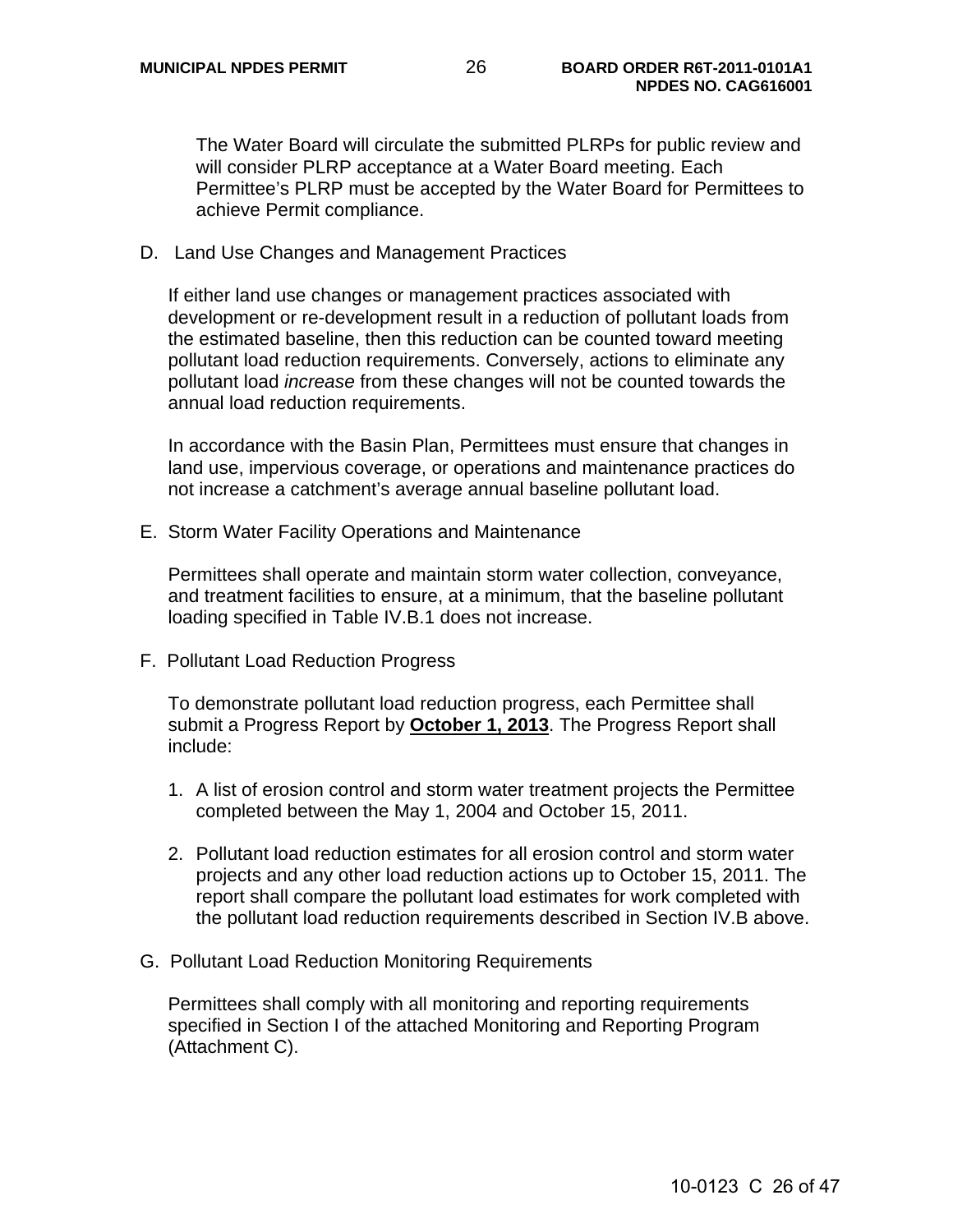## **V. Receiving Water Limitations**

The Permittees shall comply with discharge prohibitions specified in Sections I and II of this Permit through timely implementation of control measures and other actions to reduce pollutants in the discharges in accordance with the Permittees' SWMPs and other requirements of this Permit, including any modifications. The Permittees' SWMPs shall be designed to achieve compliance with the requirements of Sections I and II of this Permit. If exceedances of water quality objectives or water quality standards (collectively, WQS) persist notwithstanding implementation of the SWMPs and other requirements of this Permit, the Permittees shall assure compliance with discharge prohibitions and receiving water limitations in Sections I and II of this Permit by complying with the following procedure:

- 1. Upon a determination by either the Permittee or the Water Board that discharges are causing or contributing to an exceedance of an applicable WQS, the Permittee shall notify and thereafter submit a report to the Water Board that describes Best Management Practices (BMPs) that are currently being implemented and additional BMPs that will be implemented to prevent or reduce any pollutants that are causing or contributing to the exceedance of WQSs. The report may be incorporated into the annual report required under Section IV of the Monitoring and Reporting Program (Attachment C) unless the Water Board directs an earlier submittal. The report shall include an implementation schedule. The Water Board may require modifications to the report.
- 2. If SWMP and/or monitoring program modifications are needed to incorporate new or revised BMPs, adjust implementation schedules, or add additional monitoring, the Permittee will make such changes within 30 days following approval of the report described above by the Water Board.
- 3. If changes have been made, implement the revised SWMP and monitoring program in accordance with the approved schedule.

So long as the Permittee has complied with the procedures set forth above and is implementing its revised SWMP, the Permittee does not have to repeat the same procedure for continuing or recurring exceedances of the same receiving water limitations unless directed by the Water Board to develop additional BMPs.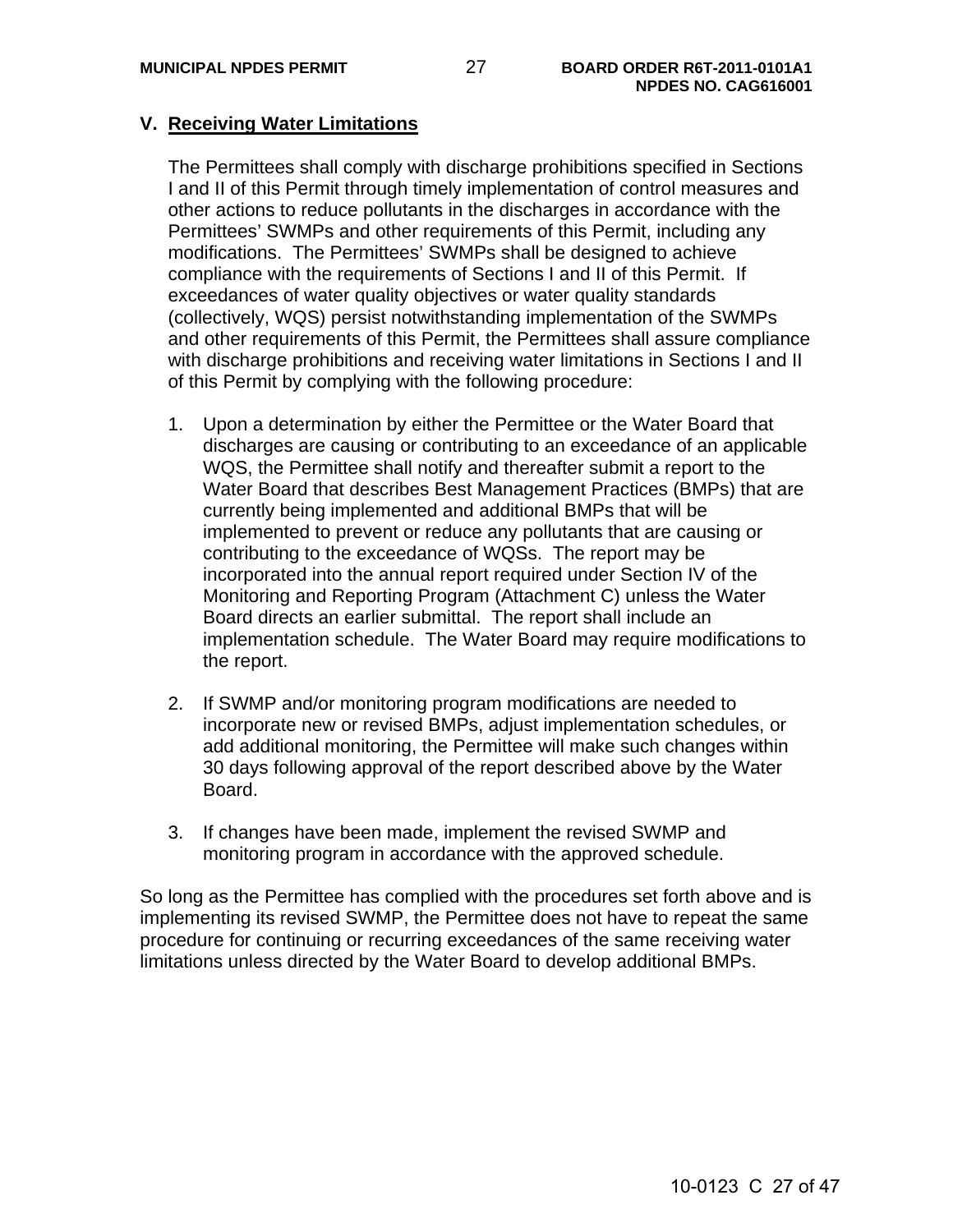## **VI. Administrative Provisions**

- A. The Water Board reserves the right to revise any portion of this Order upon legal notice to, and after opportunity to be heard is given to, all concerned parties.
- B. Permittees may request that the Water Board consider Permit revisions if new information arises that would influence Permittees ability to comply with pollutant load reduction requirements. Such a request must include and be supported by information consistent with that developed pursuant to Permit Sections III.B.8 and IV.C.
- C. All terms of the attached Monitoring and Reporting Program (Attachment C) are hereby incorporated by reference as requirements under this Permit.
- D. Each Permittee shall comply with the Standard Provisions, Reporting Requirements, and Notifications contained in Attachment G of this Order. This includes 24 hour/5 day reporting requirements for any instance of noncompliance with this Order as described in section B.6 of Attachment G.
- E. All plans, reports, and subsequent amendments submitted in compliance with this Order shall be implemented immediately (or as otherwise specified) and shall be an enforceable part of this Order upon submission to the Water Board. All Permittee submittals must be responsive to, and consistent with the requirements of this Order.
- F. This Order expires on **December 5, 2016**.The Permittees must file a report of waste discharge in accordance with Title 23, California Code of Regulations, no later than 180 days in advance of such date as application for an updated Municipal NPDES Permit.

The report of waste discharge must include a preliminary PLRP as outlined in Permit Sections IV.C.2 and IV.C3 The preliminary PLRP shall describe how each Permittee could meet the pollutant load reduction requirements for the second five-year TMDL implementation period, defined as the ten-year load reduction milestone in Attachment B. Specifically, the preliminary Pollutant Load Reduction Plans shall demonstrate how each Permittee could reduce baseline fine sediment particle, total nitrogen, and total phosphorus loads by 21 percent, 14 percent, and 14 percent, respectively, by the end of the next permit term.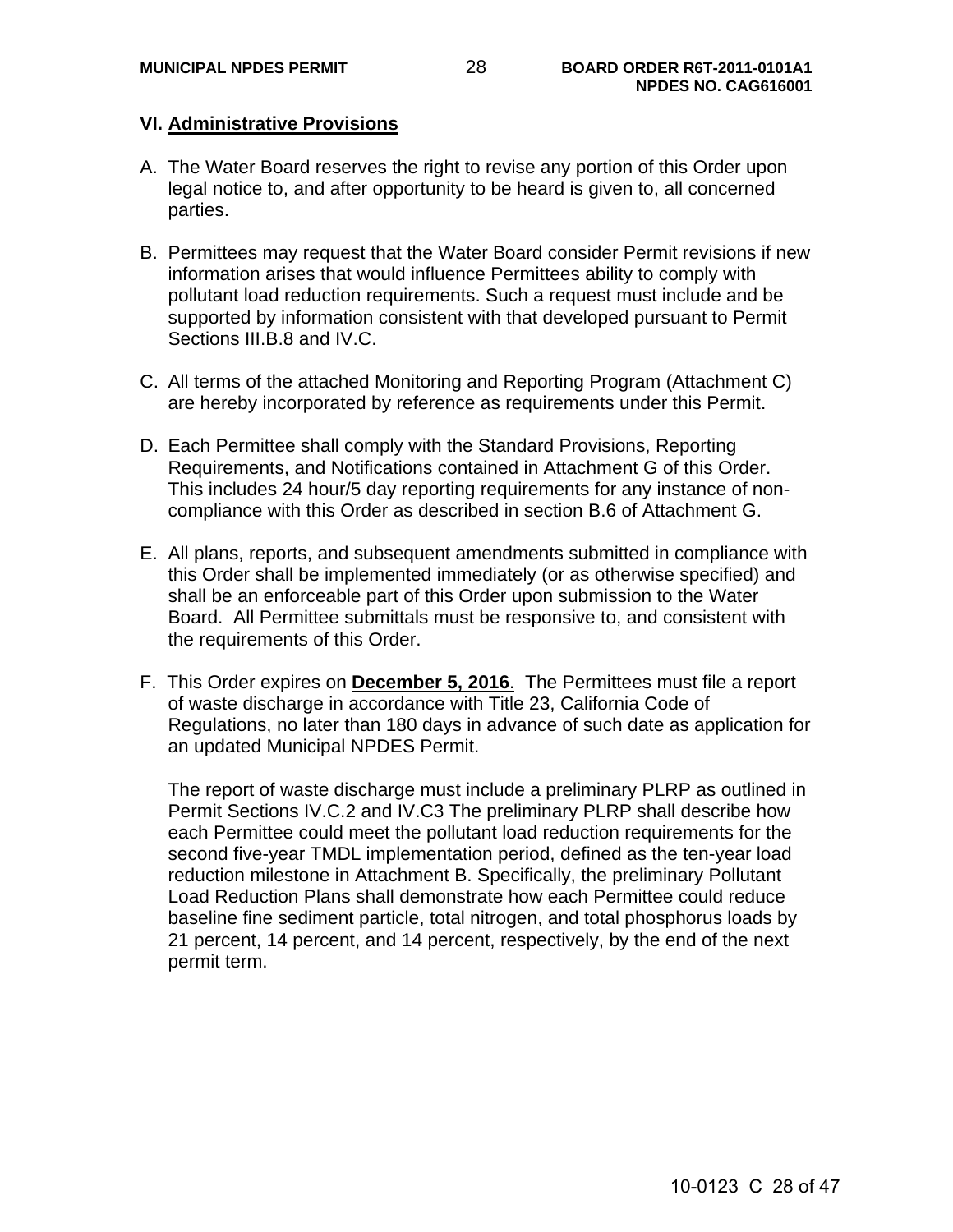| <b>Permit Submittal</b>                                                              | Permit<br><b>Section</b>    | <b>Submittal/Required</b><br><b>Completion Date</b> |  |
|--------------------------------------------------------------------------------------|-----------------------------|-----------------------------------------------------|--|
| Analysis of Existing Legal<br>Authority                                              | III.A.4                     | March 15, 2012                                      |  |
| <b>Statement of Legal Authority</b>                                                  | III.A.4                     | March 15, 2013                                      |  |
| <b>Amended Storm Water</b><br>Management Plan                                        | III.B                       | October 1, 2013                                     |  |
| <b>Pollutant Load Reduction Plan</b>                                                 | IV.C                        | March 15, 2013                                      |  |
| <b>Pollutant Load Reduction</b><br>Progress Report                                   | IV.F                        | October 1, 2013                                     |  |
| Report of Waste Discharge and<br>preliminary Pollutant Load<br><b>Reduction Plan</b> | VI.F                        | June 9, 2016                                        |  |
| <b>Monitoring and Reporting</b><br><b>Program Submittal</b>                          | Attach. C<br><b>Section</b> | <b>Submittal/Required</b><br><b>Completion Date</b> |  |
| Two (2) Catchment Credit<br><b>Schedules</b>                                         | I.D                         | March 15, 2012                                      |  |
| Storm Water Monitoring Plan                                                          | III.C                       | March 15, 2013                                      |  |
| <b>Annual Report</b>                                                                 | IV                          | March 15, 2014 and<br>annually thereafter           |  |
| Development Impact Statement                                                         | I.G. IV. I                  | March 15, 2015                                      |  |

G. Table of Required Submittals G. Table of Required Submittals

I, Patty Z. Kouyoumdjian, Executive Officer, do herby certify that the forgoing is a I, Patty Z. Kouyoumdjian, Executive Officer, do herby certify that the forgoing is a full, true, and correct copy of an Order adopted by the California Regional Water full, true, and correct copy of an Order adopted by the California Regional Water Quality Control Board, Lahontan Region, on October 10, 2012. Quality Control Board, Lahontan Region, on October 10, 2012. .

PATTY Z KOU AM SAM Guanty Control Board, Earlotten Region, on October 10, 20<br>
Turn 7 Kanggundy

Attachments: A. Fact Sheet Attachments: A. Fact Sheet

- B. Pollutant Load Allocation Tables B. Pollutant Load Allocation Tables
- C. Monitoring and Reporting Program C. Monitoring and Reporting Program
- D. Lake Clarity Crediting Program Handbook V1.0 D. Lake Clarity Crediting Program Handbook V1.0
- E. Water Quality Objectives E. Water Quality Objectives
- F. Compliance with Water Quality Objectives F. Compliance with Water Quality Objectives
- G. Standard Provisions, Reporting Requirements, and G. Standard Provisions, Reporting Requirements, and Notifications Notifications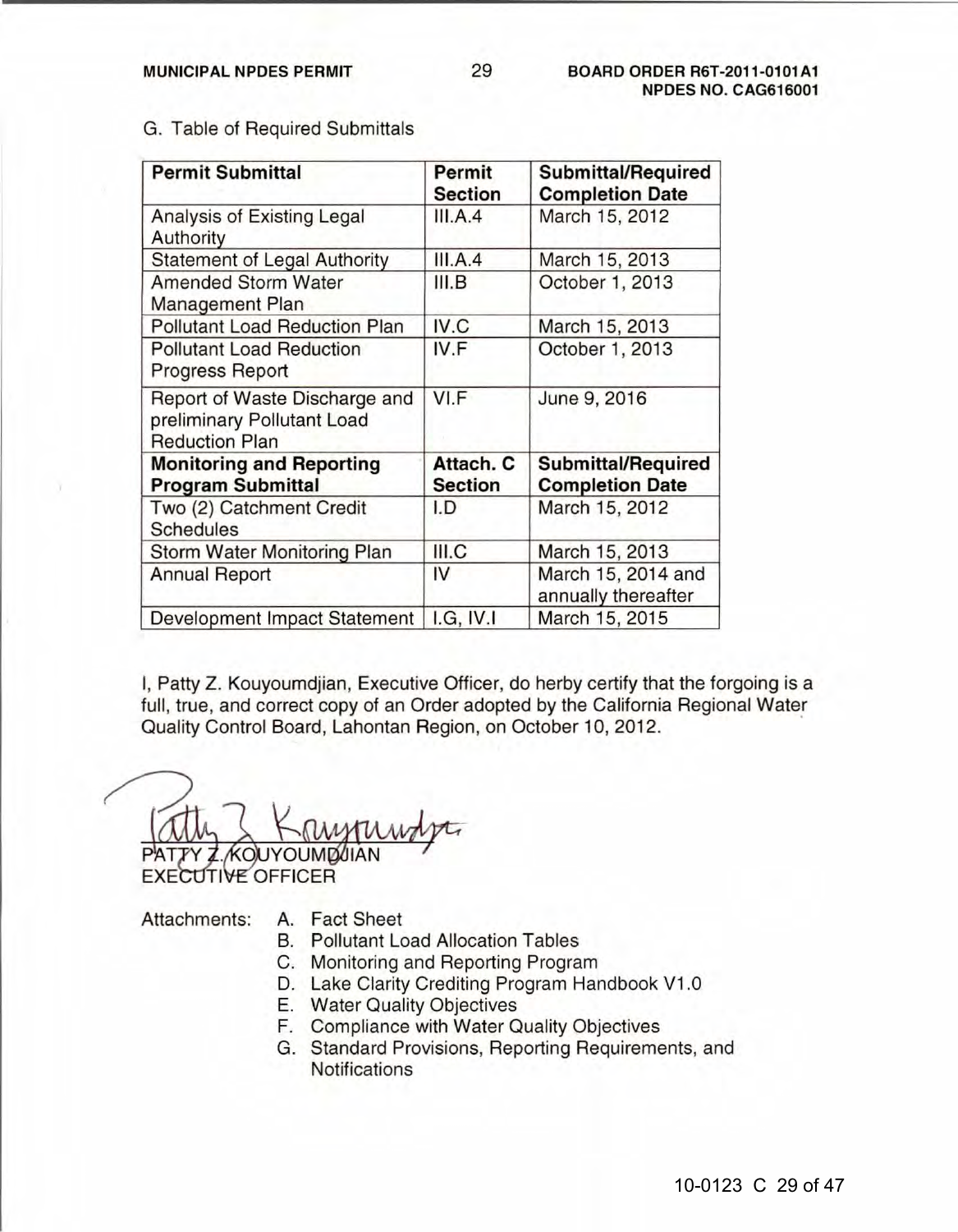# ATTACHMENT C

## **STATE OF CALIFORNIA**

## **CALIFORNIA REGIONAL WATER QUALITY CONTROL BOARD LAHONTAN REGION**

## **MONITORING AND REPORTING PROGRAM ORDER NO. R6T-2011-0101A1 NPDES NO. CAG616001**

## **UPDATED WASTE DISCHARGE REQUIREMENTS AND NATIONAL POLLUTANT DISCHARGE ELIMINATION SYSTEM (NPDES) PERMIT FOR STORM WATER/URBAN RUNOFF DISCHARGES FROM EL DORADO COUNTY, PLACER COUNTY, AND THE CITY OF SOUTH LAKE TAHOE WITHIN THE LAKE TAHOE HYDROLOGIC UNIT**

**\_\_\_\_\_\_\_\_\_\_\_\_\_\_\_\_\_\_\_\_\_\_\_\_\_\_\_\_\_\_\_\_\_\_\_\_\_\_\_\_\_\_\_\_\_\_\_\_\_\_\_\_\_\_\_\_\_\_\_\_** 

## **I. Pollutant Load Reduction Monitoring Requirements**

A. Lake Clarity Crediting Program

 The Lake Tahoe Total Maximum Daily Load (TMDL) established pollutant load estimates and load reduction requirements for total nitrogen, total phosphorus, and fine sediment particles that source categories must meet on an average annual basis. The Lake Clarity Program (Crediting Program) defines a system to evaluate and track pollutant load reductions to demonstrate compliance with the load reduction requirements for fine particle sediment in the TMDL. This system provides methods for consistently linking implementation of pollutant controls to average annual pollutant load reduction estimates using numeric modeling tools. It establishes Lake Clarity Credits (credits) for actions taken to reduce pollutant loads as required by the Lake Tahoe TMDL. Credits are used in this Monitoring and Reporting Program to provide a consistent metric for assessing compliance with average annual pollutant load reduction requirements. The Crediting Program therefore provides a comprehensive and consistent accounting system to track estimated fine sediment particle load reductions into the Lake Tahoe Hydrologic Unit from urban storm water, provides methods to assess ongoing performance of implementation actions, and guides interaction between the Water Board and Permittees regarding load reduction progress assessment.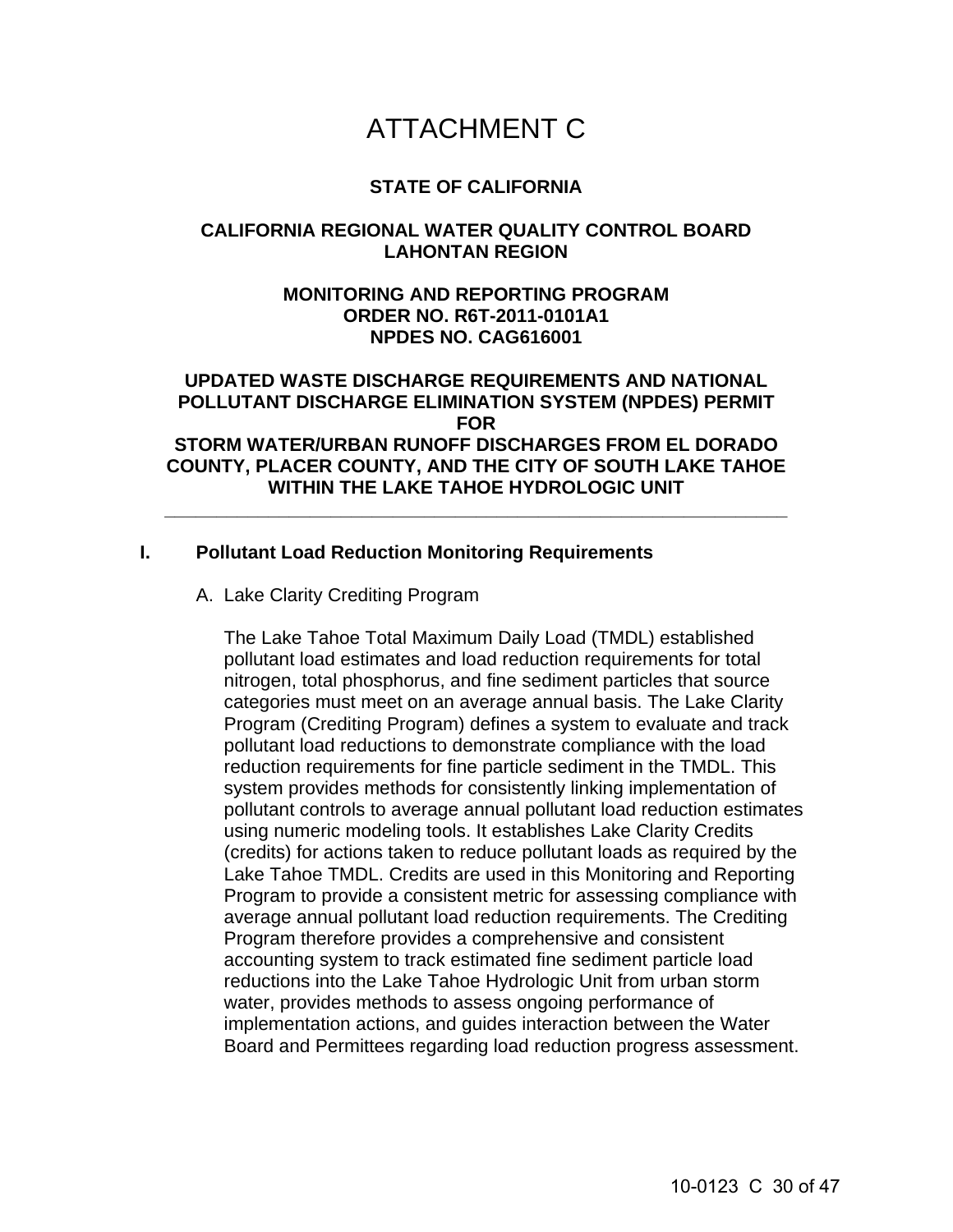Load reductions are defined as the difference between the estimated average annual amount of pollutants entering Lake Tahoe under standardized baseline conditions and the estimated average annual amount of pollutants entering the lake under expected conditions following management practice implementation.

Effective implementation of any pollutant control can generate credits, provided that the Permittees effectively demonstrate to the Water Board that the action (1) will reduce the load of the pollutants of concern to Lake Tahoe from urban land uses, (2) is supported by reasonable load reduction estimate, and (3) is implemented and maintained over time.

Effective implementation of pollutant controls results in actual conditions of urban lands and treatment best management practices (BMPs) that are at or better-than the conditions used as the basis for modeled load reduction estimates, referred to as "expected" conditions. Actual conditions, as assessed during annual inspections outlined in Section I.E of this Monitoring and Reporting Program, are compared to the expected conditions to determine the appropriate amount of credit to award in a given year. When actual conditions are at or better-than expected conditions, the actual pollutant loading from the catchment is considered to be the same or better than the expected pollutant loading and full credit will be awarded. If actual conditions are worse than expected, the actual loading is considered to be higher than expected loading and the credit award will be less than the full credit potential amount.

Credits are tracked and awarded annually. The credit accounting period is a water year, October 1 through September 30. Each year is a unique accounting period – credits awarded in one year cannot be used to meet load reduction requirements in a subsequent or prior year.

The following sections briefly describe components of the Crediting Program protocols and establish phased Crediting Program implementation requirements.

B. Credit Definition and Credit Requirements

The Crediting Program Handbook (Attachment D) defines one (1) Lake Clarity Credit as equal to 1.0 x  $10^{16}$  fine sediment particles with a diameter smaller than 16 micrometers ( $\mu$ m).

To demonstrate compliance with the pollutant load reduction requirements outlined in Permit Table IV.B.1, each Permittee must earn and maintain Lake Clarity Credits in accordance with Permit Table IV.B.2 for water year October 1, 2015 to September 30, 2016, and for subsequent water years.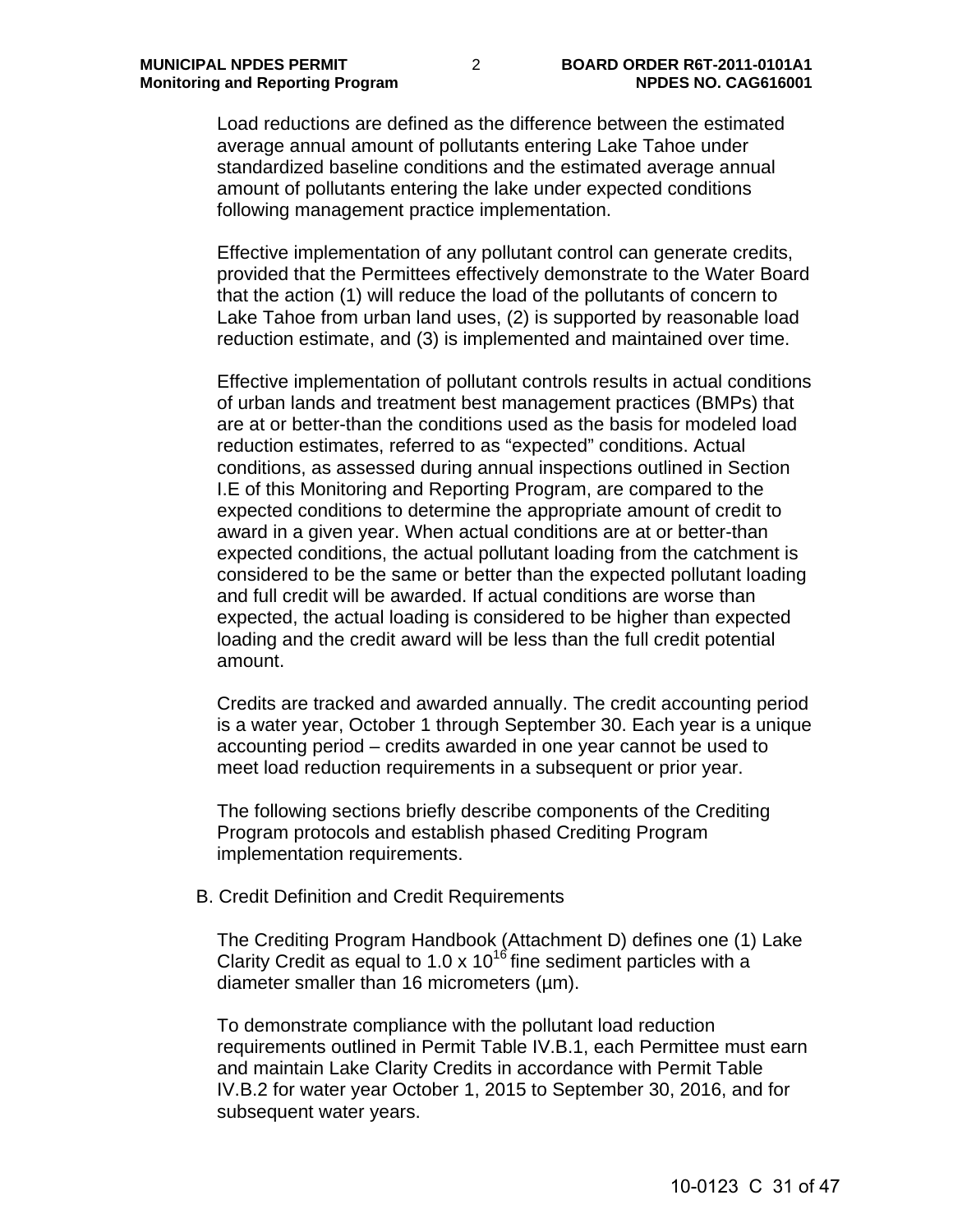C. Crediting Program Handbook

The Lake Clarity Crediting Program Handbook version 1.0 (Crediting Program Handbook) defines the protocols for implementing the Crediting Program. The Crediting Program Handbook provides detailed technical guidance for estimating load reductions, preparing catchment credit schedules, reporting conditions and awarding credits. The Crediting Program Handbook provides forms, templates, and examples to aide users in implementing the process.

Crediting Program Handbook version 1.0 is incorporated into the Permit as Attachment D and all Lake Clarity Crediting Program procedures are incorporated as enforceable requirements under this Permit. Within the context of this Monitoring and Reporting Program, all Crediting Program Handbook references to "regulator" should be understood to mean the Water Board.

#### D. Catchment Credit Schedules

The credit potential for an urban catchment (or subwatershed) is based on estimates of load reduction from baseline to expected conditions. The Crediting Program Handbook describes a document called a *catchment credit schedule*, which defines the baseline condition for all catchments and provides the means to inventory treatment facilities, roadways, private property BMPs, and other pollutant controls. This information is then used to compare the expected conditions to the baseline value after the implementation of pollutant controls and forms the basis for the load reduction estimate and establishes the credit potential for a given catchment.

Crediting Program Handbook Chapter 1 describes the steps for developing a catchment credit schedule and submitting it for Water Board approval. Crediting Program Handbook Appendix A includes a complete example of each step in the process of establishing a catchment credit schedule, and the Tools and Templates section of the Crediting Program Handbook provides detailed instructive support. Generally, the process steps are:

- 1. Estimate pollutant load reductions and draft catchment credit schedule (see Crediting Program Handbook section 1.1).
- 2. Verify pollutant load reduction estimate and catchment credit schedule (see Crediting Program Handbook section 1.2).
- 3. Register catchment in the Accounting and Tracking Tool (see Crediting Program Handbook section 1.3).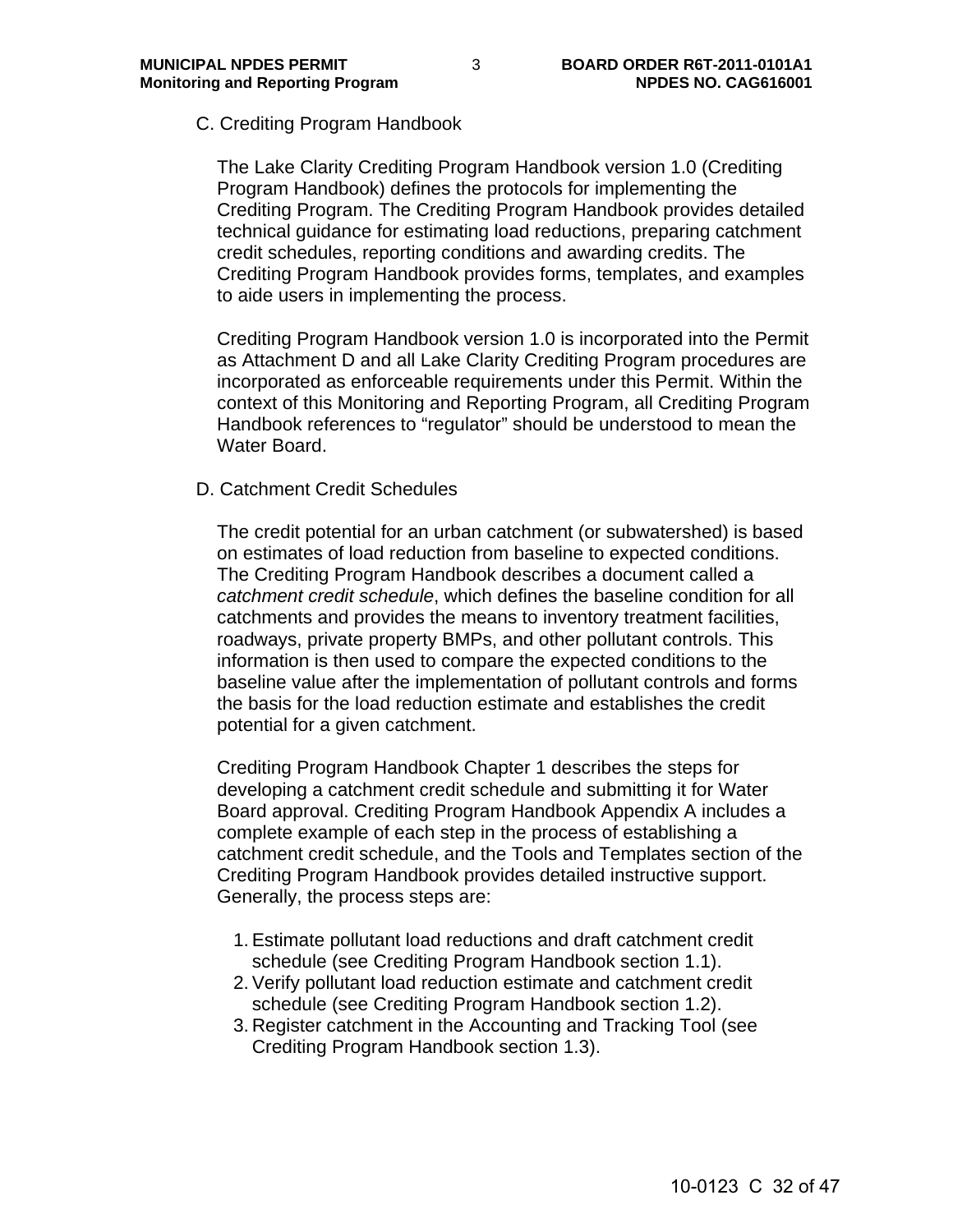For area-wide maintenance practices, Permittees may choose to register their entire jurisdiction as a single catchment. The details associated with such action must follow the procedures and protocols outlined in the Handbook.

To demonstrate proficiency at developing catchment credit schedules and to document pollutant load reduction actions, each Permittee prepared two (2) catchment credit schedules by **March 15, 2012** and participated in catchment credit schedule verification meetings with Water Board staff. Each Permittee will register additional catchments as needed to earn enough credits to meet the requirements contained in Permit Table IV.B.2.

E. Condition Assessments

Credits are awarded annually by the Water Board for ongoing implementation of effective pollutant control measures that result in actual, observable conditions of urban lands and treatment BMPs that are consistent with the expected conditions used to estimate pollutant load reductions. Actual conditions, as determined by field inspection findings, are compared to expected conditions to determine the appropriate credit award. In some instances, partial credit may be awarded when actual conditions are worse than expected (see Crediting Program Handbook Appendix C).

Actual field conditions are evaluated and compared with expected conditions used to estimate pollutant load reductions. Each Permittee shall conduct treatment BMP and roadway condition assessments as described in the Crediting Program Handbook for all registered catchments.

Crediting Program Handbook Chapter 2.1 describes the process for defining inspection needs, performing facilities inspections, and recording results for registered catchments. Crediting Program Handbook Appendix B includes a detailed example of condition assessment inspection and reporting. Crediting Program Handbook Appendix C provides an overview of how actual conditions are compared with expected conditions to determine how much credit will be awarded.

Permittees shall use the Best Management Practices Maintenance Rapid Assessment Methodology (BMP RAM) and the Road Rapid Assessment Methodology (Road RAM) or their equivalents (subject to Water Board acceptance) to assess, score, and document the actual condition of treatment BMPs and roadways.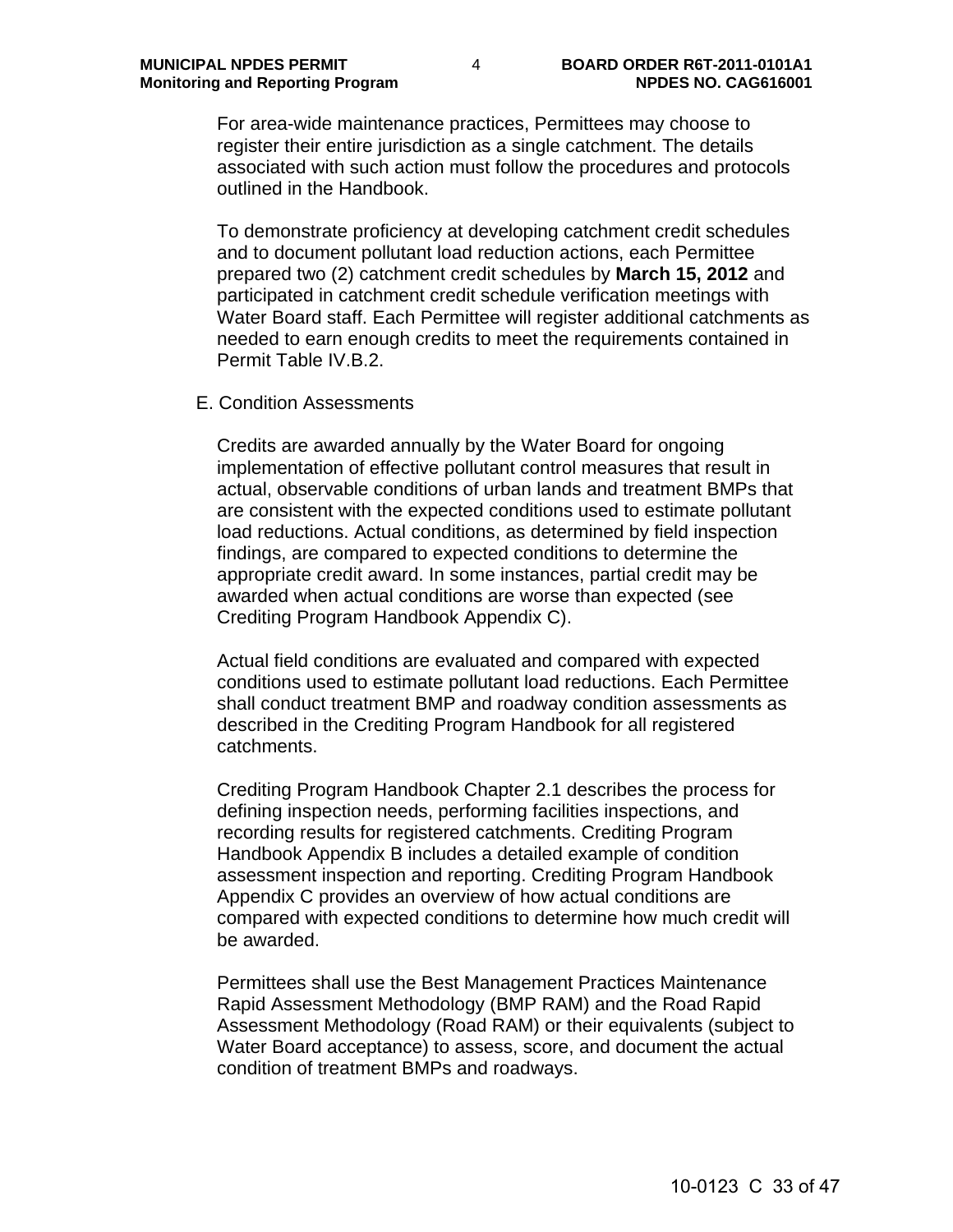BMP RAM and Road RAM technical documents, users manuals, and databases can be found on the Water Board's website at:

http://www.waterboards.ca.gov/lahontan/water\_issues/programs/tmdl/la ke\_tahoe/index.shtml#imp

The BMP RAM and Road RAM technical documents and users manuals are hereby incorporated into this Monitoring and Reporting Program by reference.

#### F. Condition Assessment Method Alternatives

Should a Permittee consider using a treatment facility assessment method other than the BMP RAM, the Permittee must submit a proposal to the Water Board Executive Officer. The submittal must describe how the Permittee will demonstrate that the proposed equivalent method will effectively evaluate treatment facility condition based on treatment process (infiltration, particle settling, media filtration, or nutrient cycling), is capable of evaluating the condition of the BMP on a 0-5 scale, with 5 representing the highest functioning condition, and produces repeatable results that are consistent with the BMP RAM.

Should a Permittee consider using a roadway condition assessment method other than the established Road RAM, it must submit a detailed proposal to the Water Board Executive Officer. The submittal must demonstrate that any proposed equivalent method will effectively evaluate roadway condition based on field observations of sediment accumulation, can demonstrably extrapolate results to other roadway areas, is capable of evaluating the condition of representative roadway segments on a 0-5 scale, with 5 representing the cleanest condition, and produces repeatable results consistent with the Road RAM.

The initial submittal for alternative condition assessment methods need not contain all technical information of the proposed alternative methods, but must establish a schedule for fully developing and submitting details for Water Board approval. Water Board staff and the Executive Officer will review any proposed alternatives and will bring the proposals before the Water Board for consideration.

G. Impacts Influencing Baseline Pollutant Loads

In accordance with the Basin Plan and Permit Section IV.D, Permittees must ensure that changes in land use, impervious coverage, or operations and maintenance practices do not increase a catchment's average annual baseline pollutant load.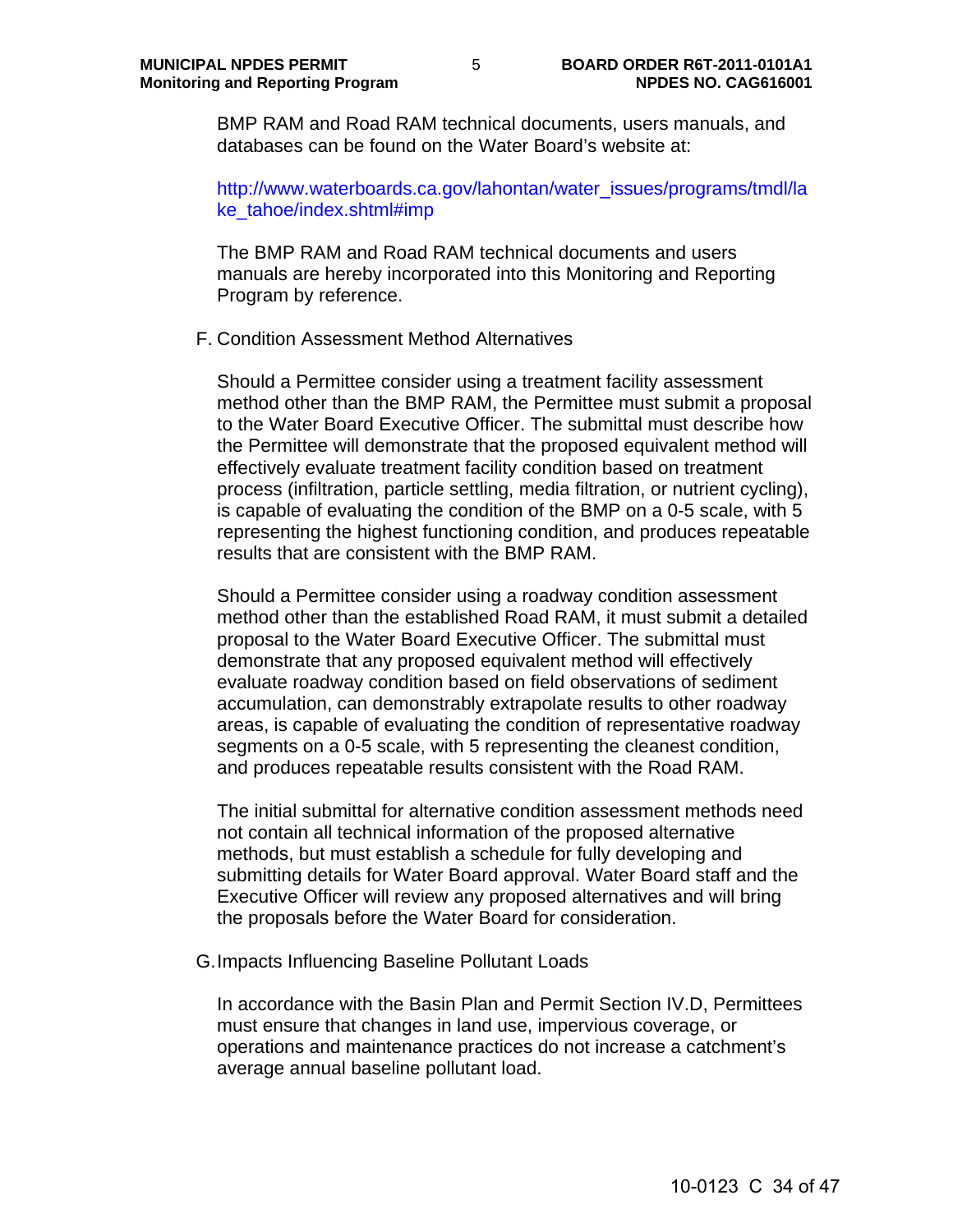For the 2014 water year (October 1 2013 – September 30, 2014) each Permittee shall conduct a general assessment of the changes in land use, impervious coverage, and operations and maintenance practices to determine whether such changes have increased the baseline average annual pollutant loading as described in Permit Table IV.B. The assessment need only consider land use, impervious cover, and operations and maintenance changes that have occurred in hydraulically connected catchments not registered as part of the Crediting Program that may have occurred since the initial baseline analysis was conducted.

If Permittees determine that changes in baseline loading have occurred, each Permittee shall identify the specific catchments where pollutant loads have changes and ensure those catchments have been registered under the Crediting Program.

#### **II. Inspection Requirements**

A. Storm Water System Inspections

Visual inspection of storm water collection, conveyance, and treatment facilities is the most efficient tool to assess facility function and evaluate maintenance needs.

For portions of a Permittee's jurisdiction not included in a Crediting Program registered catchment, Permittees shall inspect its storm water collection, conveyance, and treatment systems **annually.** Permittees shall conduct facilities inspections between the period of time following spring snow melt and before fall rain and snow storms each year to provide the opportunity to perform facilities maintenance as needed.

Storm water facilities shall be inspected for signs of needed maintenance, evidence of erosion, damage from snow removal equipment, and accumulated sediment and debris. During inspections, Permittees shall also consider potential storm water pollutant sources including but not limited to:

- Private property/residential runoff
- Commercial property runoff
- Eroding cut slopes
- Eroding road shoulders
- Traction abrasive application
- Dislodged sediment from snow removal activities
- Vehicles tracking sediment onto the roadway
- Parking related erosion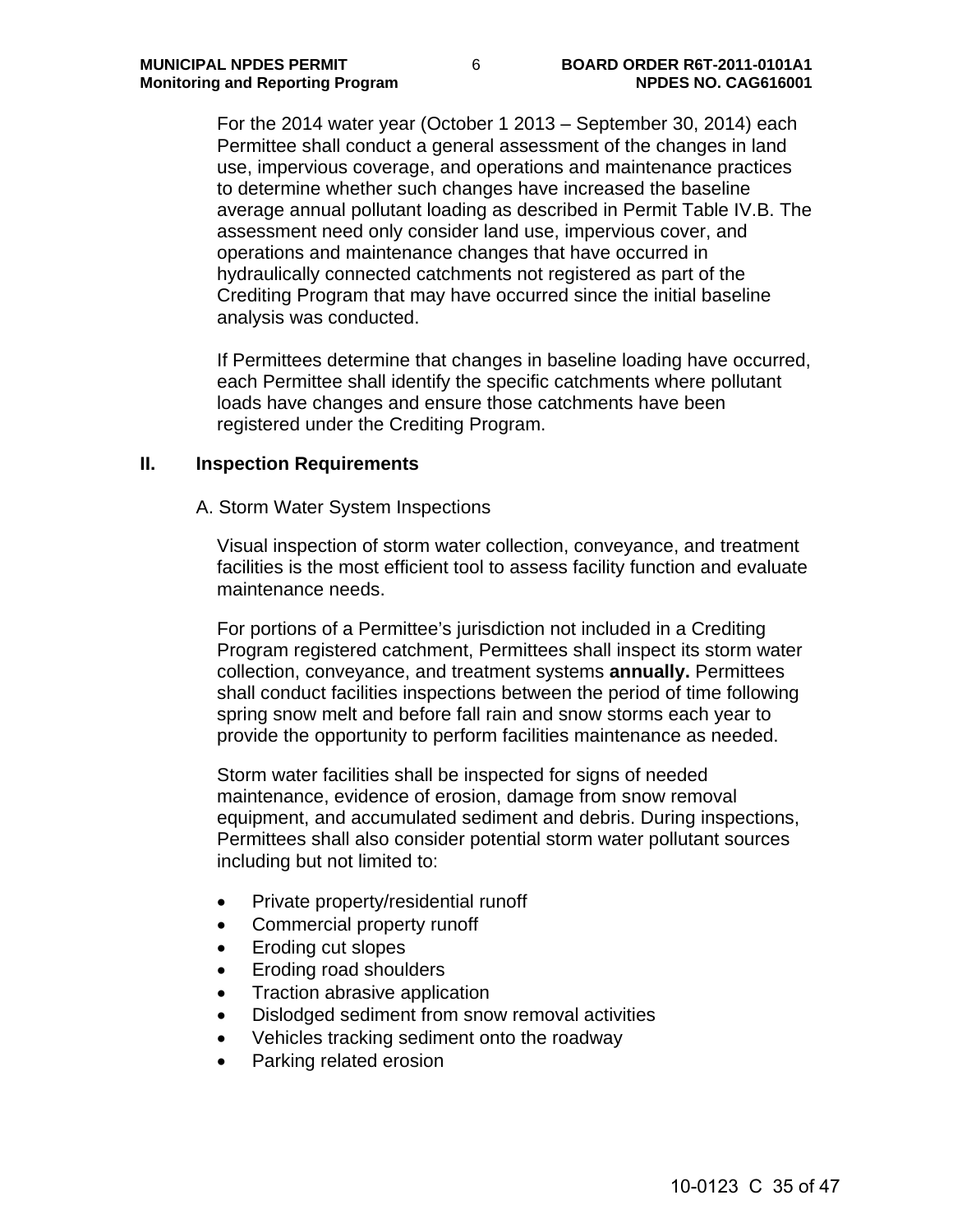Permittees shall implement an inspection documentation and tracking system to record inspection findings and prioritize maintenance needs. At a minimum, the tracking system shall provide mechanisms to document the following:

- Inspector's name
- Date and time of inspection
- Field and weather conditions at the time of the inspection
- Mapped inspection location (i.e. catchment)
- Observed system condition at time of inspection
- An assessment of needed maintenance or other follow-up actions
- Prioritization of needed maintenance
- B. Construction Site Inspections

Permittees shall establish construction site inspection frequencies based on the water quality prioritization described in Permit Section III.B.1. At a minimum, Permittees shall conduct weekly inspections during the construction season of high priority construction projects and construction projects overseen by the Permittee (e.g. erosion control projects).

Permittees shall inspect each medium and low priority construction site at a frequency sufficient to ensure that sediment and other pollutants are properly controlled and that unauthorized, non-storm water discharges are prevented.

Permittees shall implement a construction site inspection documentation and tracking system to record inspection findings. At a minimum, the tracking system shall provide mechanisms to document the following:

- Inspector's name
- Date and time of inspection
- Field and weather conditions at the time of the inspection
- Inspection location
- Observed facility conditions
- A summary of follow up and enforcement actions taken, if violations are observed.
- C. Commercial, Industrial, and Municipal Site Inspections

Permittees shall establish commercial, industrial, and municipal site inspection frequencies based on the water quality prioritization described in Permit Section III.B.2. Each Permittee shall inspect each high priority commercial, industrial, and municipal site annually.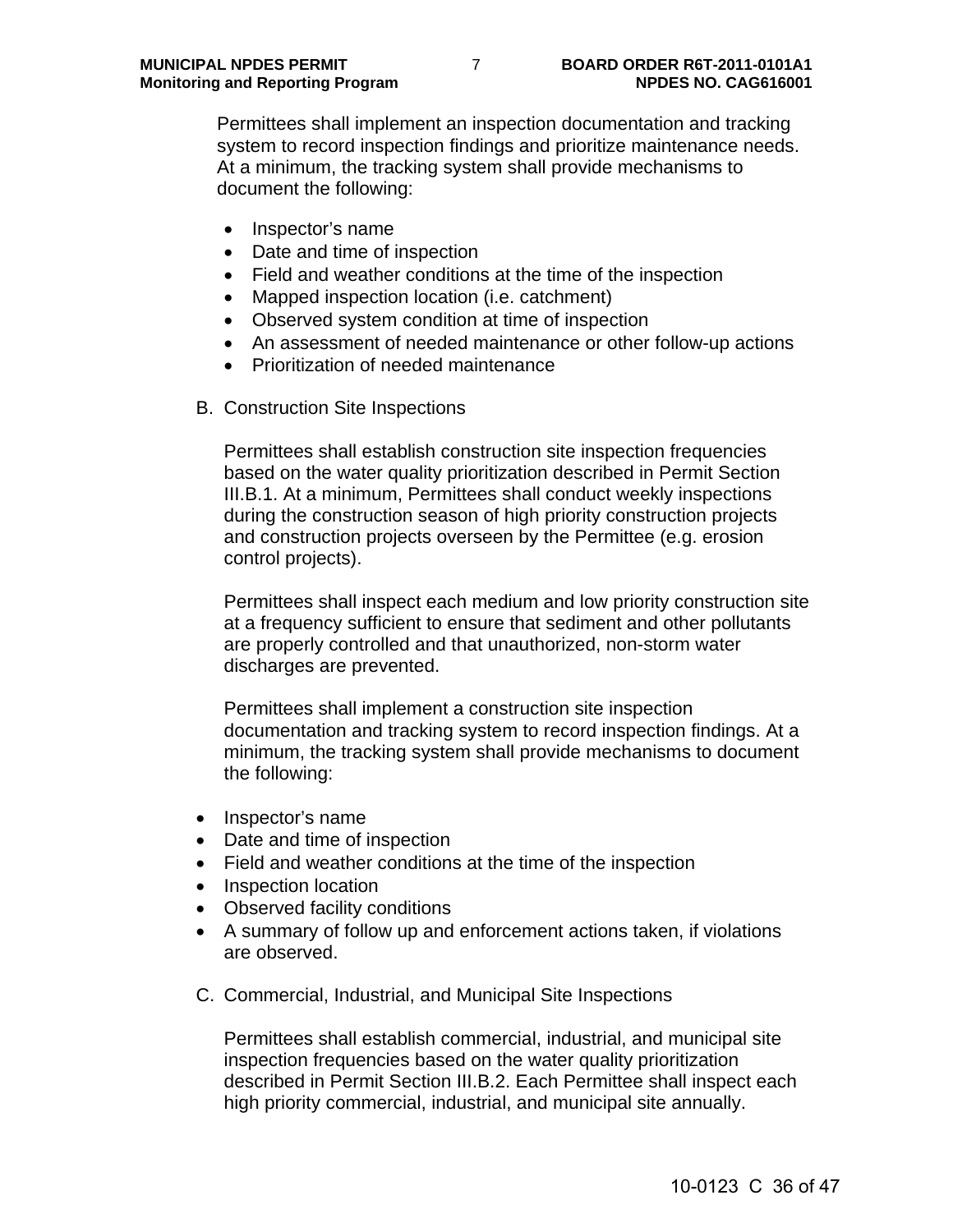Permittees shall implement a commercial, industrial, and municipal site inspection documentation and tracking system to record inspection findings. At a minimum, the tracking system shall provide mechanisms to document the following:

- Inspector's name
- Date and time of inspection
- Field and weather conditions at the time of the inspection
- Inspection location
- Observed facility conditions
- A summary of follow up and enforcement actions taken, if violations are observed.
- D. Traction Abrasive and Deicing Material

The goal of traction abrasive monitoring program is to measure the quality and quantity of material applied and recovered. To meet that objective, Permittees shall implement a program that, at a minimum, includes the following:

- 1. Specifications for the amounts of fine sediment particles, total nitrogen, and total phosphorus allowable in material the Permittee applies as traction abrasives.
- 2. A program to sample supplied traction abrasive materials to determine whether materials meet the specifications defined according to II.D.1 above.
- 3. A system to track and record the total amount of abrasive and deicing material applied to its roads and parking areas per winter season. Materials applied to Permittee roads by other authorized entities shall be tracked and recorded along with Permittee applied material.
- 4. A system to track and record the location and amount that maintenance crews, Permittee contractors, or other authorized entities apply abrasive and deicing material (i.e. amount applied per "zone").

# **III. Water Quality Monitoring Requirements**

A. Catchment Scale Runoff Water Quality Monitoring

The Crediting Program and associated load estimation tools, including the Pollutant Load Reduction Model (PLRM), estimate the average annual pollutant load reductions at a catchment scale as a result of pollutant control actions. Storm water monitoring is needed to verify that implementing cumulative pollutant control actions is resulting in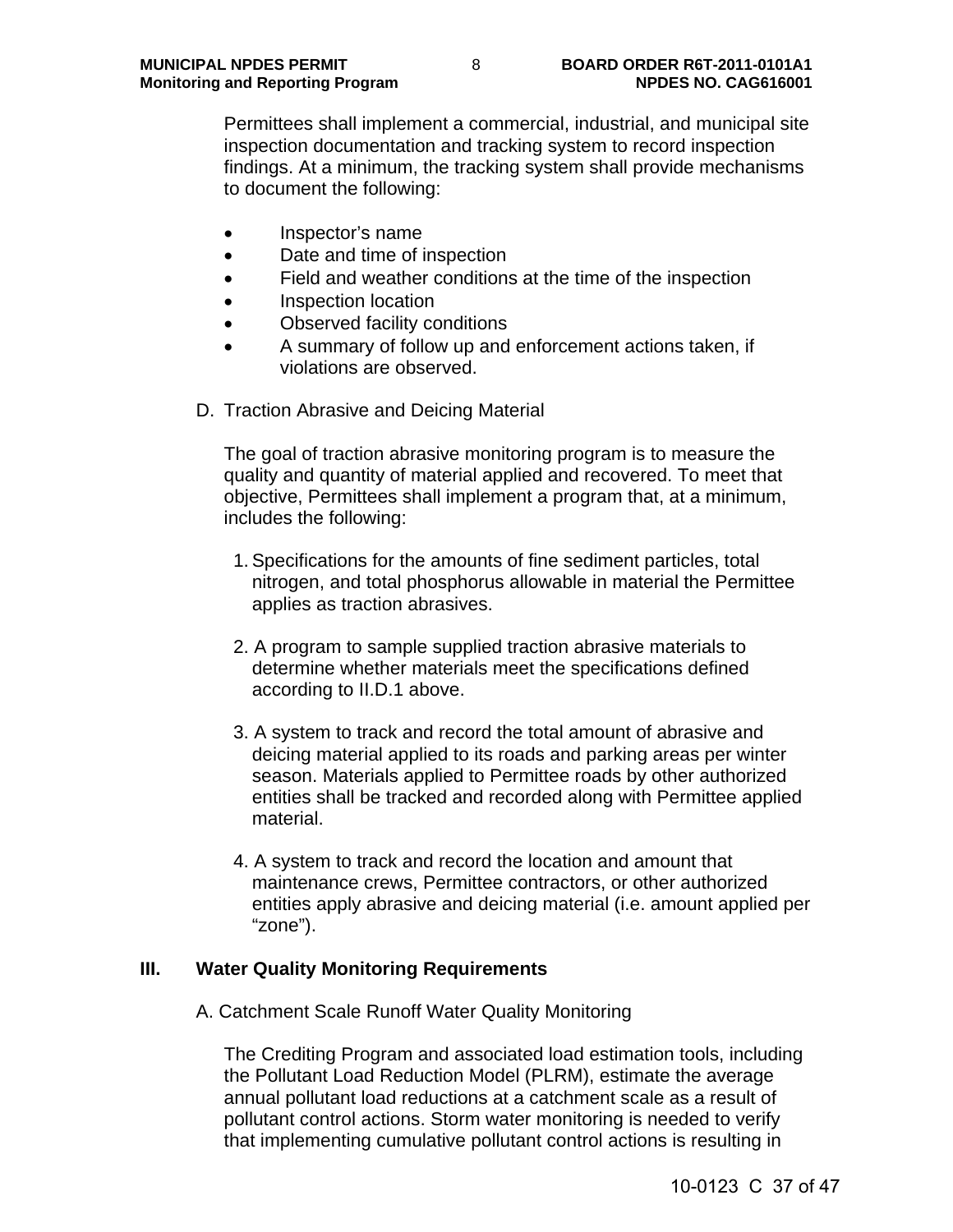measurable pollutant load reductions at the catchment scale. Documenting and reporting pollutant load reductions at select catchment outlets will help verify that the jurisdictions cumulative pollutant control actions are effective and confirm credit awards are warranted.

To assess the water quality at the urban catchment outfalls and provide load estimation tool comparison data, each Permittee shall, at a minimum:

- 1. Establish monitoring locations at storm water outfalls of no less than two (2) Crediting Program registered catchments, targeting catchments that discharge directly to surface waters.
- 2. Obtain continuous flow data at the catchment outfall and report data as seasonal [Fall/Winter (October 1 – February 28) Snow melt (March 1 – May 31) and Summer (June 1 – September 30)] total outflow volumes (in cubic feet).
- 3. Collect the first flush sample for each seasonal event type (rain-onsnow, snowmelt, summer thunderstorm, fall rain) and collect additional samples spanning storm event hydrographs. For all event types, report the average first flush concentration (mg/L) for each year sampled.

Due to the large total volume of the spring snow melt, collect supplemental samples periodically throughout the snow melt hydrograph. Designate each sample as first flush, rising limb or falling limb of the snow melt hydrograph. Use the range of samples collected to estimate the snow melt event mean concentration (mg/L) for each year sampled, in addition to the first flush concentration.

- 4. Analyze all collected water samples for the Lake Tahoe TMDL pollutants of concern – fine sediment particles, total suspended sediment, total nitrogen, and total phosphorus. The priority pollutant is fine sediment particles (FSP) less than 16 micrometers  $(\mu m)$  in diameter, that should be reported as both concentration by mass (mg/L) and the number of particles per liter of water. Samples collected and analyzed for FSP shall span the range of expected FSP concentrations experienced at the selected catchment outfall.
- 5. Total nitrogen, total phosphorus, and total suspended solids sample analyses may be conducted with lesser frequency than FSP analyses provided. Permittees must demonstrate the proposed approach will adequately reflect the range of nutrient and total suspended solid concentrations at the catchment outlet. The sampling strategy shall include a range of event types that is proportional to their frequency of occurrence and total seasonal volume contributions.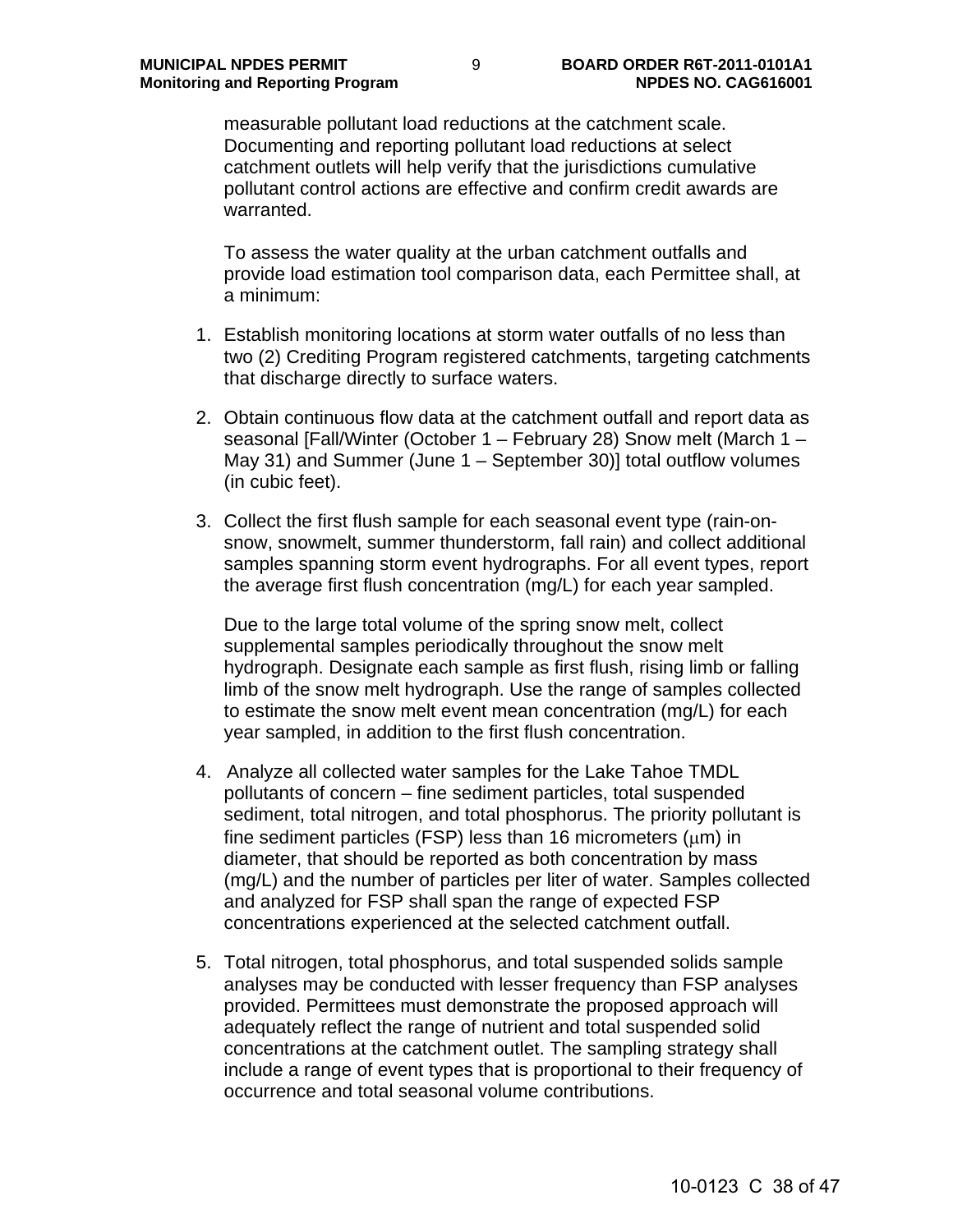- 6. Collect paired turbidity and FSP measurements concurrently with flow at the catchment outfall. Relate FSP concentration by mass (mg/L) results to turbidity measurements by developing an FSP concentration/turbidity rating curve that correlates FSP concentration data collected over the range of conditions to measured turbidity. Use accepted FSP mass to particle number conversions to report FSP results as number of particles.
- 7. Use collected data to estimate the average flow-weighted concentration of each pollutant for each season monitored.
- 8. Calculate the total load (mass in kilograms for total nitrogen, total phosphorus, and total suspended solids and number of particles for FSP) of each pollutant for each season monitored as the product of the total seasonal volume and the average seasonal concentration.
- 9. Use long-term regional meteorological data to identify whether the data were collected during dry, average, or wet seasons.
- 10. Follow quality assurance protocols established by the Regional Storm Water Monitoring Program (RSWMP) Quality Assurance Project Plan (May 2011) for all sampling activities.
- 11. Maintain monitoring locations and collect samples for no fewer than three water years (October 1 – September 30).
- B. Best Management Practice (BMP) Effectiveness Monitoring

The PLRM and other pollutant load estimation tools use the best available information to assess water quality benefits expected from implementing storm water treatment devices and other BMPs. Condition assessments are used to verify that the condition of a BMP or specific land use is being maintained at an acceptable condition. BMP effectiveness monitoring is needed to verify that each Permittee's BMP implementation and maintenance practices are resulting in actual measured pollutant load reductions. BMP effectiveness monitoring is also needed to improve installation and maintenance practices for various BMPs to optimize water quality benefits.

Each Permittee must, at a minimum:

1. Select at least one (1) storm water treatment device or other BMP and monitor effectiveness for at least three successive years.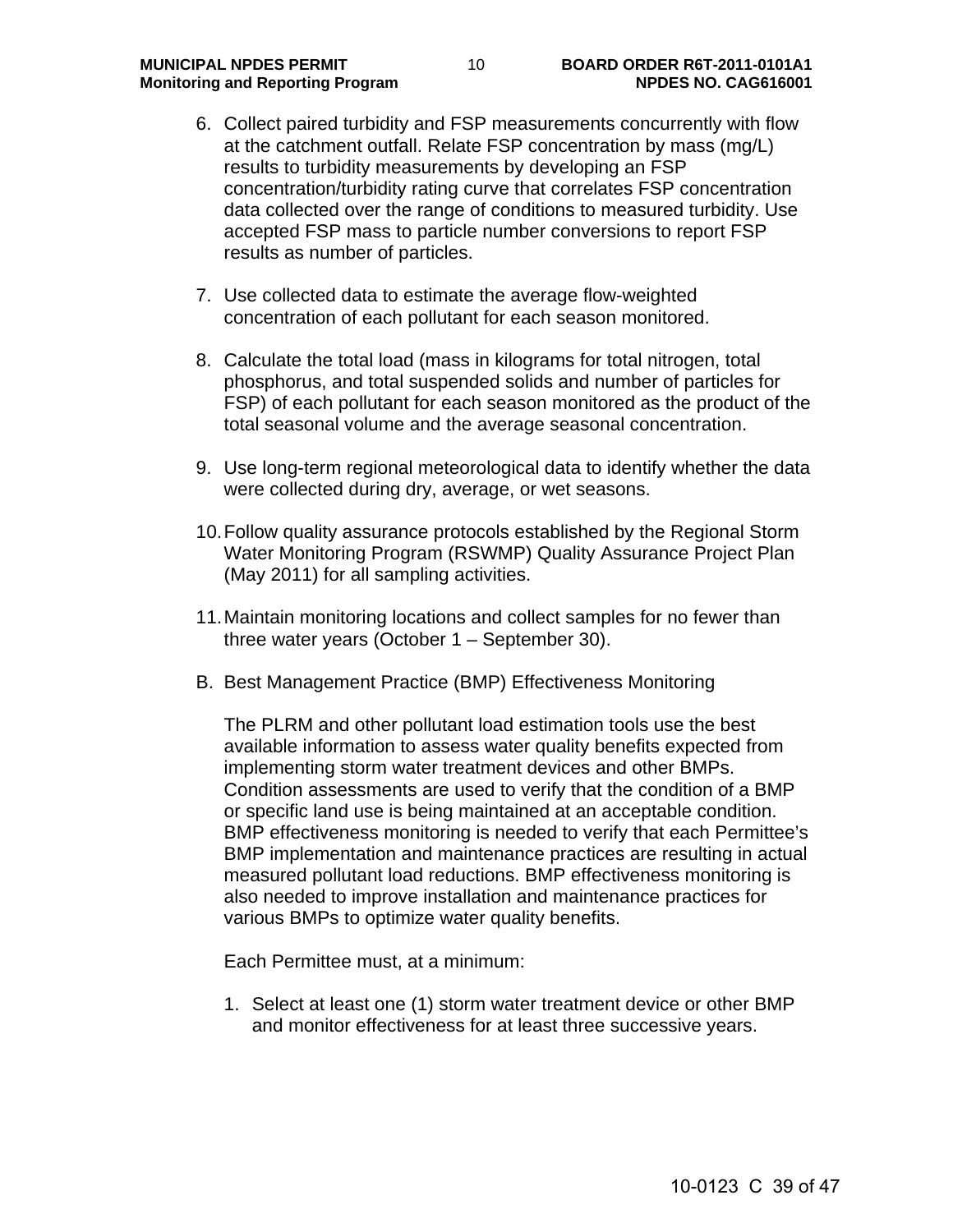2. If the selected BMP is a flow-through structure/device, obtain continuous flow at the inlet and outlet to support seasonal [Fall/Winter (October 1 – February 28) Snow melt (March 1 – May 31) and Summer (June 1 – September 30)] inflow and outflow volume reporting.

If the selected BMP is not a flow-through device, devise a reasonable method to obtain continuous flow at the inlet to support seasonal volume reporting of storm water treated/infiltrated/contained by the BMP.

If the selected BMP is a pollutant source control measure, the Permittee need not report hydrology and the monitoring plan shall describe methods to calculate the mass of pollutant controlled per land surface area.

- 3. Collect influent (or up gradient) and effluent (or down gradient) storm water samples to assess treatment device/activity performance.
- 4. Analyze all collected water samples for the Lake Tahoe TMDL pollutants of concern – fine sediment particles, total nitrogen, and total phosphorus. The priority pollutant is FSP reported as the number of particles per liter of water. Samples collected and analyzed for FSP shall span the range of expected FSP concentrations experienced at the inlet and outlet.

Total nitrogen, total phosphorus, and total suspended solids sample analyses may be conducted with lesser frequency than FSP analyses provided Permittees demonstrate the proposed approach will provide a representative sampling of the range of pollutant concentrations. The sampling strategy should include a range of event types that is proportional to their frequency of occurrence and total seasonal volume contributions.

- 5. Use collected data to estimate the average concentration of each pollutant for each season monitored.
- 6. If evaluating a pollutant or hydrologic source control BMP, describe a data collection approach and reasonable extrapolation method to estimate volume of runoff eliminated (hydrologic source control) or the mass of the pollutant, or number of particles eliminated per unit area of the land surface affected (pollutant source control). Describe how this value will be used to estimate pollutant loads controlled per season [Fall/Winter (October 1 – February 28) Snow melt (March 1 – May 31) and Summer (June 1 – September 30)].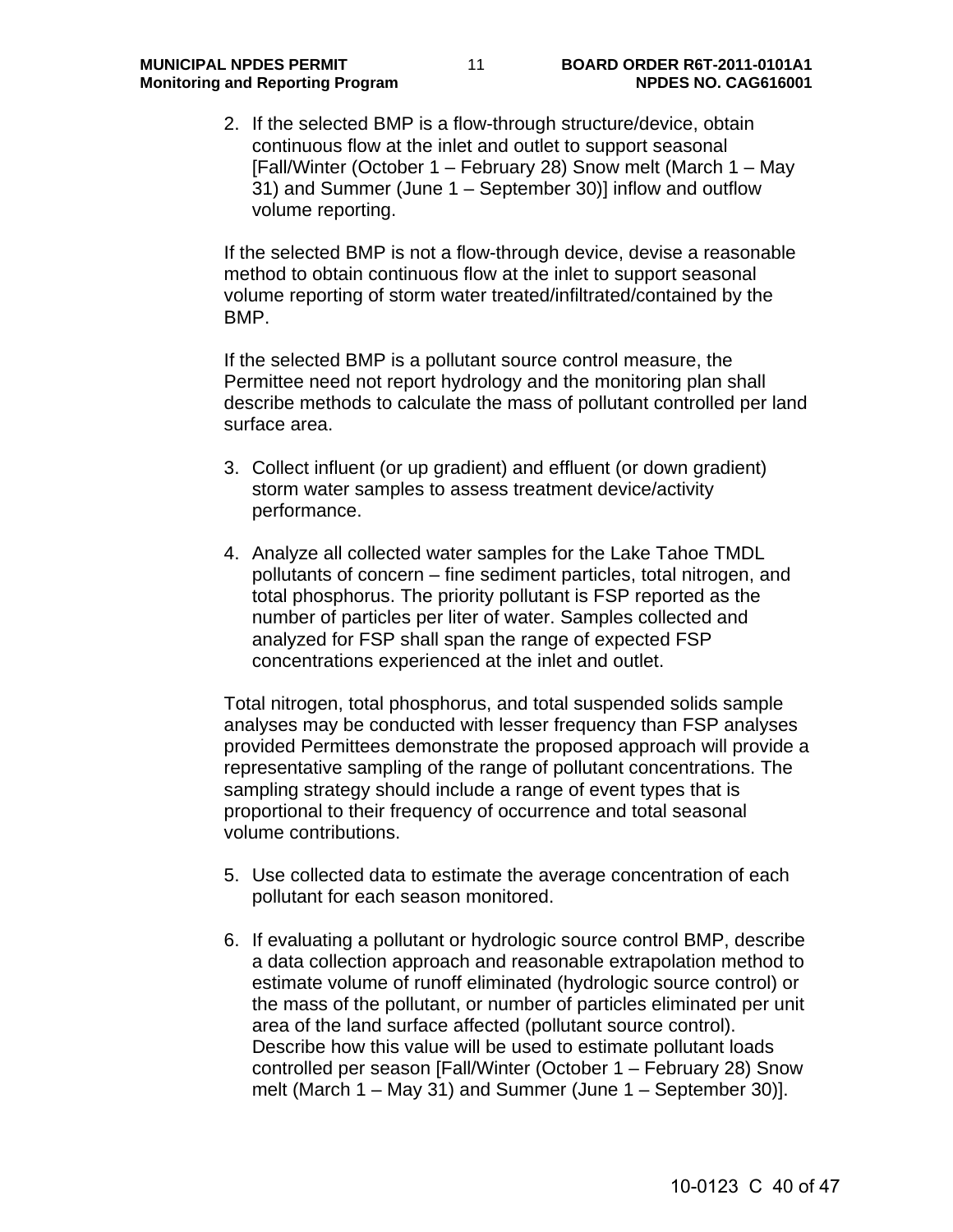- 7. Use long-term regional meteorological data to identify whether the data were collected during dry, average, or wet seasons.
- 8. Follow quality assurance protocols established by the RSWMP Quality Assurance Project Plan (May 2011) for all sampling activities.
- C. Monitoring Plan

By **March 15, 2013** each Permittee shall prepare and submit to the Water Board a storm water monitoring plan to implement the requirements described in Sections III.A and III.B above.

For catchment outfall monitoring, the plan shall describe how the requirements in Section III.A above will be met, including which catchments the Permittee proposes to monitor, proposed monitoring instrumentation, proposed sampling frequency, data management and proposed analysis and reporting methods. The monitoring plan shall include a detailed discussion of the rationale for the chosen sampling sites, methods, and frequency and a discussion of how the proposed monitoring will support, enhance, or otherwise inform the Permittee's existing load estimation or condition assessment methods and the Permittee's pollutant load reduction program.

For the BMP effectiveness monitoring, the plan shall describe how the requirements in Section III.B above will be met, including a description of the selected storm water treatment device or BMP, a discussion of influent (or upstream) and effluent (downstream) monitoring locations, and a description of how the proposed monitoring will evaluate the effectiveness of the chosen BMP and provide information to improve the collective understanding of how the chosen BMP should be installed and maintained over time.

The submitted monitoring plans must be reviewed and approved by the Water Board to ensure compliance with Permit and Monitoring and Reporting Program requirements.

D. Storm Water Monitoring Data Management

Electronic data shall be in a format compatible with the Surface Water Ambient Monitoring Program (SWAMP) database (See http://mpsl.mlml.calstate.edu/swdataformats.htm) and the *California Environmental Data Exchange Network* (*CEDEN*) at www.ceden.org.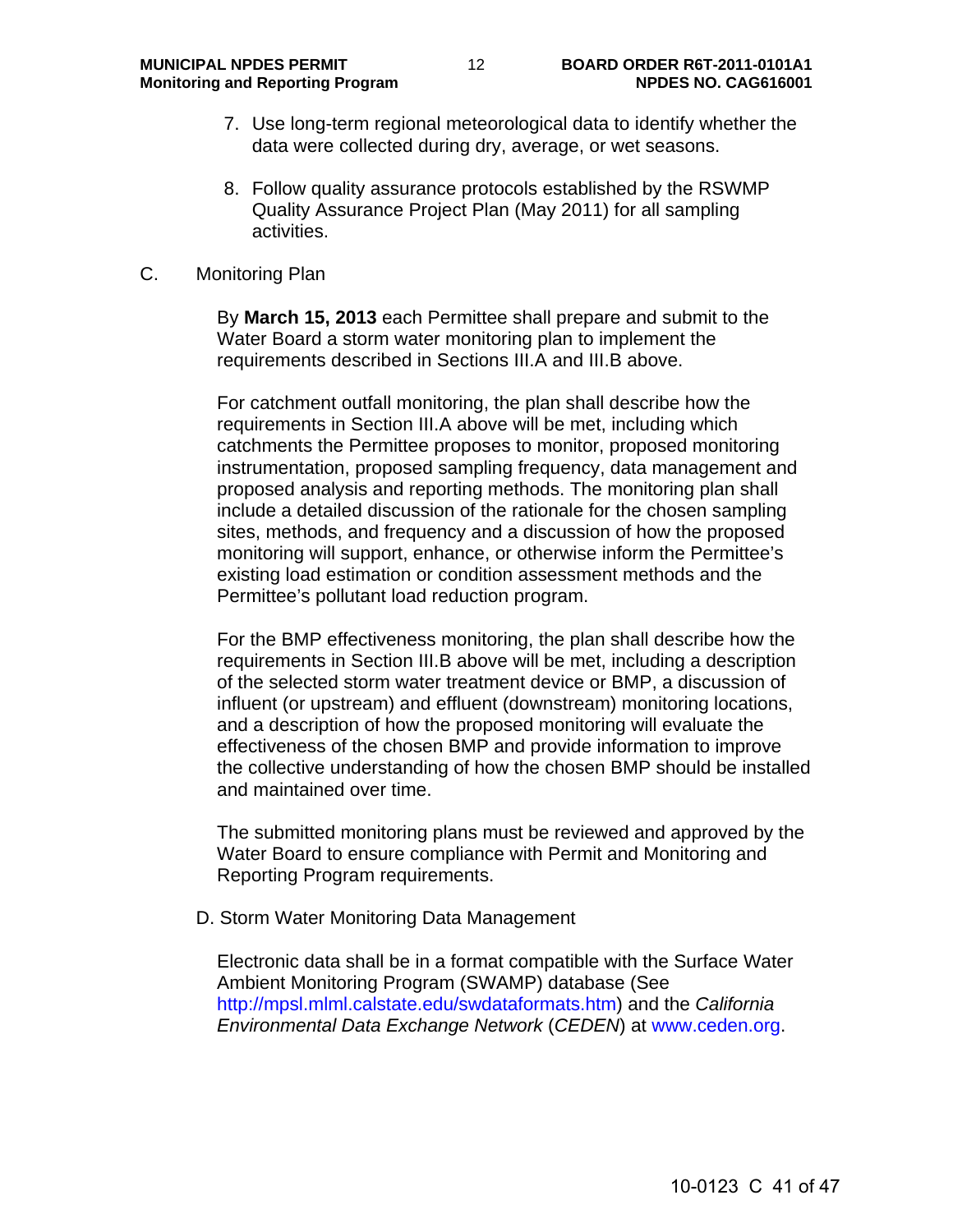Permittees shall make all monitoring data and associated analytical reports available to managers of a regional data center (such as the Tahoe Integrated Information Management System or RSWMP database), and through their web sites. Permittees shall notify stakeholders and members of the general public about the availability of electronic and paper monitoring reports through notices distributed through appropriate means, such as an electronic mailing list or posting on Permittee websites.

E. Storm Water Monitoring Compliance Options

To promote cost savings through economies of scale and avoid monitoring redundancy, Permittees may obtain monitoring data through various organizational structures, including use of data obtained by other parties.

Permittees may also choose to comply with the storm water monitoring requirements through a collaborative effort. Should the Permittees chose to conduct monitoring described in Sections III.A and III.B above as part of a collaborative effort, the group may submit a single storm water monitoring plan to fulfill the requirement contained in Section III.C above.

Any collaborative monitoring plan shall include plans to collect samples from no less than four (4) urban catchments (with at least one catchment in each jurisdiction) and evaluate performance of no less than two (2) BMPs. Permittees must describe how the selected catchments span an adequate range of land use conditions, size, and water quality improvement strategies to avoid duplication of data collection efforts.

Similarly, selected BMPs must reflect differing treatment processes and treatment approaches implemented by the Permittees to provide a range of useful monitoring findings. The submitted monitoring plan shall describe how the proposed collaborative effort will effectively enhance the usefulness of collected data, achieve cost savings, and meet the requirements outlined in Sections III.A and III.B above.

For each monitoring component that is conducted collaboratively, Permittees shall prepare a single report on behalf of all contributing Permittees; separate water quality monitoring reports are not required.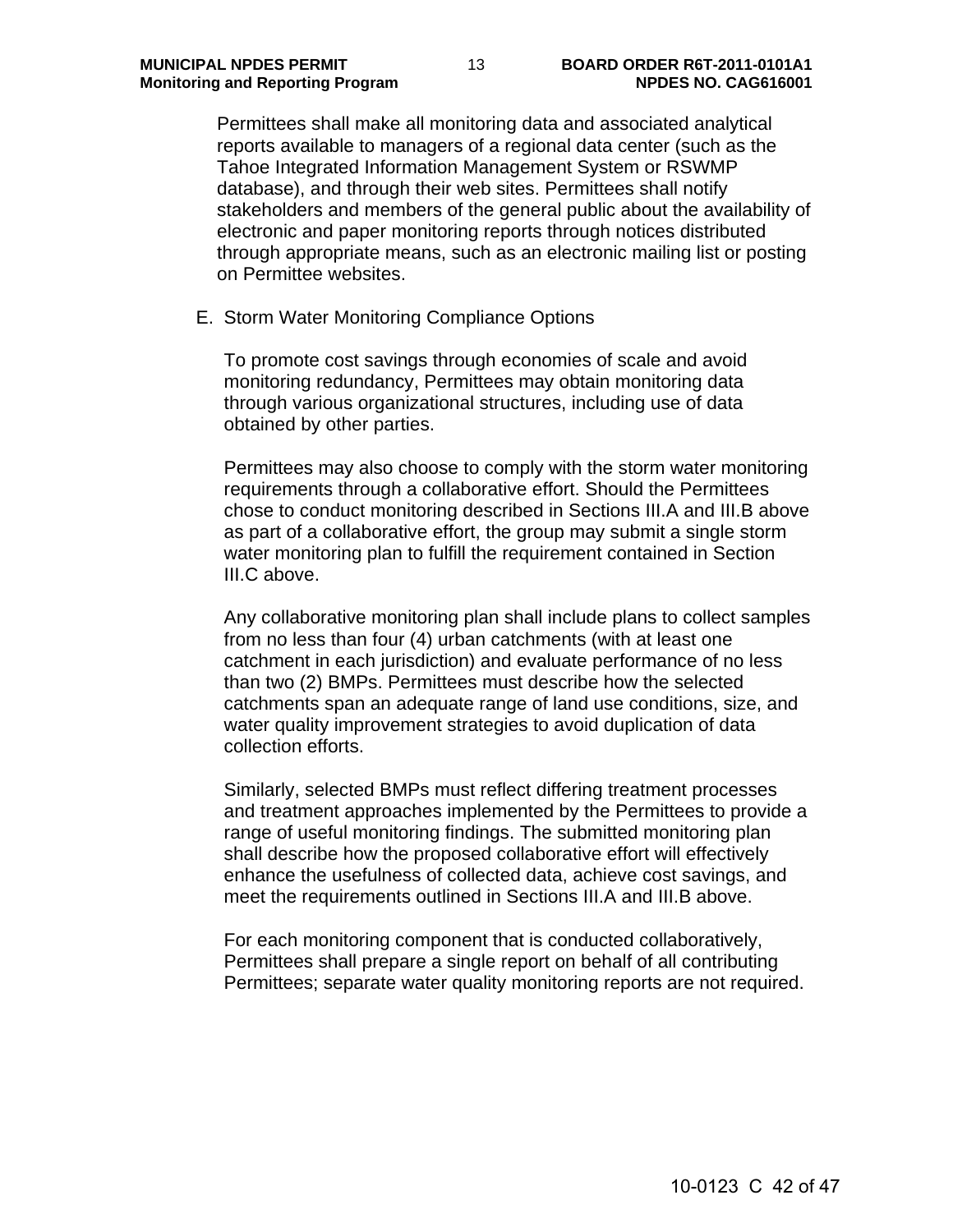If an existing collaborative organization or other research and monitoring effort has initiated plans after the adoption of this Permit to conduct monitoring that would fulfill the requirements described in Sections III.A, III.B, and III.C above, the Permittees may request the Water Board adjust monitoring and reporting dates to synchronize with such efforts.

## **IV. Annual Reporting Requirements**

For each water year (October 1-September 30), Permittees shall develop and submit an Annual Report by **March 15, 2014** and by **March 15** of each subsequent year of the permit term. Annual Reports shall include the following elements:

#### A. Pollutant Load Reduction Reporting

Each Permittee must describe actions taken to fulfill the requirements of Monitoring and Reporting Section I. Specifically, each Permittee's annual report must include a list of catchments registered in the Accounting and Tracking Tool and a summary of applicable condition assessment results for all registered catchments pursuant to Section I.D above.

Each Permittee shall list its total credit award for the previous water year to demonstrate progress at meeting pollutant load reduction requirements.

Each Permittee shall describe load reduction progress in context of its Pollutant Load Reduction Plan (PLRP), including a discussion of whether catchment registration, associated load reduction estimates, and implementation actions are consistent with the submitted and accepted PLRP. Permittees shall discuss any deviations from the accepted PLRP, provide rationale for those deviations, and, if necessary, describe how the Permittee will compensate for any noted shortfalls in expected pollutant load reductions.

#### B. Storm water Facilities Inspection Report

The annual report shall include a summary report of all storm water facility inspections performed pursuant to Section II.A of this Monitoring and Reporting Program. The report shall include a list of all areas inspected, a description of identified pollutant sources and/or problem areas, and a discussion of any planned or completed maintenance and/or enforcement follow up activities.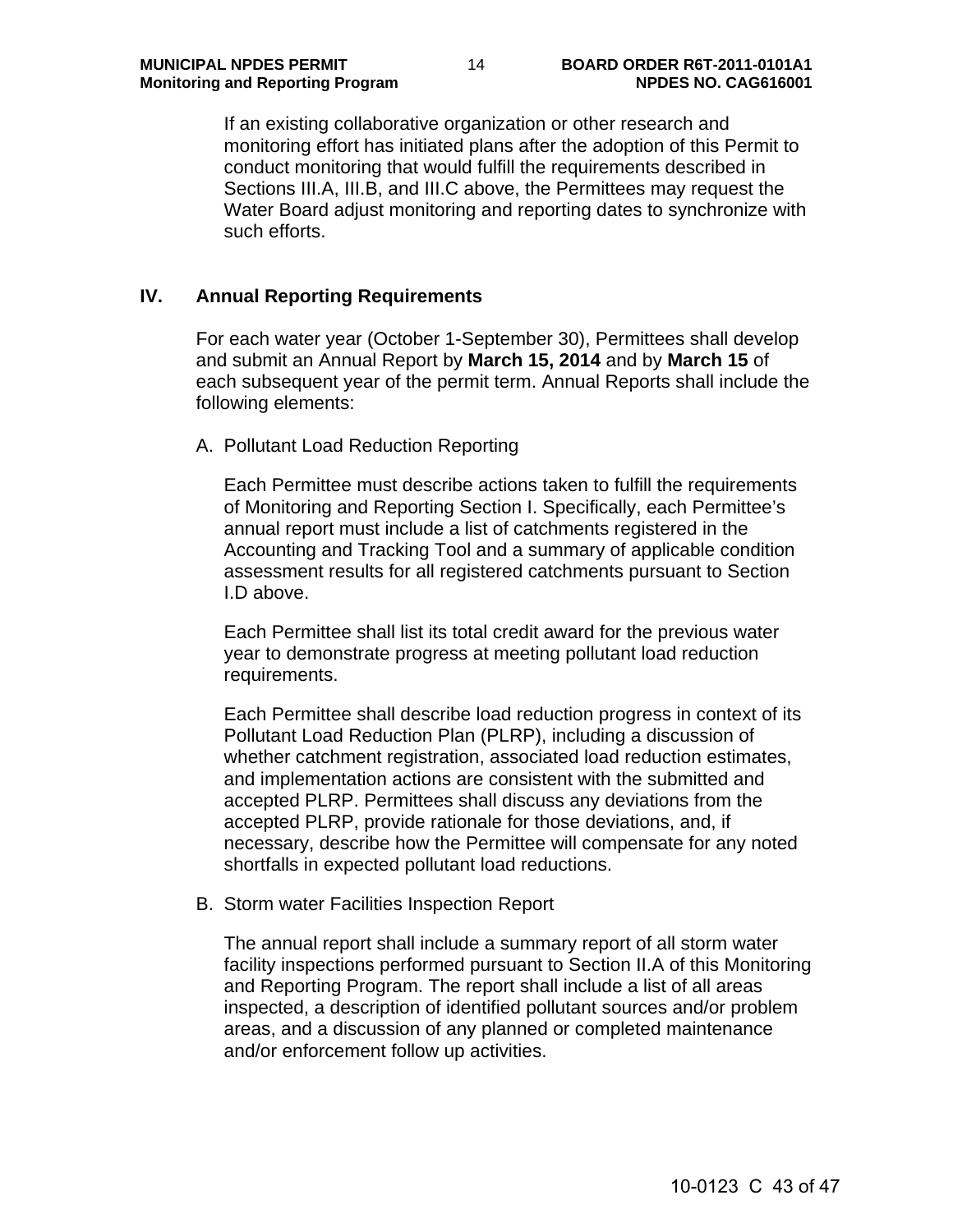C. Construction Site Inspection Report

The annual report shall include a summary report of all construction inspections performed pursuant to Section II.B of this Monitoring and Reporting Program. The summary report shall include a list of all construction sites inspected, a description of identified problems, and a discussion of any planned or completed enforcement follow up activities.

D. Commercial, Industrial, and Municipal Site Inspection Report

The annual report shall include a summary of all commercial, industrial, and municipal site inspections performed pursuant to Section II.C of this Monitoring and Reporting Program. The summary shall include a list of all commercial, industrial, and municipal sites inspected, a description of identified problems, and a discussion of any planned or completed enforcement follow up activities.

E. Traction Abrasive and Deicing Material Report

The annual report shall include a summary report of the monitoring data collected pursuant to Section II.C of this Monitoring and Reporting Program.

F. Storm water Monitoring Report

By March 15, 2014 and by **March 15** of each subsequent year of the Permit term, each Permittee shall submit a comprehensive electronic report that summarizes cumulative storm water monitoring results from the catchment load monitoring and BMP effectiveness evaluations conducted during the previous water year (October 1 – September 30).

The storm water monitoring report shall include, at a minimum, the following:

- 1. A discussion of monitoring purpose and study design and the underlying rationale.
- 2. Details of the data collection methods, sampling protocols and analytical methods including detection limits.
- 3. Quality Assurance/Quality Control summaries.
- 4. Maps and descriptions of all monitoring locations including latitude and longitude coordinates and data obtained at each location.
- 5. Raw analytical data that includes sample identification, collection date, time and analytical reporting results for all collected samples.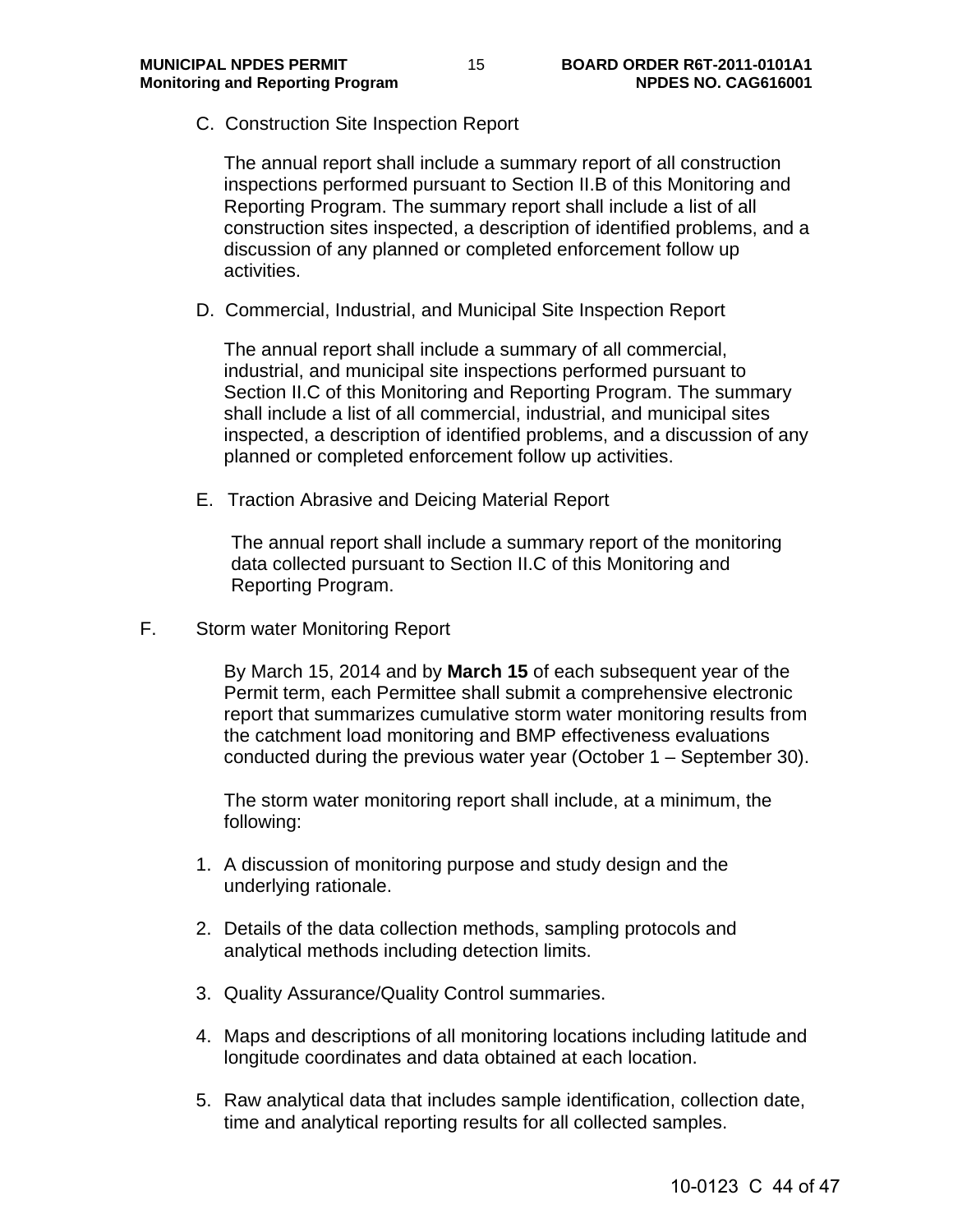- 6. Documentation of data management procedure.
- 7. Details of data analysis, calculations and assumptions used to obtain results and draw conclusions.
- 8. Catchment outlet monitoring data tables and graphical data summaries that include seasonal total volume (cubic feet), seasonal average concentrations (milligrams/liter and number of particles/liter) and load (kilograms and number of particles) of each pollutant outlined in section III.A.4 of this Monitoring and Reporting Program.
- 9. Catchment outlet monitoring provide interpretation of annually collected data relative to modeled average annual estimates and conduct an assessment of this data in the context of the water year type (wet, average, dry) using the regional meteorological analysis.
- 10. For long-term catchment monitoring, provide recent data in context with cumulative comparable results from previous years, noting trends. Consider the season type (wet, average, dry,) for each seasonal data point when evaluating trends and inter-annual variability in catchment results. Compare measured pollutant loads with modeled average annual variables and model outputs.
- 11. For flow-through BMPs data tables and graphical data summaries of seasonal volume (cubic feet), average inlet and outlet pollutant concentrations (milligrams/liter and number of particles/liter) and pollutant loads (kilograms and number of particles) for each pollutant outlined in section III.B.4 of this Monitoring and Reporting Program. Permittees shall report the seasonal storm water volume (cubic feet) and pollutant load reduced (kilograms and number of particles) for each pollutant for each season of measure.
- 12. For hydrologic or pollutant source control BMPs data tables and graphical summaries of seasonal storm water volumes (cubic feet) (hydrologic source control) as a result of the BMP implementation and maintenance or seasonal pollutant mass (kilograms and number of particles) reduced over the area of land surface subject to the chosen BMP for each pollutant described in Section III.B.4. For multi-year BMP evaluations, provide recent data in context with cumulative comparable results from previous years, noting trends.
- 13. For BMP monitoring provide interpretation of annually collected data relative to applicable model parameters and conduct an assessment of this data in the context of the water year type (wet, average, dry) using the regional meteorological analysis.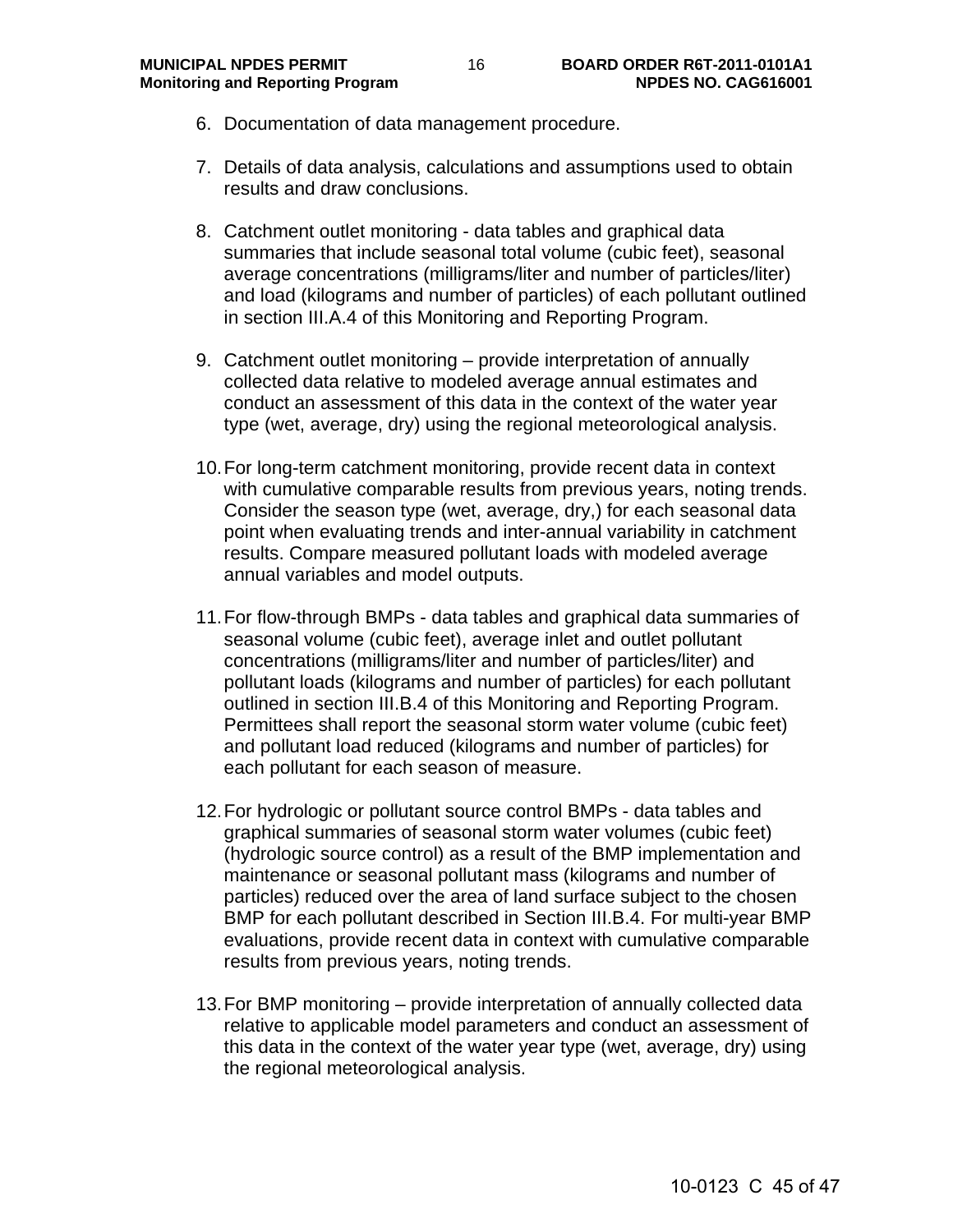14. A final monitoring summary including the following values for each monitored location.

| <b>Season</b>                                          | Seasonal<br><b>Volume</b><br>(cf) | <b>Pollutant</b> | <b>Seasonal</b><br><b>Concentration</b><br>(mg/L) | <b>Seasonal</b><br><b>Concentration</b><br>(# particles/L) | <b>Seasonal</b><br>Load (kg) |
|--------------------------------------------------------|-----------------------------------|------------------|---------------------------------------------------|------------------------------------------------------------|------------------------------|
| <b>Fall Winter</b>                                     | x                                 | <b>FSP</b>       | x                                                 | x                                                          | x                            |
| (Oct 1-Feb                                             |                                   | TSS              | X                                                 |                                                            | x                            |
| 28)                                                    |                                   | TP               | X                                                 |                                                            | x                            |
|                                                        |                                   | TN               | X                                                 |                                                            | X                            |
| Spring<br>Melt (Mar<br>$1-May 31)$                     | x                                 | <b>FSP</b>       | x                                                 | x                                                          | x                            |
|                                                        |                                   | TSS              | X                                                 |                                                            | X                            |
|                                                        |                                   | TP               | x                                                 |                                                            | x                            |
|                                                        |                                   | TN               | X                                                 |                                                            | x                            |
| Summer                                                 | X                                 | <b>FSP</b>       | x                                                 | x                                                          | x                            |
| (June 1-<br>Sept 31)                                   |                                   | <b>TSS</b>       | X                                                 |                                                            | X                            |
|                                                        |                                   | ТP               | X                                                 |                                                            | x                            |
|                                                        |                                   | TN               | X                                                 |                                                            | X                            |
| Water Year Totals: Total WY precipitation (in/yr)      |                                   |                  |                                                   |                                                            |                              |
| Water year type: very dry, dry, average, wet, very wet |                                   |                  |                                                   |                                                            |                              |
| Water                                                  | X                                 | <b>FSP</b>       |                                                   |                                                            | X                            |
| Year Total                                             |                                   | TSS              |                                                   |                                                            | x                            |
|                                                        |                                   | TP               |                                                   |                                                            | X                            |
|                                                        |                                   | TN               |                                                   |                                                            | X                            |

- 15. A discussion of lessons learned from storm water monitoring efforts including, but not limited to, catchment water quality improvement strategies, pollutant sources analyses, pollutant fate and transport within sampled catchments, BMP design and/or implementation improvements, and maintenance strategy effectiveness (including techniques or frequency).
- 16. A discussion of any proposed changes to the storm water monitoring program and the rationale for each proposed change.

If Permittees are working collaboratively to meet the requirements specified in Section III of this Monitoring and Reporting Program, a single report for participating Permittees will be accepted.

G. Illicit Discharge Report

To assess compliance with Permit Sections I.A and III.B.5 each Permittee's annual report shall describe actions taken to prevent unauthorized non-storm water discharges and report any identified illicit discharges to its collection, conveyance, and treatment facilities. The report shall include a description of any education, outreach, or inspection activities conducted pursuant to Permit Sections III.B.1, III.B.2, III.B.3 and III.B.4 that support the Permittee's program to prohibit unauthorized non-storm water discharges.